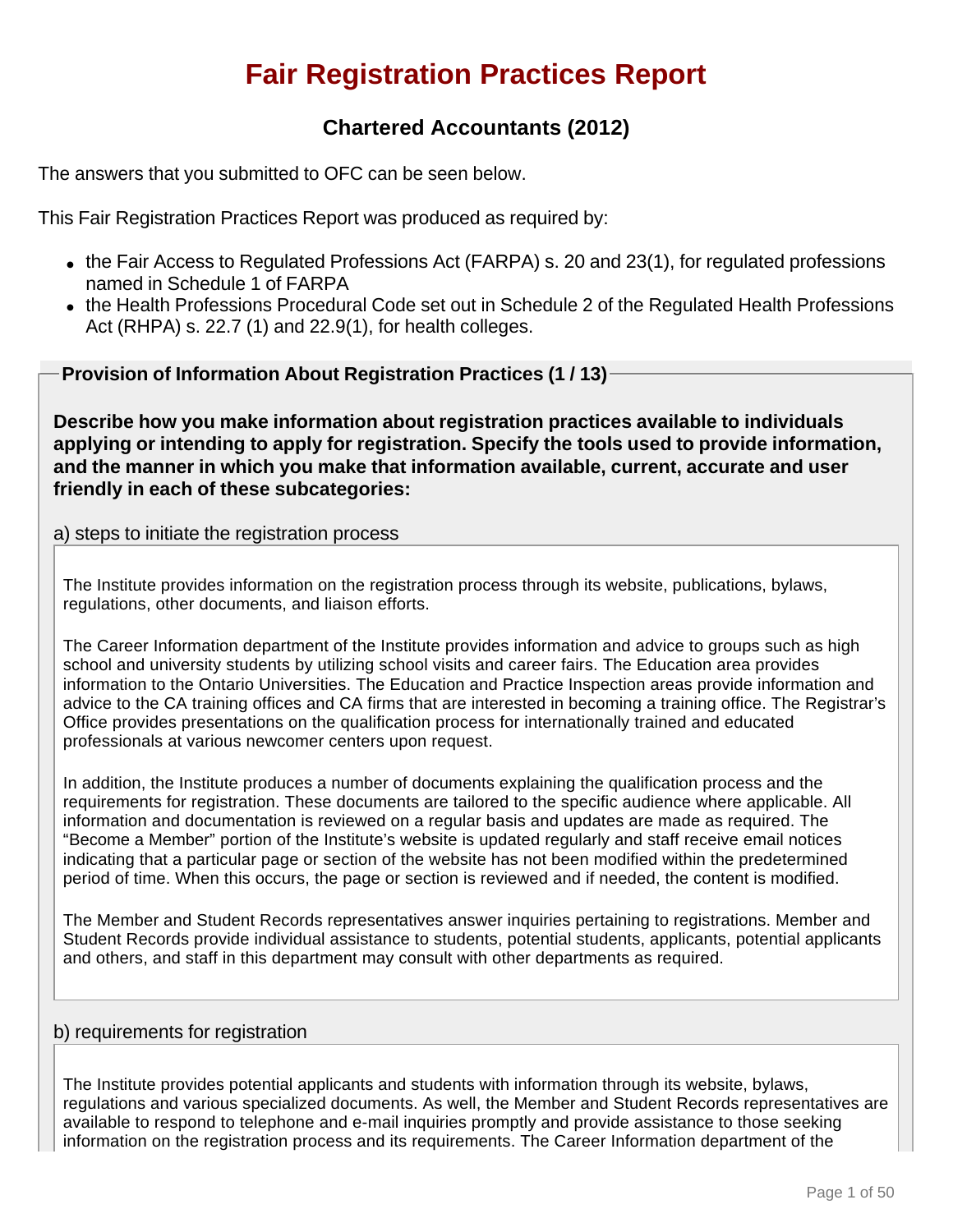Institute provides information and advice to groups such as high school and university students by utilizing school visits and career fairs. The Education area provides information to the Ontario Universities. The Education and Practice Inspection areas provide information and advice to the CA training offices and CA firms that are interested in becoming a training office. The Registrar's Office provides information to internationally trained and educated professionals during presentations made at immigration settlement agencies, bridging programs and provincial conferences.

The requirements for registration are incorporated in the Institute's website and individual assistance and information provided regarding the initiation of the registration process when the Institute is contacted. In addition, the registration forms themselves provide detailed instructions and information on the requirements and a checklist is also provided for potential registrants. The ICAO Member's Handbook contains the Institute's bylaws and regulations. The Handbook is accessible to the public through the Institute's website.

c) explanation of how the requirements for registration are to be met, such as the number of years of schooling required for a degree to be deemed equivalent to an Ontario undergraduate degree, length and type of work experience, credit hours or program content

The Institute provides potential applicants and CA students with information through its website and through various documents prepared to assist in answering enquiries of this kind. The Member and Student Records area within the Institute assists applicants and students by providing information regarding the registration process including the educational requirements and individual counseling as needed. The Career Information area assists in this function by liaising with educational institutions and providing prospective students with information on the requirements of the CA Qualification Program. The Education area through their university contacts updates the educational information on an annual basis and provides a liaison to the universities. Various publications are available which explain the education and work experience requirements of the CA Qualification Program.

In order to meet the requirements for registration, the applicable completed application form must be received at the Institute for processing by the Member and Student Records area.

For most students, the course credit requirement is verified by the accompanying official university transcript (s) and the applicable course outlines. A review by the Education area is completed and the Member and Student Records representatives notify the Student of approved courses in writing. The Member and Student Records area, utilizing the current International Handbook of Universities publication, verifies the degree requirement. If the degree cannot be verified from this source, the Education area will assess the degree.

For individuals who are members of an International Accounting Body that is recognized by the International Federation of Accountants, these individuals are awarded an automatic exemption from 47 of the 51 credit hours. Further, the majority of these individuals are also awarded an automatic exemption from the degree requirement and are able to apply for an exemption from the practical experience requirement by submitting experience certification reports of their previously acquired accounting work experience (international or domestic). The Registrar utilizes the documentation submitted by the individual to determine whether the individual has acquired the depth and breadth of competencies and the levels of proficiency for the competencies that are required of an entry-level Chartered Accountant in Ontario.

The CA Qualification Program is outlined in greater detail elsewhere in this report.

d) any education or practical experience required for registration that must be completed in Ontario or practice that must be supervised by a member of the profession who is registered in Ontario

The Institute provides potential applicants and students with information through its website and through various documents prepared to assist in answering enquiries of this type. The Member and Student Records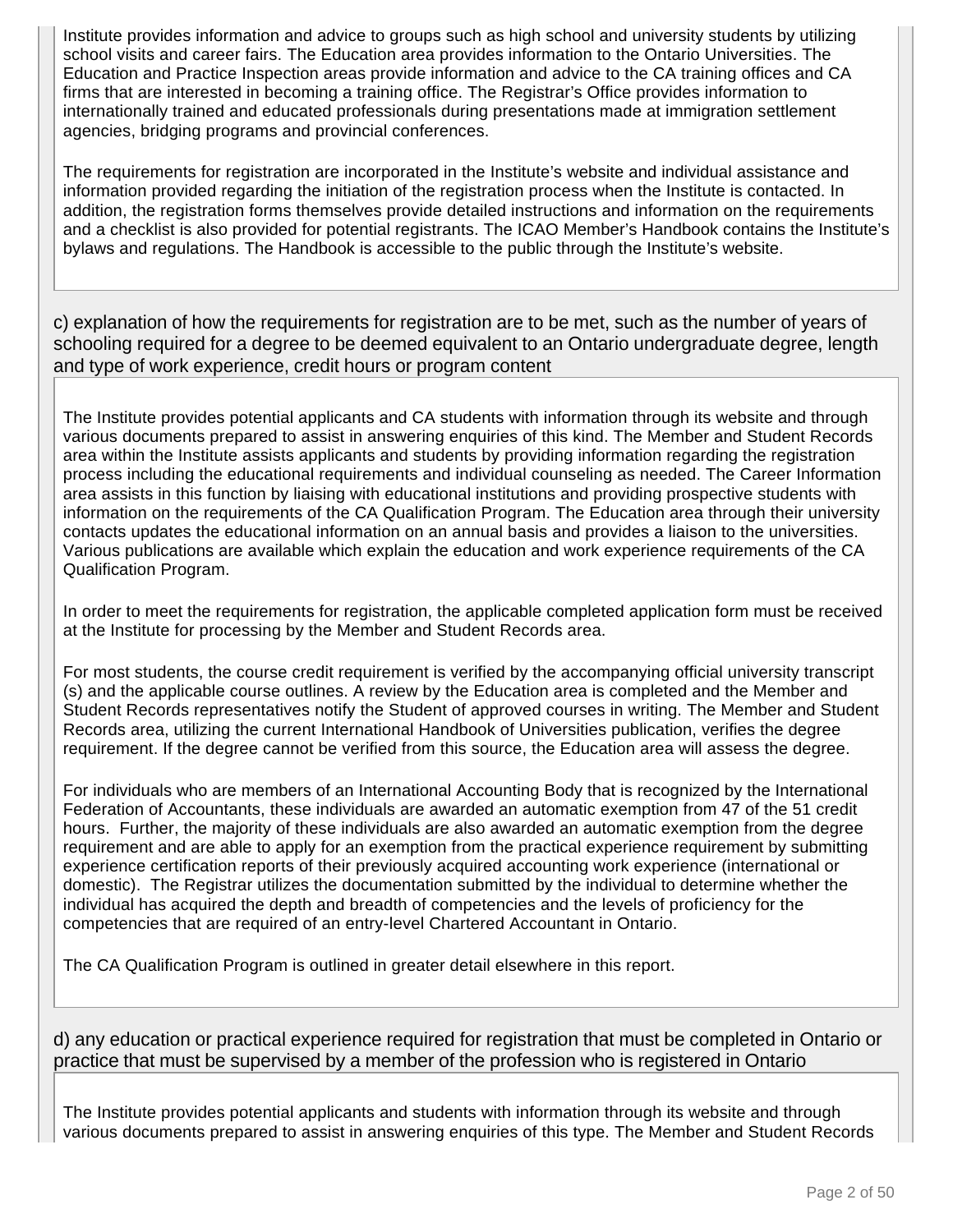area within the Institute assists applicants and students by providing information regarding the registration process including the educational requirements and practical experience requirements. CA students may complete a portion of their three-years of practical experience (up to one year) outside of Ontario if this is in accordance with the Institute's requirements. For students, experience gained outside of Ontario is considered to be a "secondment" and must meet certain criteria as set out in Regulation 6-1. The Education department assists by providing ongoing updates on educational changes and on occasion, information on foreign degrees. Other departments assist as needed. Updates are made to the Institute's website and publications as required.

For internationally trained applicants the process has been streamlined to recognized the international accounting experience and qualifications:

- 1. For those who are members or former members of recognized accounting bodies or reciprocal membership bodies with which the Institute has a mutual recognition agreement, there is no additional educational component that must be completed in Ontario beyond the required examination(s). No additional experience in Ontario is needed if the applicant's previous practical experience meets the Institute's requirements in terms of breadth and depth. Otherwise, some additional experience may be required in Ontario, either within a CA training office or under the supervision of an Ontario CA. In September 2012, the Institute's Council approved a change to the requirements to be fulfilled for admission to membership in the Institute by members of the following Reciprocal Membership Bodies:
	- The Institute of Chartered Accountants of Australia
	- The Institute of Chartered Accountants in England and Wales
	- The Hong Kong Institute of Certified Public Accountants
	- The Institute of Chartered Accountants of Ireland
	- New Zealand Institute of Chartered Accountants
	- The Institute of Chartered Accountants of Scotland
	- The South African Institute of Chartered Accountants
	- The Institute of Chartered Accountants of Zimbabwe

As a result of this change, members of these accounting bodies will no longer be required to write and pass the Chartered Accountants Reciprocity Examination (CARE), Part I, in order to qualify for admission to membership in the Institute. Instead, these Applicants will be required, by December 31, 2014 or the second anniversary of their admission to membership, whichever is later, to take a prescribed program of continuing professional development (CPD) to give them an introduction to the Canadian CA profession, taxation in Canada and law in Canada. In addition, these individuals will not be required to provide support for their previous experience in accounting. They will be granted an automatic exemption from the ICAO's practical experience requirements.

2. For those who are members of international accounting bodies but are not members or former members of recognized accounting bodies or reciprocal membership bodies with which the Institute has a mutual recognition agreement, the additional education component is isolated to an acceptable course in Canadian business law. These individuals will also need to complete the Institute's professional program and may need to complete additional practical experience. Exemptions from some of the requirements may be available. The Registrar reviews the accounting experience for these internationally trained applicants and makes a determination as to whether additional accounting experience is required. The Registrar also decides requests for exemptions from the Canadian business law course and/or the Institute's professional program individually after careful consideration of the documentation submitted by the applicant.

Again, the CA program is outlined in greater detail elsewhere in this report.

e) requirements that may be satisfied through acceptable alternatives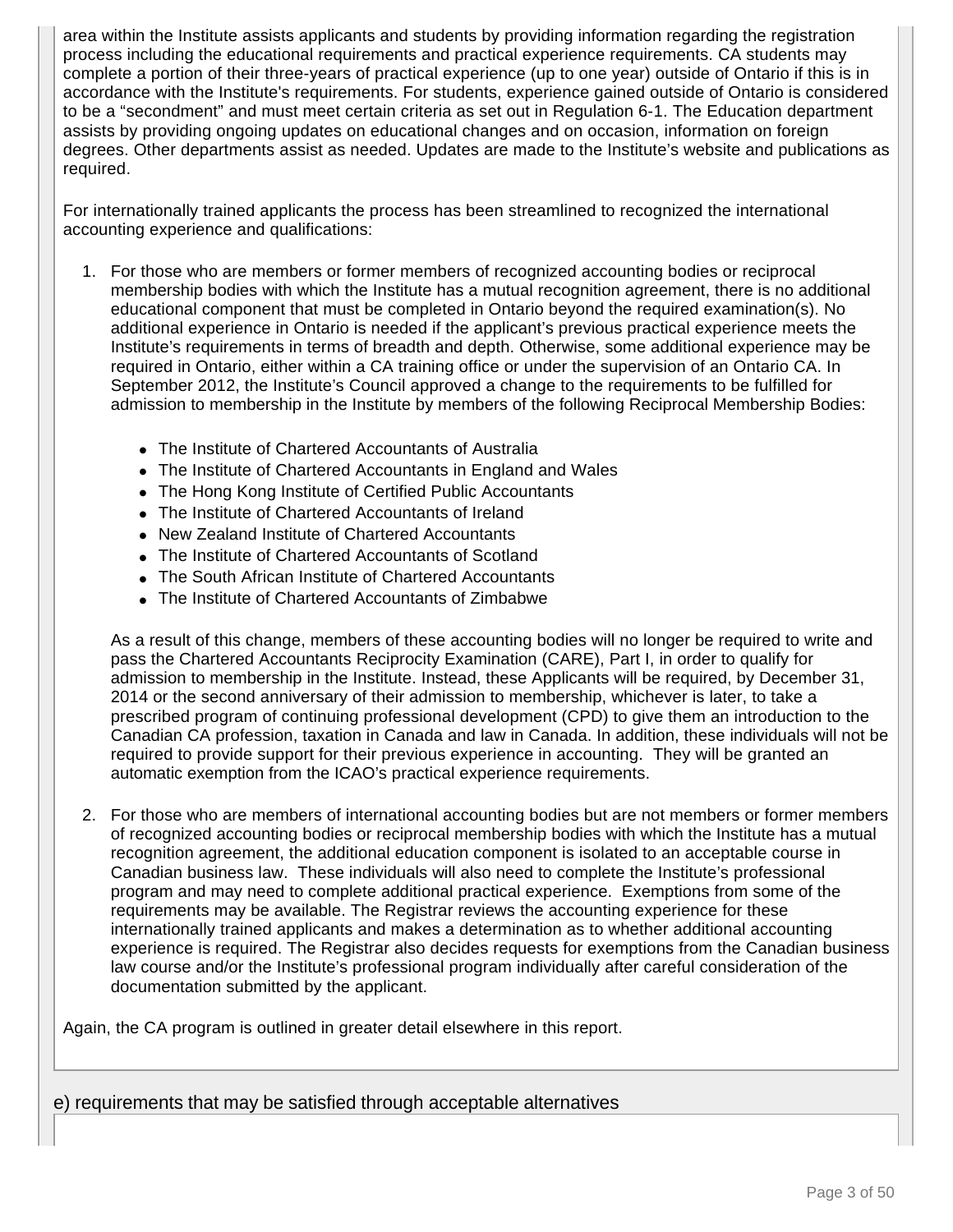The "Become a Member" section of the Institute's website contains information on the registration streams and pathways to membership for both individuals trained in Ontario and those that are seeking registration based on international training. The Institute's bylaws, regulations and various forms specify the requirements for registration and the acceptable alternatives and the processes for accessing these alternatives if applicable. Additionally, telephone enquiries and enquiries received via email and letter are answered by the appropriate department.

#### f) the steps in the assessment process

The assessment process begins with the individual receiving information regarding the application process, which includes information regarding the Institute's education and practical experience requirements as well as the various documents required by the Institute. The applicant completes the various forms (if applicable) and provides the documents needed by the Institute. The Member and Student Records area receives and assesses the application and communicates with the applicant. This is all evident from the application forms and the information provided to those enquiring about the accreditation process.

Internationally trained applicants have a slightly different process in that they are required to provide additional documentation regarding their accreditation elsewhere in order to apply for exemptions from the Institute's education, professional program and practical experience requirements. The Registrar then considers this information and the process used is described elsewhere in this report. Again, the process is outlined in the forms completed by the applicant (if applicable) and the correspondence received from the Institute. This includes the most recent version of the "CA Practical Experience Requirements" document. As well, the "Become a Member" section of the Institute's website contains information on the process and provides the general requirements and documentation that must be submitted.

g) the documentation of qualifications that must accompany each application; indicate which documents, if any, are required only from internationally trained applicants

Generally, to register as a student with the Institute an applicant must provide the following: completed application forms; university transcript(s); proof of employment or an offer of employment with a training office; proof of legal name. These requirements are communicated to applicants through the Institute's website, the application forms and other materials prepared specifically for student registration.

The documentation that is required from internationally educated applicants is communicated to the applicants through the Institute's website, application forms, through correspondence sent to the individual or in a telephone conversation wherein individual counseling is provided if the applicant has any questions. An enquiry that results in a request for information or the initiation of the process is responded to in writing.

Applicants who are internationally trained should provide: a completed application form; a letter of good standing from their international accounting body; if the applicant is no longer a member, a letter from the accounting body stating that at the time the membership ended the applicant was in good standing; and if applicable, forms completed by previous employers to verify any previous accounting experience. Again, this information is available through a number of sources, in particular the website. Experience Certificate Forms are not required from members from reciprocal accounting bodies, as explained earlier in this report.

If documents are not in English, notarized translations are required. Individuals are informed of this requirement through the Institute's forms and website.

h) acceptable alternatives to the documentation if applicants cannot obtain the required documentation for reasons beyond their control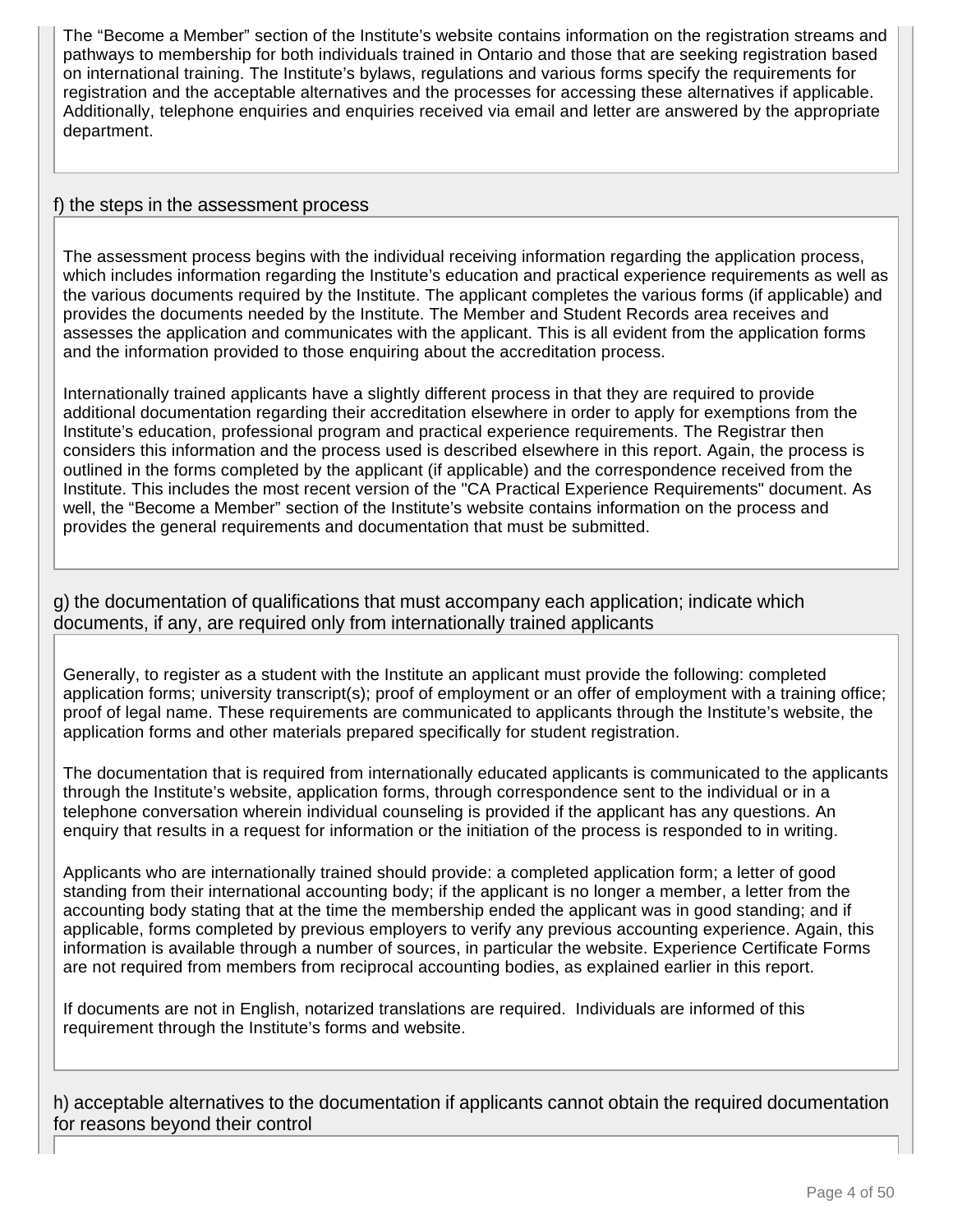#### \*\*\* SAME AS LAST YEAR \*\*\*

A sworn affidavit will be accepted if transcripts are unavailable and the applicant may also use a sworn affidavit if it is not possible to have previous employers complete the Institute's forms. The Registrar will accept a variety of alternative documents and therefore, has chosen not to limit the acceptable range of documents by specifying the only acceptable alternatives. The alternatives available vary with the circumstances of the applicant. Information is available through a number of sources but primarily the website.

### i) how applicants can contact your organization

Applicants may contact the Institute by telephone, email, fax, website, letter or by visiting the Institute during normal business hours.

j) how, why and how often your organization initiates communication with applicants about their applications

If the applicant is from a recognized US state board, recognized accounting body, reciprocal membership body, or is applying under the EvE Membership Pathway, he/she has sixty (60) days to complete an application. These individuals are notified in writing of the registration deadline and the outstanding documents. For all other students and internationally trained applicants, there is no timeline to complete an application. These individuals are also notified in writing of the outstanding documents.

At the initial stage of the registration process, all applicants are sent, as applicable, a confirmation regarding receipt of application, confirmation of registration, a confirmation of course credit assessment(s), confirmation of registration in preparation programs including the School of Accountancy, confirmation of examination(s) registration, examination results, and any Registrar's decisions (if applicable). Registered Students also have online access to their student record and are able to track the status of their application and their overall progress in the CA Qualification Program. Other contacts may come via email or telephone depending upon the circumstances. Generally, as each step in the process is initiated or completed, applicants are contacted and for some applicants, annual dues are required to maintain an active file/status. Applicants may contact the Institute at any time during the process to be assisted by a Member and Student Records representative who will assist them by providing information and where applicable, advice on the process. Applicants may also contact staff in the Registrar's department to receive updates on the status of their file, if the file is held in the department. A regular review of the files is undertaken on a monthly basis where applicable and an update is sent to the applicant. Lastly, letters to applicants contain the name of a contact person.

### k) the process for dealing with documents provided in languages other than English or French

### \*\*\* SAME AS LAST YEAR \*\*\*

Required documents must be translated into English and a notarized translation provided. Applicants are informed of this requirement through disclosures made on the Institute's website and application forms and templates.

l) the role of third-party organizations, such as qualification assessment agencies, organizations that conduct examinations or institutions that provide bridging programs, that applicants may come into contact with during the registration process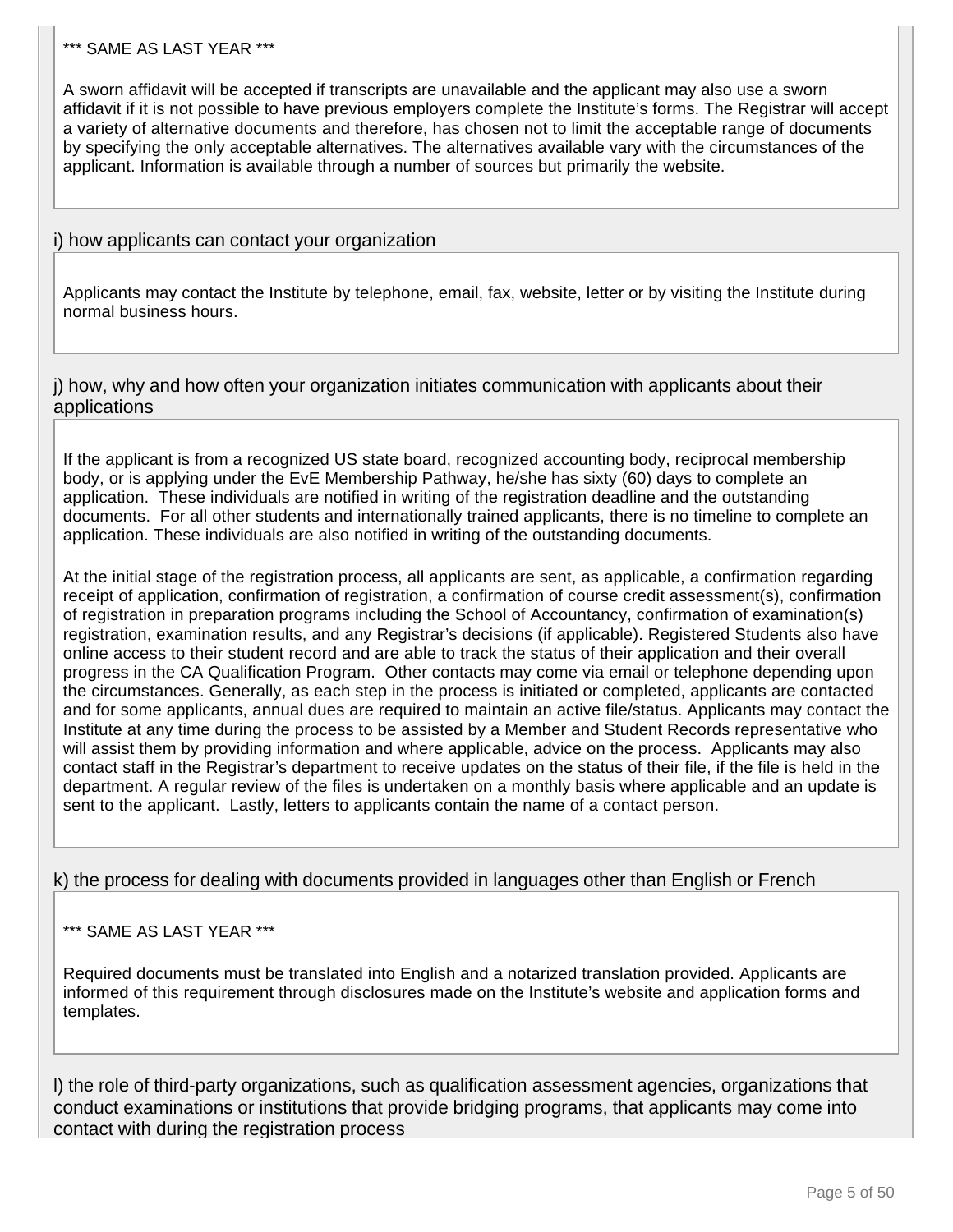Generally, the applicant will not come into contact with third-party organizations such as assessment agencies. A third-party qualification assessment of applicants is not a requirement for the qualification assessment process. In terms of the educational background of an applicant, the Institute conducts its own internal review. If additional information may be helpful, applicants may submit a report from World Education Services, (WES) or from the University of Toronto or York University. However, the final decision on the acceptability of the applicant's qualifications rests with the Institute. If the applicant comes from another province within Canada, the Institute assesses the applicant's qualifications from that province. Validation or additional information may be requested from the educational institution or the applicant depending upon the issue. An applicant may also be either a member or a former member of another accounting body. Communication with that accounting body may be necessary in certain circumstances. For example, to ensure that the most current information is available on the accreditation process for that accounting body. Information is available through the website, forms and other documents relating to the admission process.

m) any timelines, deadlines or time limits that applicants will be subject to during the registration process

Students being trained domestically must adhere to the timelines established in the Institute's bylaws and regulations. There are additional timelines for applicants and other internationally trained accountants. Documents explaining these timelines are available on the Institute' website (primarily the bylaws and regulations of the Institute) and through information that is made available to students upon registration or as part of their request for information. Individual counseling is available should the applicant contact the Institute.

Students and applicants are encouraged to become familiar with the Institute's bylaws and regulations. The ICAO Member's handbook provides more information. A copy of the bylaws, rules and regulations is available online at http://www.icao.on.ca/Resources/Membershandbook/1011page5011.aspx. All applicants are encouraged to read Regulation 6-1: Student Registration, Regulation 6-2: Applicant Registration or Regulation 6-3: Affiliate Applicant Admission as applicable.

For CA students, the Core Knowledge examination (CKE) must have been written not more than three (3) years before attempting the School of Accountancy (SOA). The staff training program must be completed within the first 16 months of registration as a Student. The maximum period of registration is ten (10) years from the initial date of registration or the date of that Student's fourth unsuccessful attempt of the UFE, whichever occurs first.

For internationally trained applicants from accounting bodies with which the Institute has a mutual recognition agreement, an applicant has sixty (60) days to complete his or her application for registration or their file will be closed. Once registration has been accepted, these individuals have five years to complete the process and obtain membership. For applicants from recognized US State Boards and Recognized Accounting Bodies, the CA Reciprocity Examination (CARE) Part I must be successfully written no more than three years prior to applying for membership. Part I of the CARE, must not be attempted more than four times. For applicants from reciprocal membership bodies, they must by December 31, 2014, or the second anniversary of the date of admission to membership, whichever is later, successfully complete such course(s) and/or program(s) of professional development as may be prescribed by the Council, failing which, their membership will be suspended and will remain suspended until the course(s) and/or program(s) of professional development have been completed.

For individuals applying under the EvE membership pathway, an applicant has sixty (60) days to complete his/her application for registration or the file will be closed. Once registration has been accepted, these individuals have three (3) years to complete the process and obtain membership and must successfully complete the EvE Evaluation in no more than two (2) attempts, failing which, the individual will be deregistered and will not be eligible for reregistration under the EvE pathway. Once admitted to membership, EvE applicants must by December 31, 2014, or the second anniversary of the date of admission to membership, whichever is later, successfully complete such course(s) and/or program(s) of professional development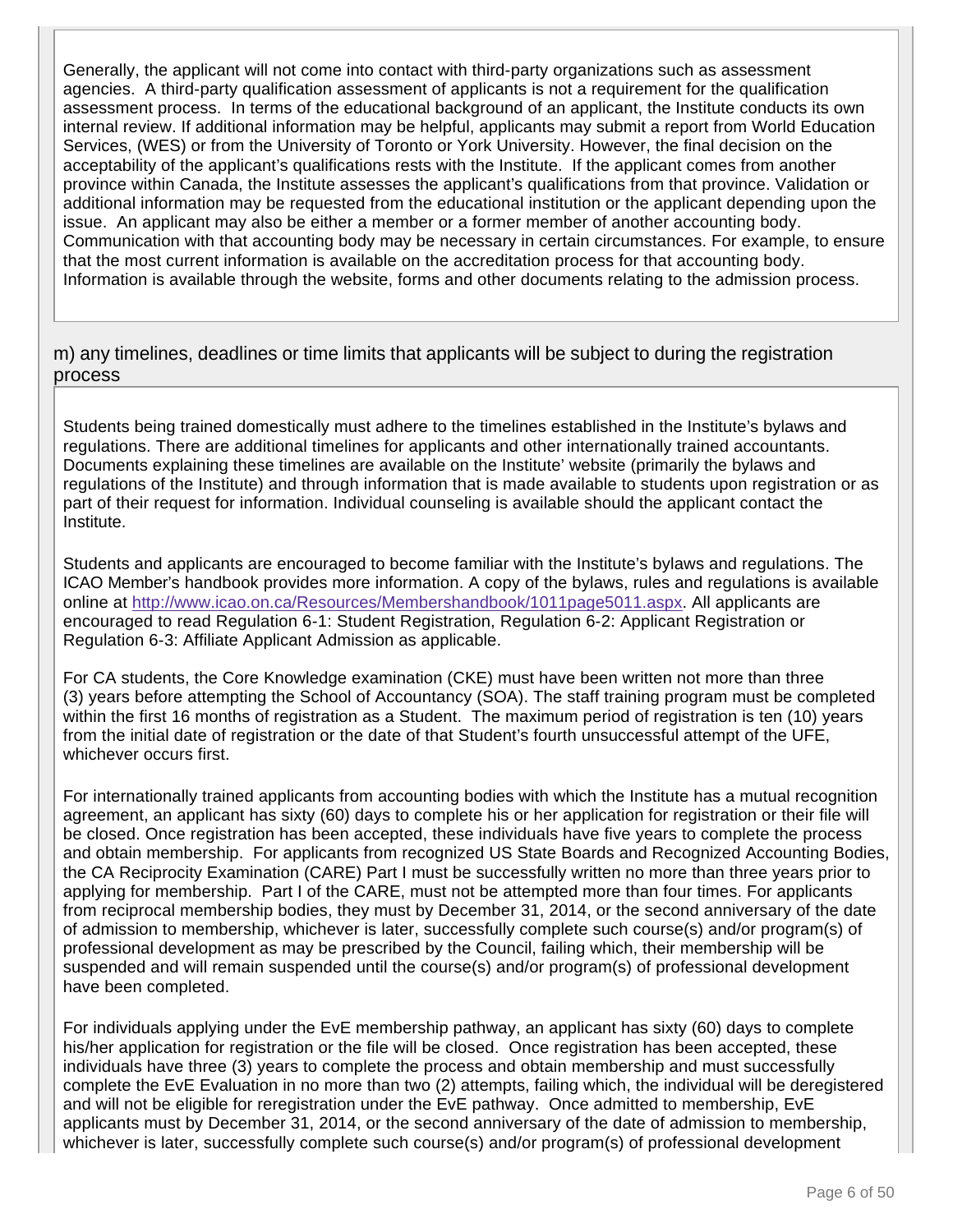as may be prescribed by the Council, failing which, their membership will be suspended and will remain suspended until the course(s) and/or program(s) of professional development have been completed.

### n) the amount of time that the registration process usually takes

The Institute makes information available on its registration timelines through its website, its bylaws, in correspondence with applicants, counseling of applicants when they phone the Institute or attend in person, and through the various methods previously described elsewhere in this report. For example, the timeframe for admission to membership (registration) is inherent and self-evident from the Institute's educational requirements and professional program. Students are required to complete three (3) years of practical experience during which time, the majority complete the Institute's professional program including the Uniform Evaluation (UFE). Therefore, the steps necessary to apply for membership take approximately three (3) years from the date the individual registers as a student – assuming all steps are completed in the required order and in a timely manner. Additionally, upon completion of the foregoing, the student applies for membership and assuming that the required forms and fees have been received from the student, admission to membership (registration) takes place within approximately two (2) to three (3) months. Students have a maximum period of registration of ten (10) years.

The foregoing requirements are set out in a variety of locations including documents on the Institute's website and specifically, in the bylaws and regulations. ICAO Member's handbook provides more information. An electronic copy of the bylaws, rules and regulations is available on the Institute's website at http://www.icao.on.ca/Resources/Membershandbook/1011page5011.aspx.

Given the foregoing, the length of time the registration process takes varies depending upon the application category chosen by the individual. Because the Institute has a variety of methods by which an applicant may complete the education and practical experience requirements for membership, the time period will depend upon the path chosen and the applicant's own diligence in completing the necessary steps. Below is a summary of the timelines:

#### 1. **(Associate Membership Pathway – CPA and CA designations) Student Applicants:**

The Institute will acknowledge an application for registration within one (1) to two (2) weeks of receipt.

The average period of time a student or a mature student takes to complete the program leading to membership is about 3.2 years from the date of registration with the Institute. Most of these students register with the Institute after they have completed university.

The average period of time a student from an approved professional school of accounting or cooperative degree program registered with the Institute takes to complete the program leading membership is approximately 4.1 to 4.2 years from the date of registration. The timeline for these individuals is longer because registration occurs while these individuals are in university.

#### 2. **(Associate Membership Pathway – CPA and CA designation) Members of the Certified General Accountants of Ontario (CGAO) and the Certified Management Accountants of Ontario (CMAO):**

The Institute will acknowledge an application for registration within one (1) to two (2) weeks of receipt.

If an exemption is being requested from the Institute's education, professional program or practical experience requirements - upon receipt of a completed application for registration, an individual will be informed within eight (8) to twelve (12) weeks of the Registrar's decision on registration.

The timeline to qualify for admission to membership will be largely determined by the number of attempts taken to successfully complete the professional program consisting of the CKE, SOA and UFE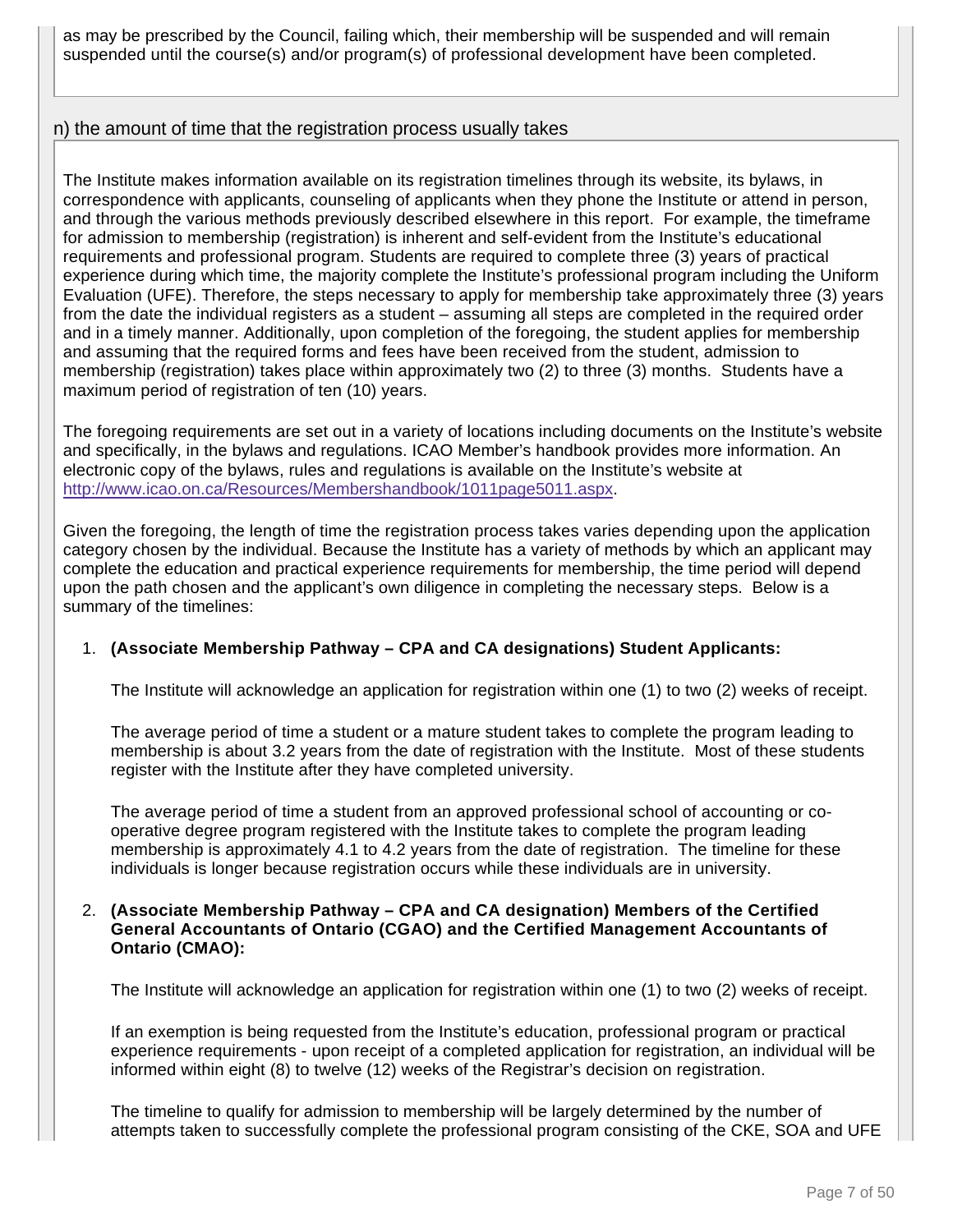and upon how much, if any, of the education requirement and three-year practical experience requirement must be completed.

On average, it takes approximately 2.7 years from the time a complete application is received by the Institute, for an applicant to complete the process leading to membership.

#### 3. **(Associate Membership Pathway – CPA and CA designations) Members of recognized accounting bodies or recognized US state boards of accountancy:**

Upon receipt of a completed application for registration, an individual will be informed within eight (8) to twelve (12) weeks of the Registrar's decision on registration.

The timeline to qualify for admission to membership will be largely determined by the number of attempts taken to successfully complete the CA Reciprocity Examination Part I and upon how much, if any, of the three-year practical experience requirement must be completed. On average, it takes approximately one (1) year from the time a complete application is received by the Institute, for an applicant to complete the process leading to membership.

#### 4. **(Associate Membership Pathway – CPA and CA designations) Members of reciprocal membership bodies:**

Upon receipt of a completed application for registration, an individual will be informed within eight (8) to twelve (12) weeks of the Registrar's decision on registration.

On average, it takes approximately two (2) to three (3) months from the time the Institute receives a complete application to complete the process leading to membership.

5. **(Associate Membership Pathway – CPA and CA designations) Members of international accounting bodies that are members of the International Federation of Accountants (IFAC) but are not members or former members of recognized accounting bodies, recognized US state boards of accountancy or reciprocal membership bodies with which the Institute has a mutual recognition agreement:**

Upon receipt of a completed application for registration, an individual will be informed within eight (8) to twelve (12) weeks of the Registrar's decision on registration.

The timeline to qualify for admission to membership will be largely determined by the number of attempts taken to successfully complete the professional program consisting of the CKE, SOA and UFE and upon how much, if any, of the education requirement and three-year practical experience requirement must be completed.

On average, it takes approximately 2.7 years from the time a complete application is received by the Institute, for an applicant to complete the process leading to membership.

#### 6. **(Associate Membership Pathway – CPA and CA designations) EvE Membership Pathway:**

Upon receipt of a completed application for registration, an individual will be informed within eight (8) to twelve (12) weeks of the Registrar's decision on registration.

The timeline to qualify for admission to membership will be largely determined by the number of attempts taken to successfully complete the EvE Evaluation. On average, it takes approximately one (1) year from the time a complete application is received by the Institute, for an applicant to complete the process leading to membership.

7. **(Affiliate Membership Pathway – CPA designation) Members of the Certified General Accountants of Ontario (CGAO), the Certified Management Accountants of Ontario (CMAO) or**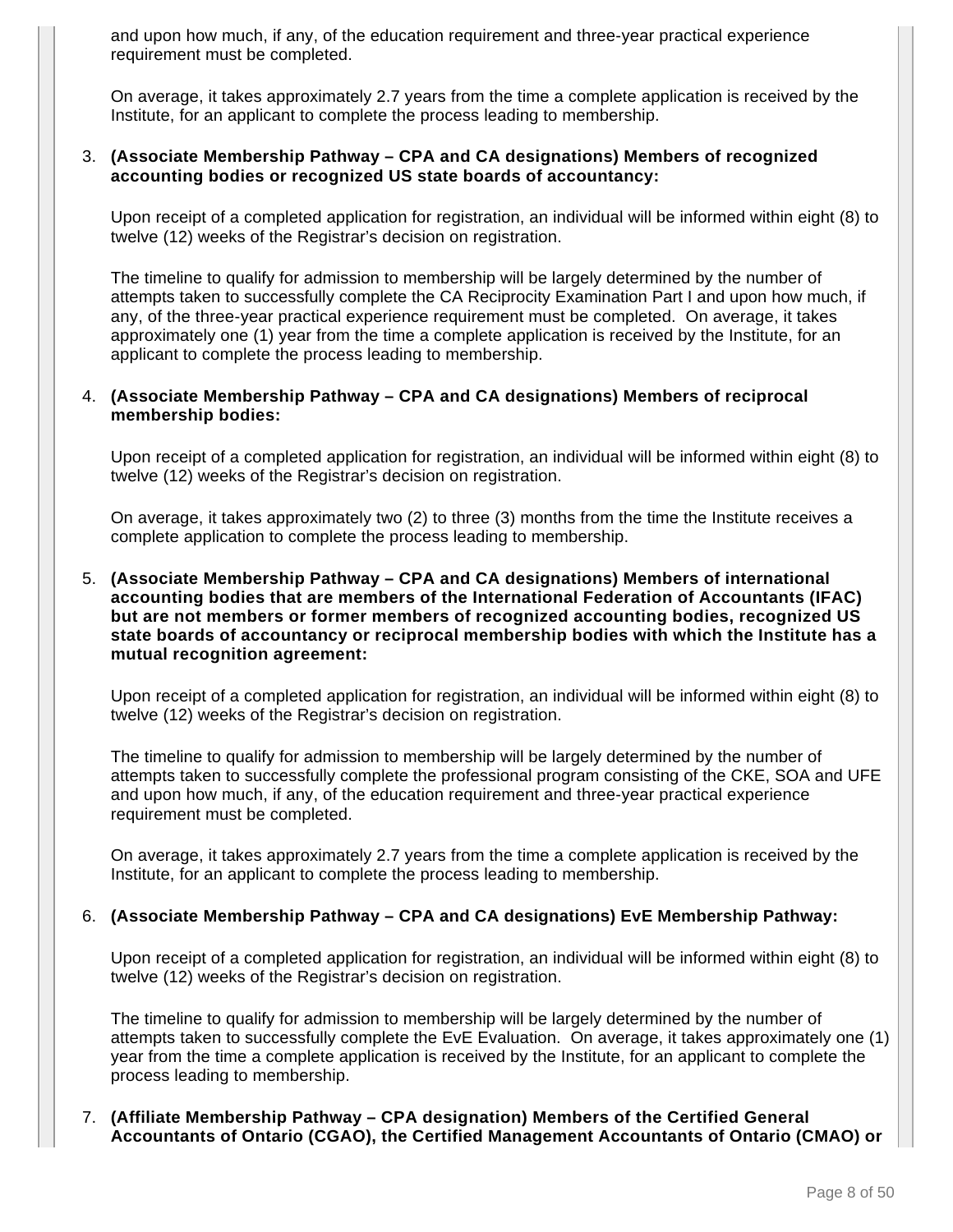#### **Members of another provincial CPA body holding a Canadian Chartered Professional Accountant designation but not a Canadian Chartered Accountant designation:**

Upon receipt of a completed application for admission to membership, an individual will be informed within eight (8) to twelve (12) weeks of the Registrar's decision on membership and if approved, will be admitted at the time of the decision.

#### 8. **Assessment of Qualifications**:

Individuals applying for additional exemptions will have an assessment conducted by the Registrar after receipt of all requested documentation. The assessment will address the issue of whether the experience and competency requirements of the Institute necessary to be granted additional exemptions from the student requirements have been met. Once the applicant's file is complete and all required documentation has been submitted to the Institute, it is anticipated that this assessment will be completed within eight (8) to ten (10) weeks. Individuals are notified in writing once their files are deemed complete and are informed of the timeline. A letter advising the applicant of the decision will be prepared upon completion of the assessment.

#### 9. **Non-Canadian Transcript Assessment**:

For individuals who are not members of international accounting bodies, in order to determine eligibility to register as a student with the Institute, transcripts from non-Canadian universities must be assessed to determine if the four (4) year or equivalent degree requirement has been met. Also courses must be assessed to determine which courses will be recognized for credit towards the 51 credit hours. This preliminary assessment takes an average of six (6) months. A portion of the assessment cost is credited towards the student registration fees.

#### 10. **Non-Ontario Transcript Assessment**:

Courses taken at universities outside of Ontario must be assessed to determine if the four (4) year or equivalent degree requirement has been met. Also courses must be assessed to determine which courses will be recognized for credit towards the 51 credit hours. A preliminary assessment of a non-Ontario transcript takes an average of three (3) to five (5) months to complete. If the student is registering with the Institute, the assessment fee is included as part of the registration fee.

#### 11. **Ontario Transcript Assessment with a mix of Ontario universities and/or college transfer credits**:

Transcripts with course mixes from different Ontario universities have to be assessed for overlapping or missing course content. A preliminary assessment takes an average of eight (8) to sixteen (16) weeks. If the student is registering with the Institute, the assessment fee is included as part of the registration fee.

### 12. **Ontario Transcript Assessment**:

Transcripts from an Ontario university takes an average of four (4) to six (6) weeks to assess. If the student is registered with the Institute, the assessment fee is included as part of the registration fee.

#### 13. **Admission to Membership**:

Those registered as students or applicants with the Institute and who are within a month of their estimated completion date and have completed all other education requirements and examination requirements, will be sent a request to file a final experience certification report (if applicable). After any additional leaves of absence are taken into consideration and the estimated completion date is confirmed, the student or applicant will be sent a personalized application for admission to membership and will be required to remit an admission fee. This is separate from the Annual Membership Dues process. Upon the Institute's receipt of the application for admission to membership, if it is determined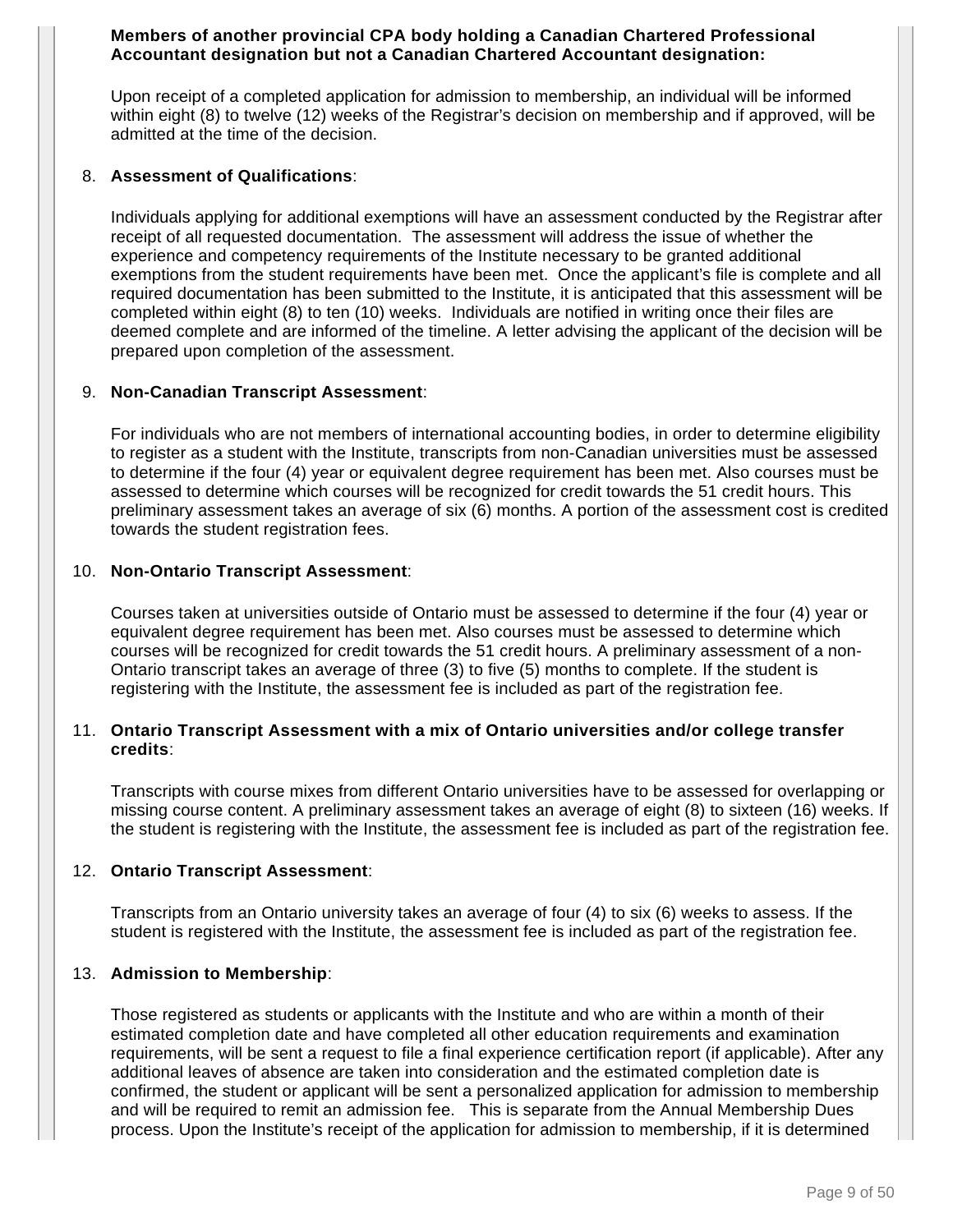that there is a deficiency in the experience requirement, the student or applicant will be sent notification of their revised estimated completion date. A Student or Applicant who has completed all of the requirements for admission to membership will usually be admitted within one (1) to two (2) months of the receipt of a completed application, and will be advised of their admission shortly thereafter. The membership certificate including a congratulatory letter confirming their admission to membership will be mailed to the new member within three (3) to four (4) weeks following admission to membership. A notification of the requirement to remit the Annual Membership Dues will be sent to newly admitted members two (2) weeks after admission to membership.

o) information about all fees associated with registration, such as fees for initial application, exams and exam rewrites, course enrolment or issuance of licence

Information regarding fees is provided as part of the application process and is available on the Institute's website as well as in correspondence to applicants and through other methods such as Career Information. A fee schedule is readily available to applicants and those seeking information about the Institute and is made publically available on the Institute's website within Regulation 4-2.

### p) accommodation of applicants with special needs, such as visual impairment

A student or applicant with a physical or medical disability likely to affect performance on an examination may, prior to the date of the examination, request special arrangements for attempting it. Such requests generally fit into the following three categories:

- 1. those from students with permanent or long-term disabilities who were given special consideration in writing university examinations;
- 2. those from students whose physical or medical disabilities were not previously assessed by a university or have occurred more recently and, therefore, were not present while attending university; or
- 3. those from students who have been diagnosed with otherwise invisible medical conditions, such as lung disorders, diabetes, epilepsy and heart and circulatory disorders, which may be aggravated under examination conditions and potentially cause distress to both the student and others writing in the same centre.

The special consideration granted will depend on the specific circumstances and ranges from granting extra writing time to permission to make use of special equipment. In most cases, any student granted special consideration is required to write examinations at a special writing centre.

In all cases, the student must complete an Accommodation Eligibility Questionnaire available from the Institute at least ten (10) weeks prior to the date of the examination. Earlier notification is preferred to allow the Institute sufficient time to obtain independent confirmation of documentation, and to evaluate the request. The request must be accompanied by appropriate documentation, such as confirmation of disability from at least one (1) doctor who is a specialist in the particular field. The Institute reserves the right to request a second opinion from a specialist of the Institute's choosing.

The Director of Examinations at the ICAO, along with representatives from the other provinces and the CICA, form a committee to assess these special considerations. A psychologist also helps with these assessments. If further medical specialty is required to make a decision, this information is sought.

Information on the foregoing is available through the Institute's Education department, on the Institute's website (special considerations for exam accommodation) and through the Institute's ongoing efforts to keep students and applicants informed.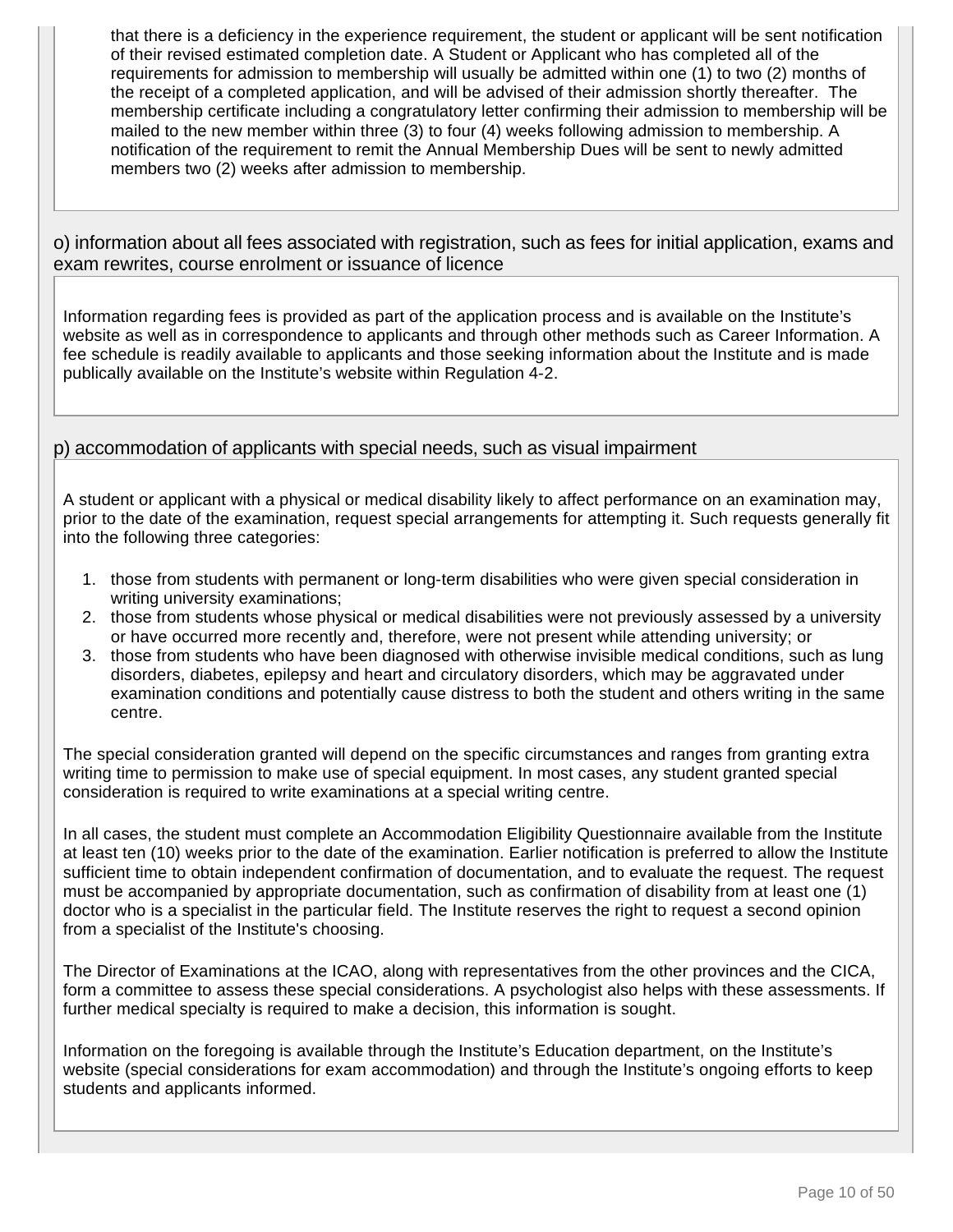Please identify and explain the changes in your registration practices relevant to this section that occurred during the reporting year.

A memorandum of understanding (MoU) was established with the Institute of Chartered Accountants of Pakistan (ICAP) in May 2012. The fees for individuals applying under the MoU are the same as those for regular students. Students registered under the MoU are automatically exempt from the Staff Training Program (STP), CKE, SOA and 51 credit hour requirement. Additionally, these students are able, if they so choose, to also apply for a review of their work experience in order to obtain an exemption from the experience requirement. The Registrar reviews requests for such exemptions.

In February 2012, the Institute's Council approved an amendment to the timeline for students to complete the STP to 16 months from the date of registration. Previously, students were required to successfully complete the STP within 12 months of their registration date.

In September 2012, the Institute's Council approved an amendment to Regulation 6-2, which resulted in the creation of a new membership stream for internationally trained accountants called the Evaluation of Experience (EvE). The EvE pathway offers senior-level internationally trained accountants the opportunity to demonstrate that they have developed the knowledge and competencies expected of a qualified CA through the combination of holding an approved international accounting designation and the completion of Evaluation Questions. Upon successful completion of the EvE pathway, EvE Applicants become Associate Members of the Institute. Associate Members are awarded the Chartered Professional Accountant and Chartered Accountant designations and are therefore entitled to use the initials CPA, CA in the manner prescribed in Regulation 4-7, Issuance and Use of Designations. In order to qualify for registration as an EvE Applicant, an individual must be a senior business professional, must hold an eligible accounting designation with an international accounting body specified in Schedule A, B, C, or D of Regulation 6-2 and must have worked in an accounting or business environment for at least twelve (12) years, five (5) of which were at a senior level. In addition to the conditions listed above, to register as an EvE Applicant, an individual must acquire a Professional Sponsor (PS) who is a current member in good standing of the Institute and who has been a member in good standing of one or more provincial institutes continuously for the immediate past ten (10) years. The PS must be familiar with the work of the applicant and must have known the applicant for a minimum of two (2) years and be independent of the applicant. Individuals who were admitted to membership on the basis of successfully completing the EvE membership pathway are not eligible for a public accounting licence in Ontario.

In September 2012, the Institute's Council approved an amendment to the admission requirements for members of Reciprocal Membership Bodies. As a result of this change, members of these international accounting bodies will no longer be required to write and pass the Chartered Accountants Reciprocity Examination (CARE), Part I, in order to qualify for admission to membership in the Institute. Instead, these Applicants will be required, by December 31, 2014 or the second anniversary of their admission to membership, whichever is later, to take a prescribed program of continuing professional development (CPD) to give them an introduction to the Canadian CA profession, taxation in Canada and law in Canada. In addition, these individuals will not be required to provide support for their previous experience in accounting. They will be granted an automatic exemption from the ICAO's practical experience requirements.

In October 2012, the Institute's Council approved the issuance of the Chartered Professional Accountant designation to all ICAO members effective November 1, 2012. The Council also passed amendments to the Institute's bylaws, which established a new "Affiliate" membership class. While the amendments took effect upon Council approval, Members will be asked to vote to ratify these amendments at a Special General Meeting of members to be held on Thursday, February 28, 2013. Resulting from the bylaw amendment was the creation of a Regulation 6-3, which deals with the admission to membership for Affiliate Applicants. At present, members of the Certified General Accountants of Ontario (CGAO) and the Certified Management Accountants of Ontario (CMAO) may apply to become Affiliate Members of the Institute under Regulation 6-3 (section 4.1). Further, members of another provincial CPA body holding a Canadian Chartered Professional Accountant designation, but not a Canadian Chartered Accountant designation, may apply to become Affiliate Members of the Institute under Regulation 6-3 (section 4.2). Affiliate Members are awarded the Chartered Professional Accountant designation and are therefore entitled to use the initials CPA in Ontario in the manner prescribed in Regulation 4-7 Issuance and Use of Designations but are prohibited from use of the Chartered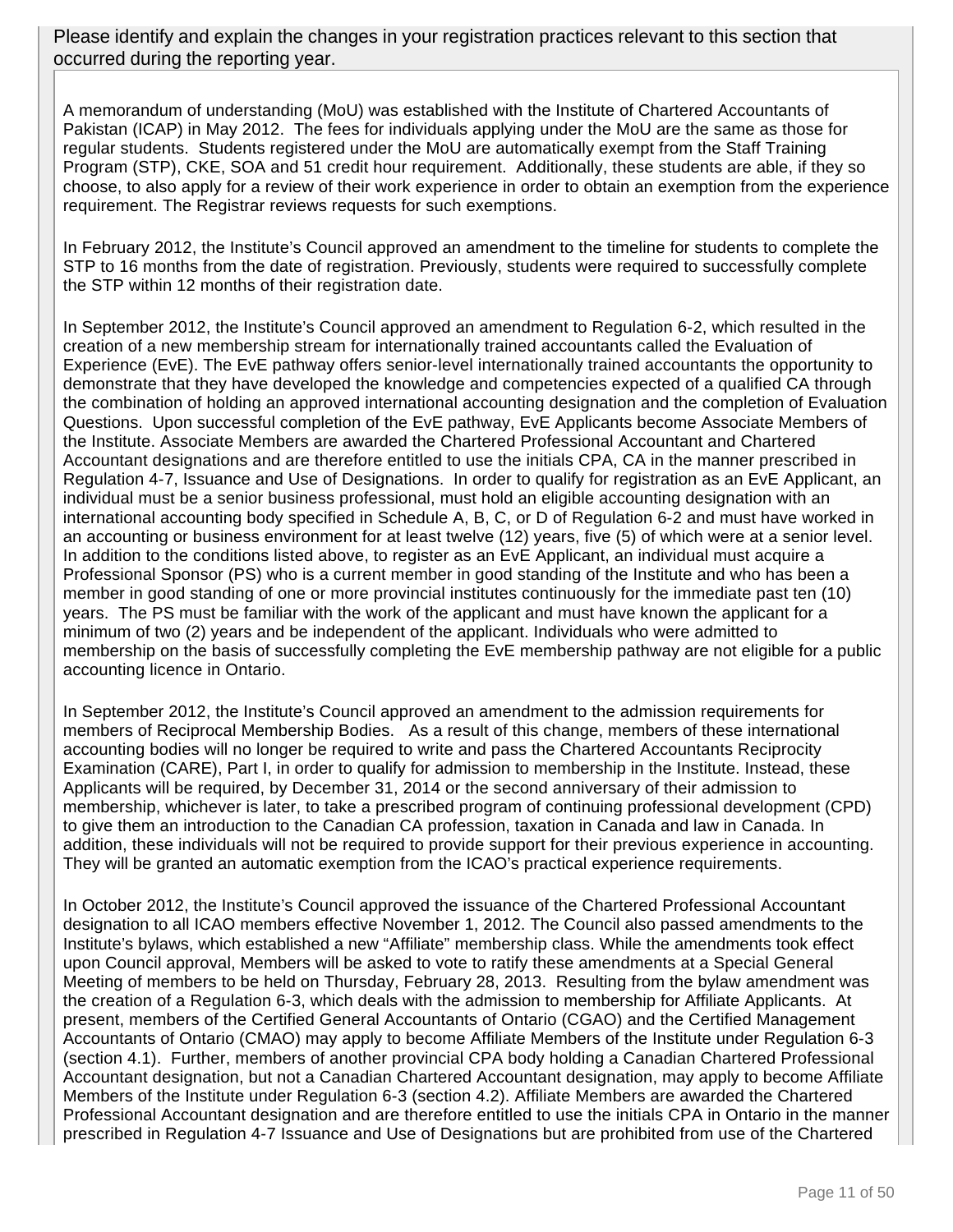Accountant designation and initials CA in Ontario. To apply for Affiliate membership, individuals must submit an application form, fee remittance, confirmation of membership with CMAO, CGAO or a provincial CPA Body, proof of legal name and references from two (2) Canadian accountants. The Registrar reviews applications and if approved, applicants are admitted to membership as an Affiliate Member. An Affiliate Member will not be eligible for a public accounting licence with the Institute, except on the basis of an entitlement to practise public accounting obtained by reason of membership in another accounting body in Canada in accordance with the provisions of Regulation 9-1.

As noted in the 2011 report, the Institute continues to promote the CA designation to high school and university students through the following: http://www.guidetorulingtheworld.ca

**BACK TO INDEX**

### **Amount of Fees (2 / 13)**

Are any of the fees different for internationally trained applicants? If yes, please explain.

The fees for Applicants and Affiliate Applicants are different from the standard CA Student fees.

For members of recognized accounting bodies, recognized US state boards of accountancy, reciprocal membership bodies and those individuals applying under the EvE membership pathway, the Applicant fees reflect the fact that such applicants are normally able to qualify for membership within a shorter period of time than domestically trained students.

Other internationally trained accountants register as Students and therefore the fees are the same, with minor exceptions.

For Affiliate Applicants, the Applicant fee is adjusted and reflects the fact that these individuals pay membership fees to Canadian accounting bodies at both the provincial and national levels.

Please identify and explain the changes in your registration practices relevant to this section that occurred during the reporting year.

Unless otherwise noted, the Institute's registration practices relevant to this section remain unchanged from those noted within the 2011 Fair Registrations Practices Report.

#### **BACK TO INDEX**

**Provision of Timely Decisions, Responses and Reasons (3 / 13)**

a) What are your timelines for making registration decisions?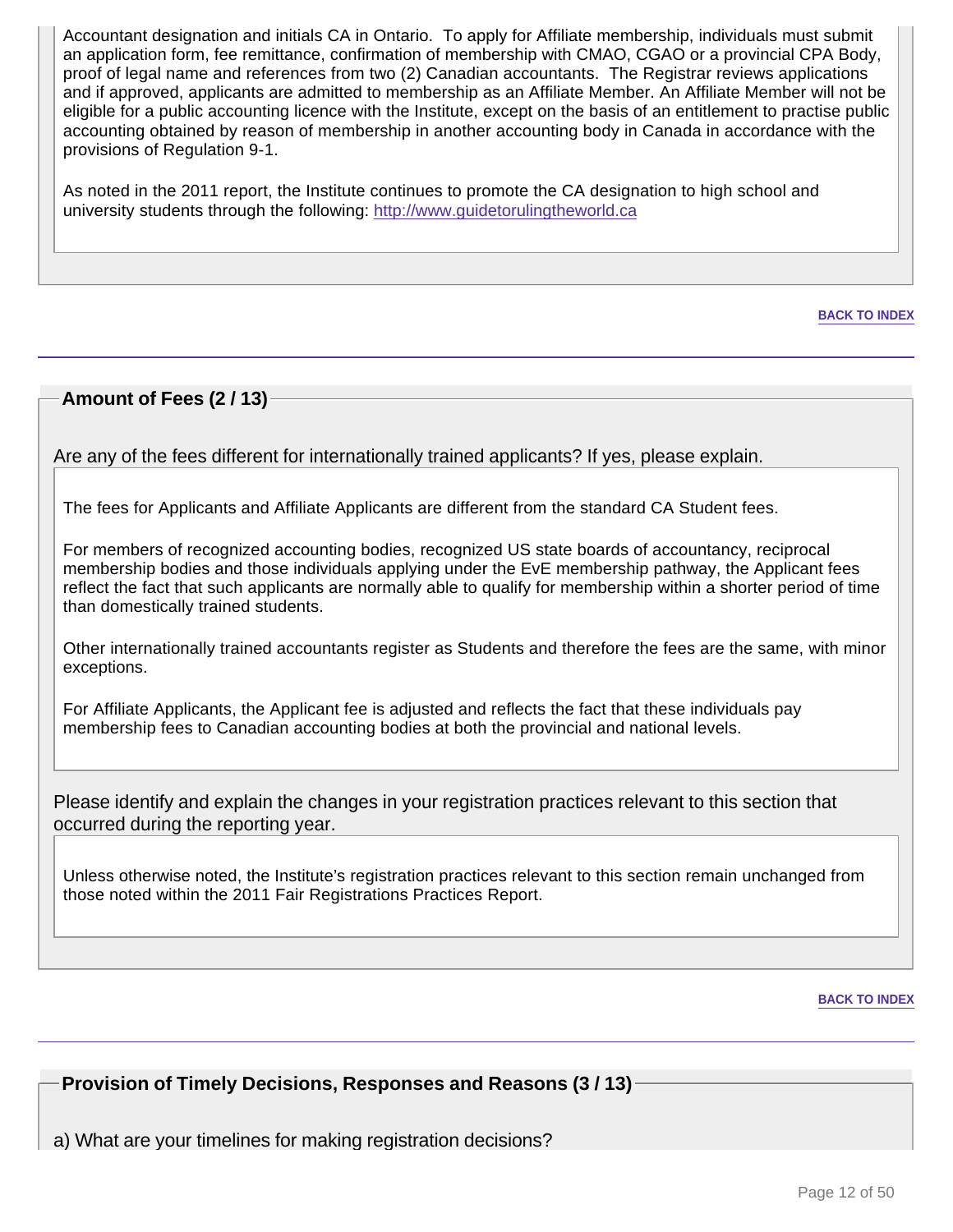### \*\*\* SAME AS LAST YEAR \*\*\*

The term "registration decisions" is not entirely applicable to the Institute's processes. Once either a student or applicant has successfully completed all of the required steps for admission to membership, admission (or registration) is normally granted. Nevertheless, please refer to question 1n for a summary of the pertinent timelines for various stages/events in the registration process.

#### b) What are your timelines for responding to applicants in writing?

Applicants who write to the Institute are usually responded to within two (2) weeks depending upon the nature of the enquiry. Telephone calls are usually responded to within one (1) to two (2) business days depending upon the volume of messages received. Email is responded to as soon as practical - usually with a few days.

#### c) What are your timelines for providing written reasons to applicants about all registration decisions, internal reviews and appeal decisions?

The timeline for providing written reasons vary depending on the complexity of the issue and whether the matter must proceed through a formal Registrar review or other decision-making processes. A detailed letter summarizing and providing reasons for the decision is normally issued within two (2) weeks, after the determination is made.

The timing of other written communications depends upon the nature of the issue and how the matter may be considered. If the matter is straightforward and administrative in nature, a written reply will usually be sent within one (1) to two (2) weeks. If the matter requires further information or consideration because of its complexity or other factors, the answer may be provided in a few more weeks. Matters that require further information or clarification from the individual will take longer and the timing will ultimately depend upon the response received to the Institute's enquiries.

### d) Explain how your organization ensures that it adheres to these timelines.

The Institute provides timely responses to enquiries and strives to meet its timelines by means of internal formal and informal policies and procedures. Deviations from these policies or procedures may occur if the issue is complex or if additional information is required. On a monthly basis, reports are prepared and reviewed to assess the Institute's compliance activities, one of which involves adherence to published timelines.

In some instances written decisions issued by the Institute or any of its Committees may require time to write due to the complexity of the issues (some of which are legal in nature) and the need to ensure a complete and accurate record in the event of an appeal. Reviews or appeals considered by the Institute's Membership Committee or Appeal Committee for example may require a hearing under the Statutory Powers Procedure Act. These decisions are therefore, by their nature, quasi-judicial in nature and are not put on a timeline beyond the requirements of the common law. Moreover, the volume of requests may also affect the timelines for providing written decisions.

Please identify and explain the changes in your registration practices relevant to this section that occurred during the reporting year.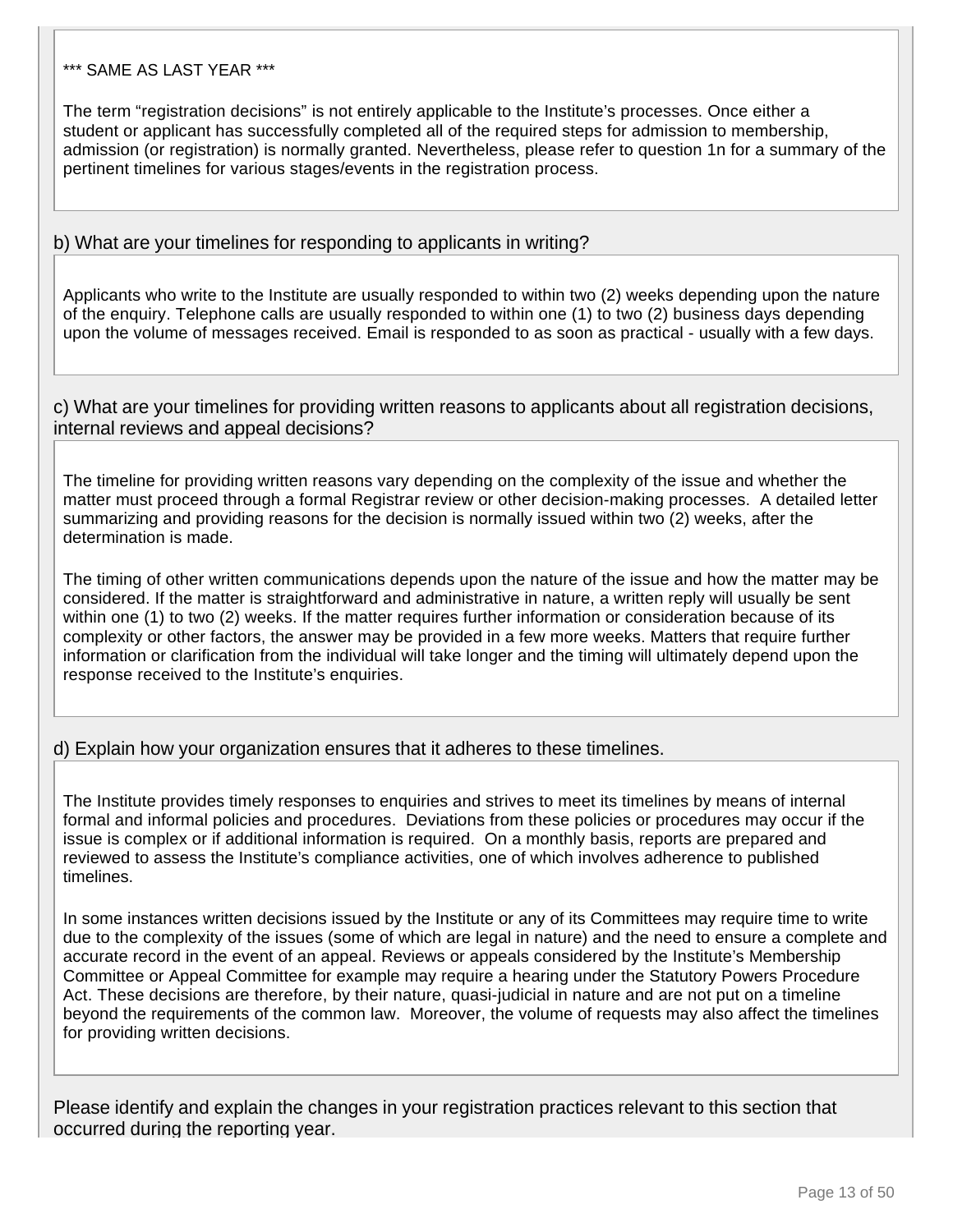Unless otherwise noted, the Institute's registration practices relevant to this section remain unchanged from those noted within the 2011 Fair Registrations Practices Report.

#### **BACK TO INDEX**

### **Access to Records (4 / 13)**

a) Describe how you give applicants access to their own records related to their applications for registration.

It should be noted that the majority of an applicant's file is provided by the applicant and therefore, a request for access is very rare. Nevertheless, applicants have access to their records upon request. Students have access to their record online. A written request is also acceptable.

In most instances, there is no charge for access. Records, including university transcripts, a copy of the applicant's birth certificate, passport or driver's license etc. may be obtained from the ICAO. Internal notes of a purely administrative nature are kept in the Institute's database. Access to the applicant's examination papers is described below.

If an individual requires an official ICAO transcript, a fee, as stipulated in Regulation 4-2, is charged.

### b) Explain why access to applicants' own records would be limited or refused.

Assuming that an applicant's examination(s) are considered to be a part of the "applicant's record", the Institute provides limited access to examinations as described below. There are five examinations.

1. **The Core-Knowledge Examination (CKE)** is a non-disclosed, multiple-

choice examination. Benchmark questions are taken from previous examinations, and as a result, Students are not permitted to keep the examination questions. Students also sign a document stating that the examination is the property of the Institute and that they will not discuss the contents of the examination with anyone. A mechanical check is available to a Student whose attempt was unsuccessful.

- 2. **The School of Accountancy (SOA)** examination is an analytical examination comprised of multicompetency questions. However, there is no direct testing of core knowledge on this examination. It focuses instead on competencies and the application of competencies in various scenarios. Students are permitted to keep the examination questions, but may not have access to their responses once they are submitted. In view of the thorough process of marking and re-marking at the School of Accountancy marking centre, there is no provision for further reviews of Students' responses for final examinations. However, Students may request a mechanical check of their examination response. The cost to request a mechanical check is outlined in Regulation 4-2. The mechanical check involves a tracing of the assessment through the audit log files of the computer system used to accumulate marker assessments and a re-computation of the student's score and result. Students do have access via the ICAO web site to suggested solutions, evaluation guides and general markers comments. Private preparation programs are also available.
- 3. **The Uniform Evaluation (UFE)** is a national examination. A Student's own examination response will not be returned or made available after being submitted for marking. Evaluation responses are retained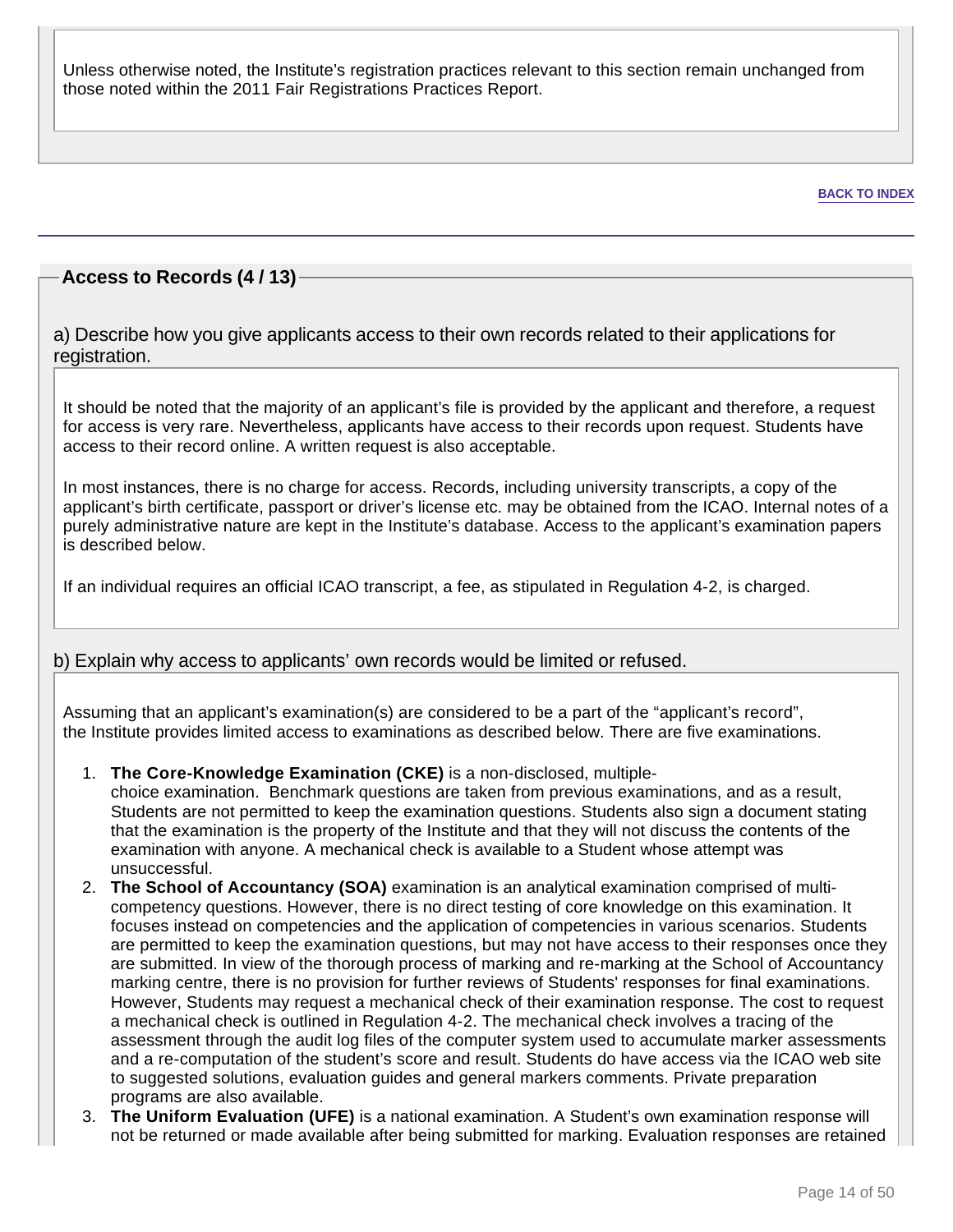by the Board of Evaluators of the Canadian Institute of Chartered Accountants (CICA) for a period of three (3) years following the UFE. Students are not permitted to keep their examination questions, however the questions are made public shortly after the UFE. Students may appeal their results and / or ask for a Performance Analysis Review (PAR). The PAR is a detailed review of the Student's responses. Markers used to evaluate the evaluation are contracted by the CICA to prepare these reviews. Subsequent to the release of UFE results, Students have access, via the ICAO web site to the UFE report. This report is prepared by the CICA's Board of Evaluators and includes suggested solutions, evaluation guides and comments from the Board of Evaluators.

- 4. **The Chartered Accountants Reciprocity Exam (CARE)** is a non-disclosed, multiple-choice examination. Similar to the CKE, benchmark questions are taken from previous examinations, and as a result, applicants are not permitted to keep the examination questions. Applicants also sign a waiver stating that the examination is the property of the Institute and that they will not discuss the contents of the examination with anyone. Similar to the CKE, a mechanical check is available to an applicant whose attempt was unsuccessful.
- 5. **The Evaluation of Experience (EVE)** is a competency-based assessment consisting of six (6) questions that uses a holistic, attribute-based model that is double-marked and arbitrated. EvE assesses the professional skills required of a Canadian CA and is a "take-home" type exam that candidates complete on their own time and then submit final responses by the response deadline. To follow the EvE pathway, a candidate must present, through a process of question-and-answer, evidence from their work experience demonstrating the professional skills that are essential to the CA profession. Each of the six (6) questions requires two (2) distinct responses, for a total of twelve (12) responses. As the EvE Evaluation is a take-home exam, candidates are able to make a copy of their responses prior to submitting for marking.

### c) State how and when you give applicants estimates of the fees for making records available.

There is no charge for accessing student records. Fees relating to examinations are set out elsewhere in this report. Students and applicants are informed of fees as needed or upon request. All fees are outlined in Regulation 4-2, which is available to public on the Institute's website.

d) List the fees for making records available.

There is no charge for accessing student records. However, a student may request an official ICAO transcript, which would be produced for a fee as outlined in Regulation 4-2.

e) Describe the circumstances under which payment of the fees for making records available would be waived or would have been waived.

There is no charge for accessing student records, unless otherwise stated in this report.

Please identify and explain the changes in your registration practices relevant to this section that occurred during the reporting year.

Unless otherwise noted, the Institute's registration practices relevant to this section remain unchanged from those noted within the 2011 Fair Registrations Practices Report.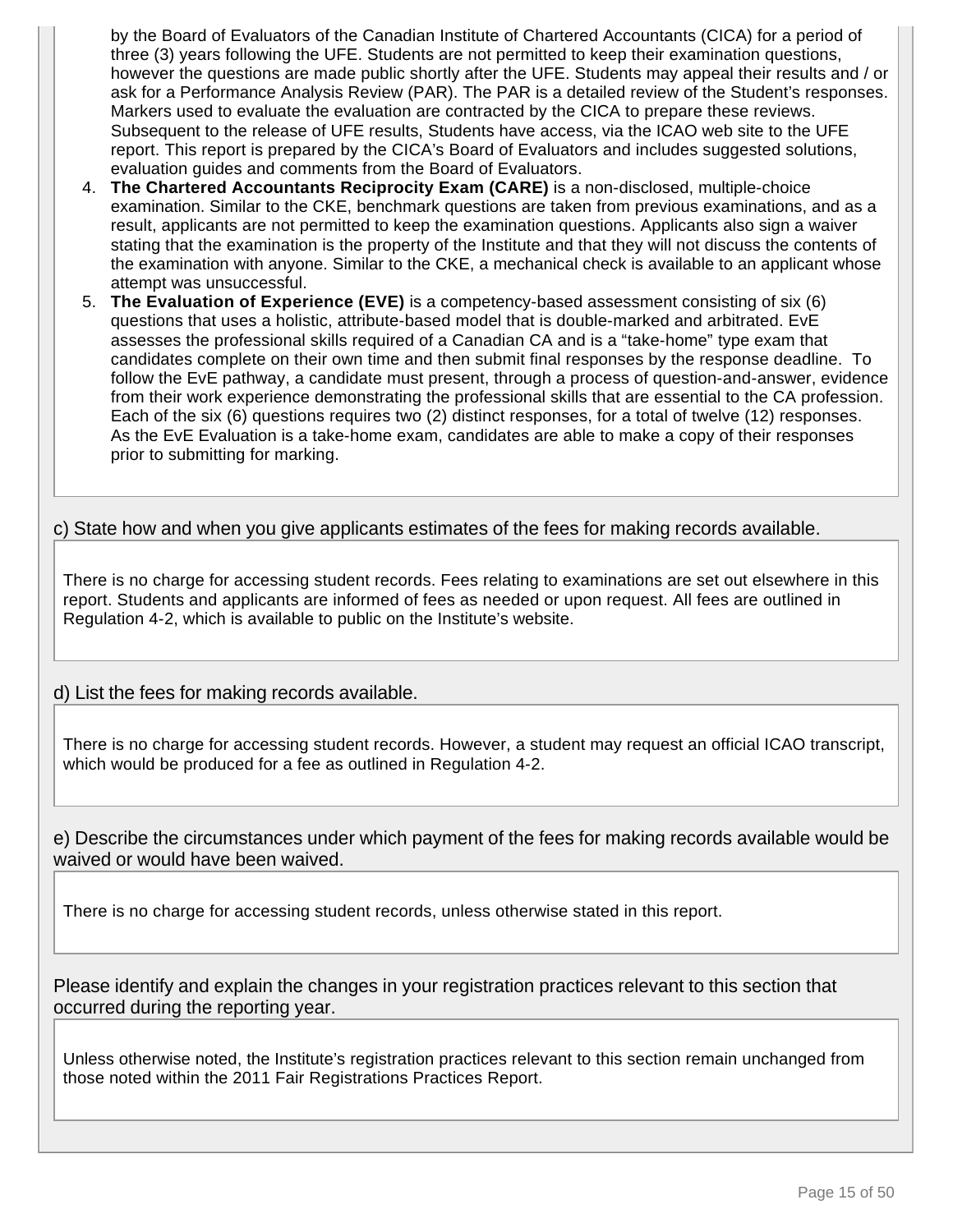### **Resources for Applicants (5 / 13)**

a) List and describe any resources that are available to applicants, such as application guides, exam blueprints or programs for orientation to the profession.

Students have access to past SOA and UFE examinations on the Institute's website. The questions and suggested solutions, along with evaluation guides are also available on the Institute's website. Students may also use preparation materials made available by private individuals or organizations.

At the SOA, Students are provided with readings, self-study materials and practice examinations. Students enrolled in the CARE are able to attend CARE preparation courses. Students enrolled in the UFE are able to attend UFE preparation courses.

Applicants have access to sample EvE Evaluation Questions and Responses on the CICA website.

The CKE and CARE are non-disclosed examinations, so past examinations are not available. However, sample questions are available on the website as well as information on the examinations' structure and examinable content.

The CA Reciprocity Examination (CARE) is the means by which the provincial and territorial CA institutes measure the professional competence, in a Canadian context, of members of accounting bodies outside Canada assessed by the International Qualifications Appraisal Board (IQAB) as having education, examination and experience requirements substantially equivalent to the Canadian CA qualification program. The CARE tests knowledge, comprehension and limited application of knowledge but not higher-order skills.

The Evaluation of Experience (EvE) is a new pathway to provide highly skilled internationally trained professional accountants with a competency-based route to the CA designation. Applicants must have a sponsor, who is required to substantiate the information in the application. The EvE is an evaluation of the development of the key professional skills required of a Chartered Accountant, and assessed by the profession's Uniform Evaluation (UFE). Evidence is obtained through answering questions that draw upon the applicant's work experience to demonstrate each of these key professional skills.

The Institute's Career Information department is a liaison with the various universities and high schools to provide information to potential applicants. Information on the profession and requirements is also available on the Institute's website.

The UFE Candidate's Competency Map is available from the Institute via its website and printed copies are also available upon request. Likewise, the CA Practical Experience Requirements document is available from the Institute via its website and printed copies are also available upon request.

### b) Describe how your organization provides information to applicants about these resources.

#### \*\*\* SAME AS LAST YEAR \*\*\*

As discussed above, information is provided through the website and Career Information Department. If applicants have specific questions, our Customer Service department helps answer their questions or directs them to the appropriate department and individual. Generally, the Institute produces a wide variety of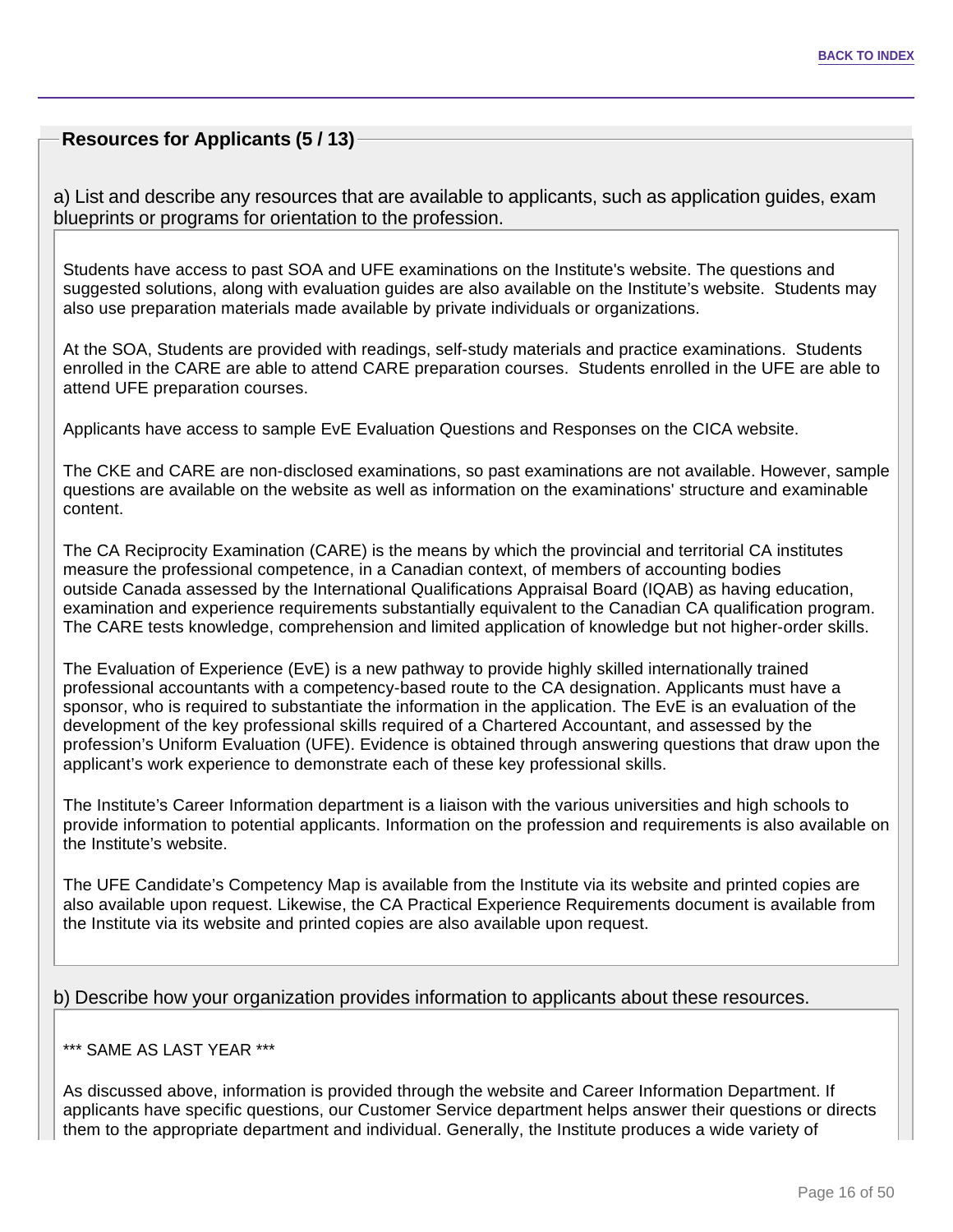materials for applicants and these materials are available in formats that reflect the nature of the request and the intended audience.

Please identify and explain the changes in your registration practices relevant to this section that occurred during the reporting year.

Please refer to the changes identified in the response to Question 1.

Unless otherwise noted, the Institute's registration practices relevant to this section remain unchanged from those noted within the 2011 Fair Registrations Practices Report.

#### **BACK TO INDEX**

### **Internal Review or Appeal Processes (6 / 13)**

In this section, describe your internal review or appeal process. Some regulatory bodies use these two terms (*internal review* and appeal) for two different processes, some use only one of these terms, and some use them interchangeably. Please use the term that applies to your profession. If you use both terms (for two different processes), please address both.

### a) List your timelines for completing internal reviews or appeals of registration decisions.

Appeals of decisions made concerning registration or deregistration will normally be considered by the Institute's Membership Committee within two (2) or three (3) months. In cases where the party requesting an appeal wishes to present new information as evidence, the matter is referred back to the Registrar or committee for review and may be addressed within a few days or a few weeks depending upon the complexity of the issue and the nature of the new information provided by the individual.

A letter advising of the Membership Committee's decision is usually sent within eight (8) to ten (10) weeks following a Committee meeting.

In cases where a hearing by the Membership Committee is held, the timing of the meeting is dependent upon the schedule of the committee, the applicant's ability to provide required information or submissions prior to any consideration and other factors relating to the nature of the request and the scheduling of the hearing.

An appeal may be initiated within thirty-days (30) from the receipt of the initial written reasons for the decision.

i. State the number of internal reviews or appeals of registration decisions that exceeded your timelines.

Given the foregoing, it is not possible to estimate the number of internal reviews that exceeded the timelines in 2012.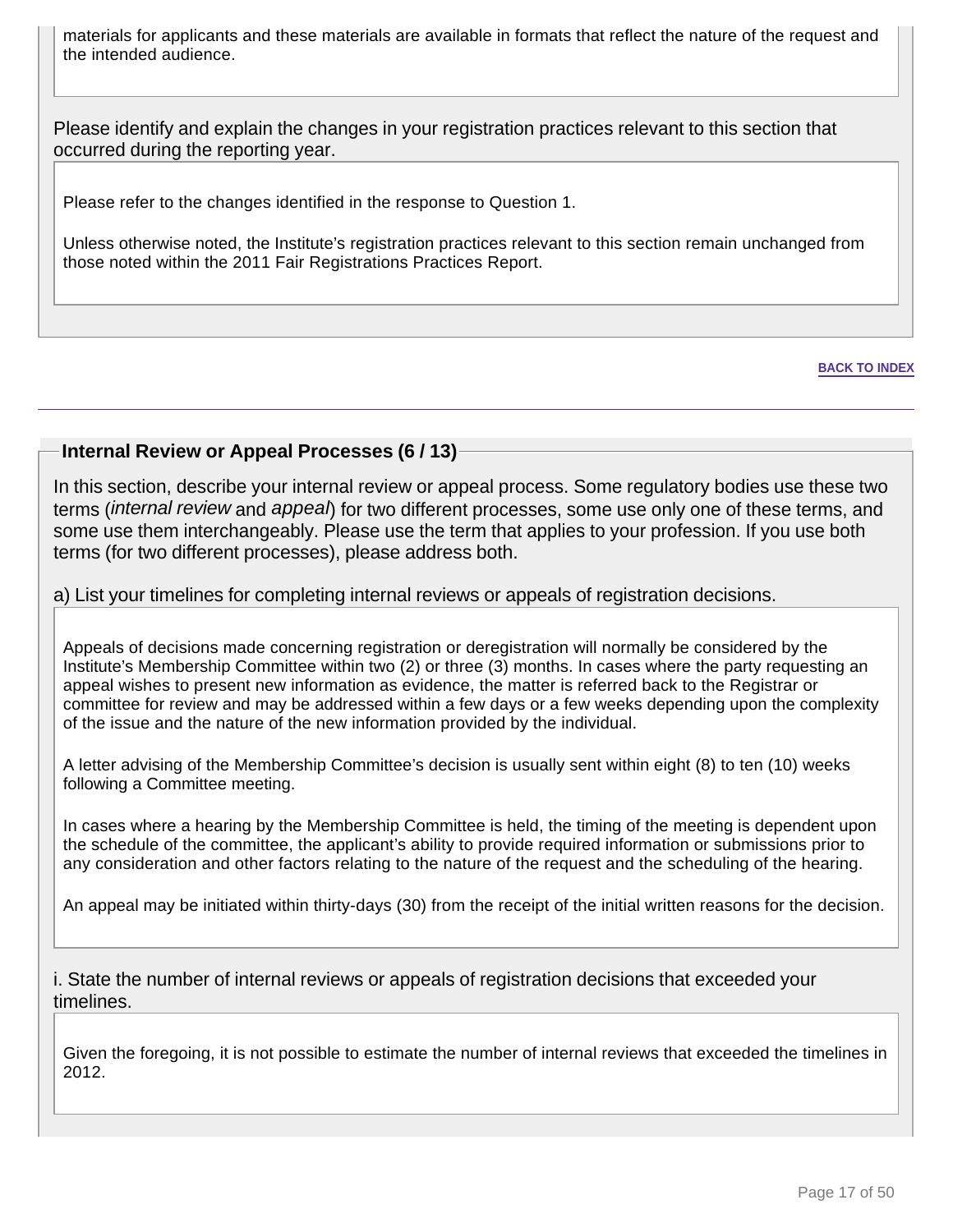ii. Among internal reviews or appeals that exceeded your timelines, state the number that were from internationally trained applicants.

Given the foregoing, it is not possible to estimate the number of internal reviews that exceeded the timelines in 2012.

b) Specify the opportunities you provide for applicants to make submissions regarding internal reviews or appeals.

\*\*\* SAME AS LAST YEAR \*\*\*

Appeals or reviews before the Membership Committee are usually written submissions because these hearings are held according to the Institute's Rules of Practice and Procedure under the Statutory Powers Procedure Act. Consequently, the making of submissions and the nature of these submissions are governed by this Act and the common law.

c) Explain how you inform applicants about the form in which they must make their submissions (i.e., orally, in writing or by electronic means) for internal reviews or appeals.

#### \*\*\* SAME AS LAST YEAR \*\*\*

Information regarding appeals or reviews is communicated to the applicant in a number of ways. First, information is available from the Institute's website in the bylaws and regulations and in other documents. Second, information regarding any review or appeal mechanism is communicated to the applicant as part of the decision, depending upon the nature of the decision and the matter considered. Additional information and specific questions that the applicant may have regarding procedure are answered by staff members assigned to the Committee.

d) State how you ensure that no one who acted as a decision-maker in a registration decision acts as a decision-maker in an internal review or appeal of the same registration decision.

The Institute's Membership Committee is not involved in the original decision-making process. In rare situations, where Membership Committee members sit on one or more other committees, special care is taken to avoid conflict on interest and to ensure that such individuals are not involved in reviews where they have taken part in the original decision-making process.

The Institute also has conflict of interest guidelines and policies to ensure that conflicts of interest do not arise. If an applicant is aware of a conflict of interest, he or she may ask that the Institute representative be removed for the purposes of the decision.

Decisions made at first instance by staff are then reviewed by the Membership Committee and staff members are not voting members of this committee. In addition, ICAO staff involved with the administration and liaison with the Membership Committee are not involved in the original decision.

e) Describe your internal review or appeal process.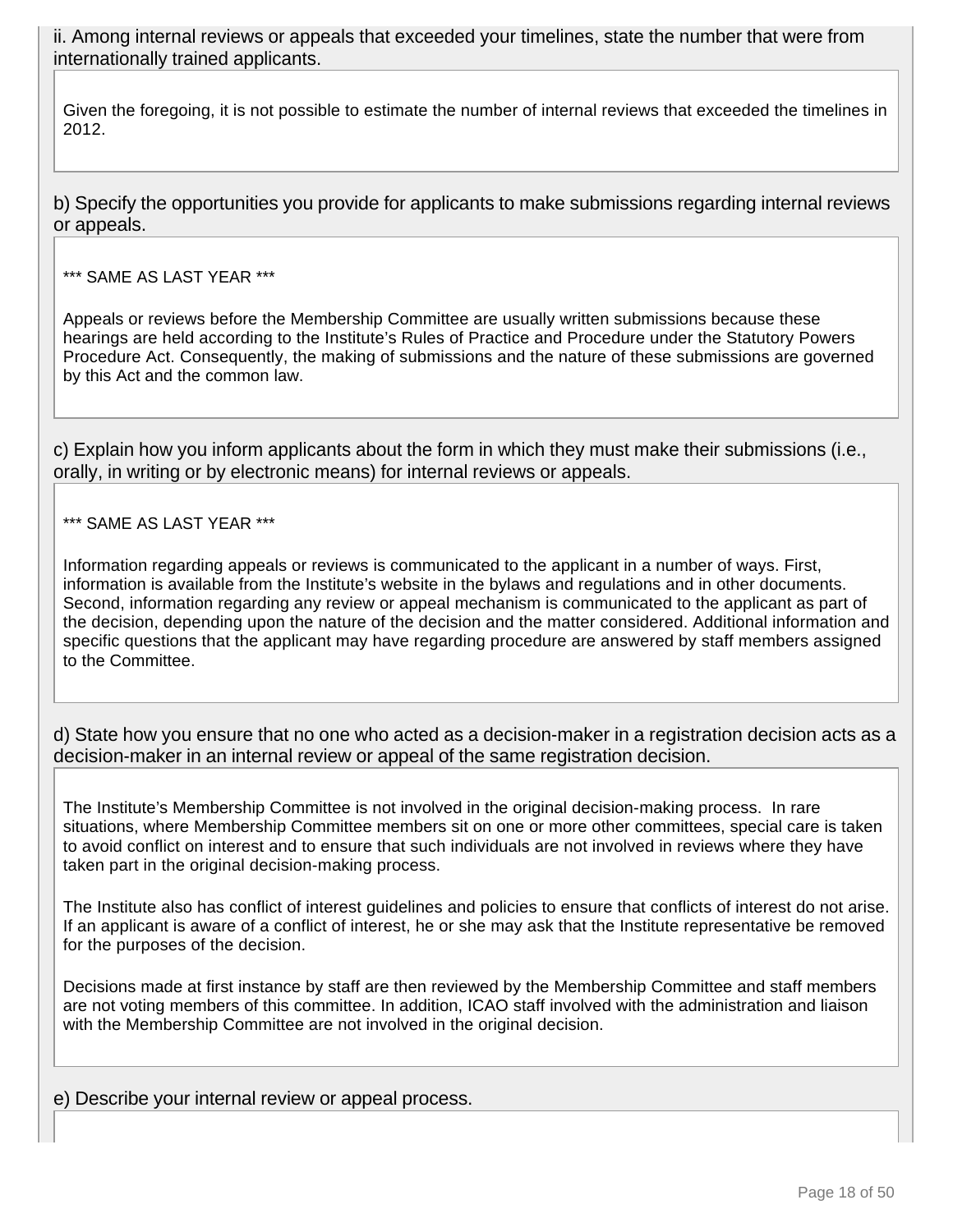An appeal or review may be initiated within thirty days (30) of receipt of the written decision. Such appeals and reviews may be under the Statutory Powers Procedure Act depending on the nature, and are therefore, bound by the requirements of the Act.

The Membership Committee has both an appeal and review jurisdiction. Its role with respect to both is similar – not to substitute its own judgment but to determine whether there was evidence upon which the decision was properly made.

Reviews and appeals are normally based on the record, that is, on what was before the Registrar or other Committee at the time of the original decision. The Membership Committee will consider the documents, and the reasons for the decision, as well as submissions and argument from the parties.

Occasionally, the Membership Committee may be asked to consider information that was not before the Registrar or other Committee. An application for the admission of fresh evidence may be made by the party seeking to have it considered. There is a presumption that all evidence must be brought before the Registrar or other Committee. Therefore, admitting fresh evidence should only be considered if that evidence, with due diligence, could not have been discovered before the original determination, and the evidence is of such a reliable and vital nature it would likely have affected the outcome of the decision. As the Membership Committee does not hear oral evidence in the usual course, and would be considering the appeal on an unequal basis, it would then remit the matter to the original decision maker (Registrar or other Committee).

f ) State the composition of the committee that makes decisions about registration, which may be called a Registration Committee or Appeals Committee: how many members does the committee have; how many committee members are members of the profession in Ontario; and how many committee members are internationally trained members of the profession in Ontario.

### **The Membership Committee**

The Membership Committee is comprised of 15 to 20 members, including the Chair, two Deputy Chairs and three (3) to four (4) public representatives. CA members on the Committee are representative of the Institute's membership by occupation and geographic location. Members of the Membership Committee are appointed for an initial one (1) year term and are eligible for re-appointment for three (3) additional three (3) year terms and, thereafter, on an annual basis.

The Membership Committee hears and determines appeals and reviews from decisions of the Registrar on admissions to membership (registration), de-registrations; receives referrals from the Registrar on matters regarding admission to membership; provides advice to the Registrar in accordance with the provisions of the bylaws and regulations; considers applications for licensing from any member where the good character of the member must be determined by means of a hearing; considers any application for a public accounting licence from a member in respect of whom the Public Accounting Licensing Board has directed that a hearing be held to determine whether the member has fulfilled the qualifications to be licensed set out in the Public Accounting Act, 2004, the regulations and Standards of the Public Accountants Council made under the Act and in the bylaws or regulations of the Institute; considers any application for a public accounting licence from a member who is licensed to practice public accounting in a jurisdiction outside Ontario; and hears and determines reviews of decisions of the Public Accounting Licensing Board in respect of public accounting licensing matters, as specified in the bylaws and regulations of the Institute.

All proceedings before the Membership Committee are conducted in accordance with the Rules of Practice and Procedure adopted by the Institute's Council.

Please identify and explain the changes in your registration practices relevant to this section that occurred during the reporting year.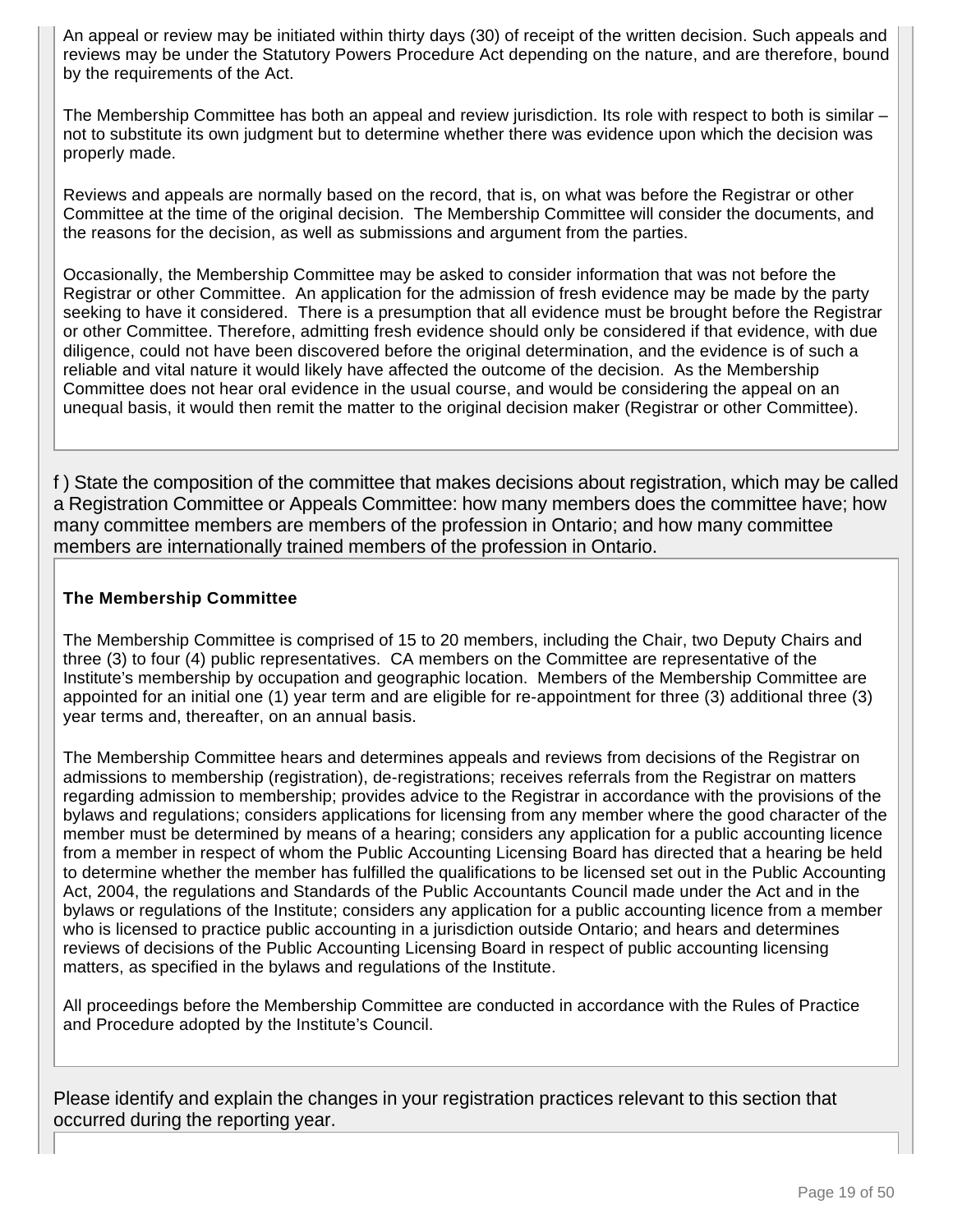Unless otherwise noted, the Institute's registration practices relevant to this section remain unchanged from those noted within the 2011 Fair Registrations Practices Report.

**BACK TO INDEX**

### **Information on Appeal Rights (7 / 13)**

This section refers to reviews or appeals that are available after an internal review or appeal. Describe how you inform applicants of any rights they have to request a further review of or appeal from a decision.

Consistent with the information noted in the 2011 Fair Registration Practice's Report, there is no further review or appeal available to a decision that has already been subject to an appeal by the Membership Committee.

Please identify and explain the changes in your registration practices relevant to this section that occurred during the reporting year.

Unless otherwise noted, the Institute's registration practices relevant to this section remain unchanged from those noted within the 2011 Fair Registrations Practices Report.

**BACK TO INDEX**

### **Assessment of Qualifications (8 / 13)**

This category covers your processes for assessing all qualifications, such as academic credentials, competencies, language ability or practical experience.

a) List the criteria that must be met in order for an applicant's qualifications to satisfy the entry-topractice requirements for your profession.

For Students, becoming a CA in Ontario generally requires:

- a university degree
- 17 specified courses (51 credit hours)
- three (3) years of practical experience in an approved training office during which time, the breadth and depth of competency requirement (as outlined by the CA Practical Experience Requirements) must be met.
- successful completion of the ICAO's Professional Program, which is composed of the Staff Training Program (STP), the Core Knowledge Examination (CKE) and the School of Accountancy (SOA).
- Successful completion of the Uniform Evaluation (UFE) in accordance with the The UFE Candidates'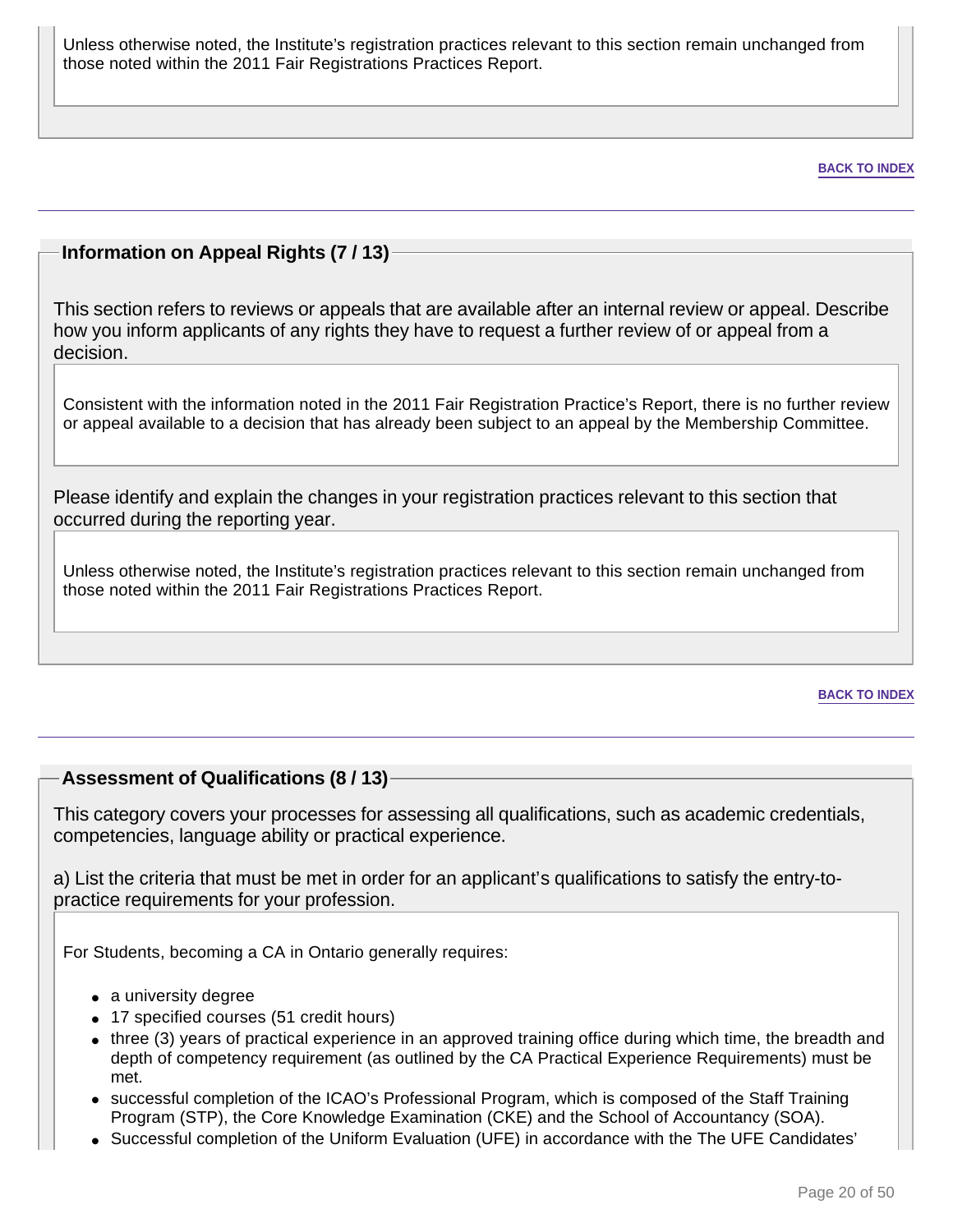#### Competency Map

An internationally trained applicant must complete:

- three (3) years of practical experience in an approved training office or under the supervision of a Canadian CA (unless the individual applies for and receives an exemption for his/her previously acquired experience in accounting – either international or domestic)
- Canadian business law (unless the individual applies for and receives an exemption from this requirement)
- The Core Knowledge Examination (unless the individual applies for and receives an exemption from this requirement)
- The School of Accountancy (unless the individual applies for and receives an exemption from this requirement)
- The Uniform Evaluation (no exemption from this requirement is available)

Regulation 6-1, which governs students, provides that a student who is a member of a specified Canadian accounting body must have fulfilled the Institute's general education requirement for registration, namely a four-year degree from a designated university or equivalent. Such individuals must also successfully complete the course-credit requirement through successful completion of prescribed university degree-credit courses and the minimum average grade requirement in the courses included in the credit-hour requirement. These individuals may also request from the Registrar an exemption from some or all of the practical experience requirement and those examinations for which an exemption may be permitted.

The Registrar will review the previous education, professional qualification(s) and accounting experience of a student seeking exemptions to determine whether, taken as a whole, they establish that the student has demonstrated, on a substantial equivalency basis, the required breadth and depth of competency development at the levels of proficiency required of an entry-level CA in Ontario, as specified in The UFE Candidates' Competency Map and the CA Practical Experience Requirements.

For those applying with membership from a recognized accounting body with which the Institute has a mutual recognition agreement, in accordance with the Guidelines to Regulation 6-2, the Registrar will assess the practical experience reports provided by the applicant against the required competencies of an entry level Chartered Accountant. The determination to be made by the Registrar is whether the Applicant has acquired as a result of his or her previously acquired experience in accounting, the competency development required for the entry-level CA at the time of admission to membership in the Institute. The process may include a period of prescribed practical experience in an approved training office or other office if the individual's competencies are found not to be equivalent to those of an entry-level CA trained in Ontario. In addition, all such applicants must successfully complete the CA Reciprocity Examination (CARE) Part I.

b) Describe the methodology used to determine whether a program completed outside of Canada satisfies the requirements for registration.

The International Qualifications Appraisal Board (IQAB) carries out reviews of professional accounting bodies outside Canada to determine whether the requirements for admission to membership in a professional accounting body, or for use of the accounting designation granted by an accounting body (education, examination and experience requirements) are substantially equivalent to the comparable requirements of the provincial institutes in Canada. The Institute and the Canadian Institute of Chartered Accountants (CICA) have entered into Mutual Recognition Agreements with professional accounting bodies based on an IQAB assessment that each such body has education, examination and experience requirements that are substantially equivalent to the comparable requirements of the provincial institutes in Canada.

When an IQAB review determines the requirements of a professional accounting body outside Canada are not substantially equivalent to comparable requirements of the provincial institutes in Canada, IQAB recommends that the Uniform Evaluation (UFE) be passed before CA qualification in Canada is achieved. Each provincial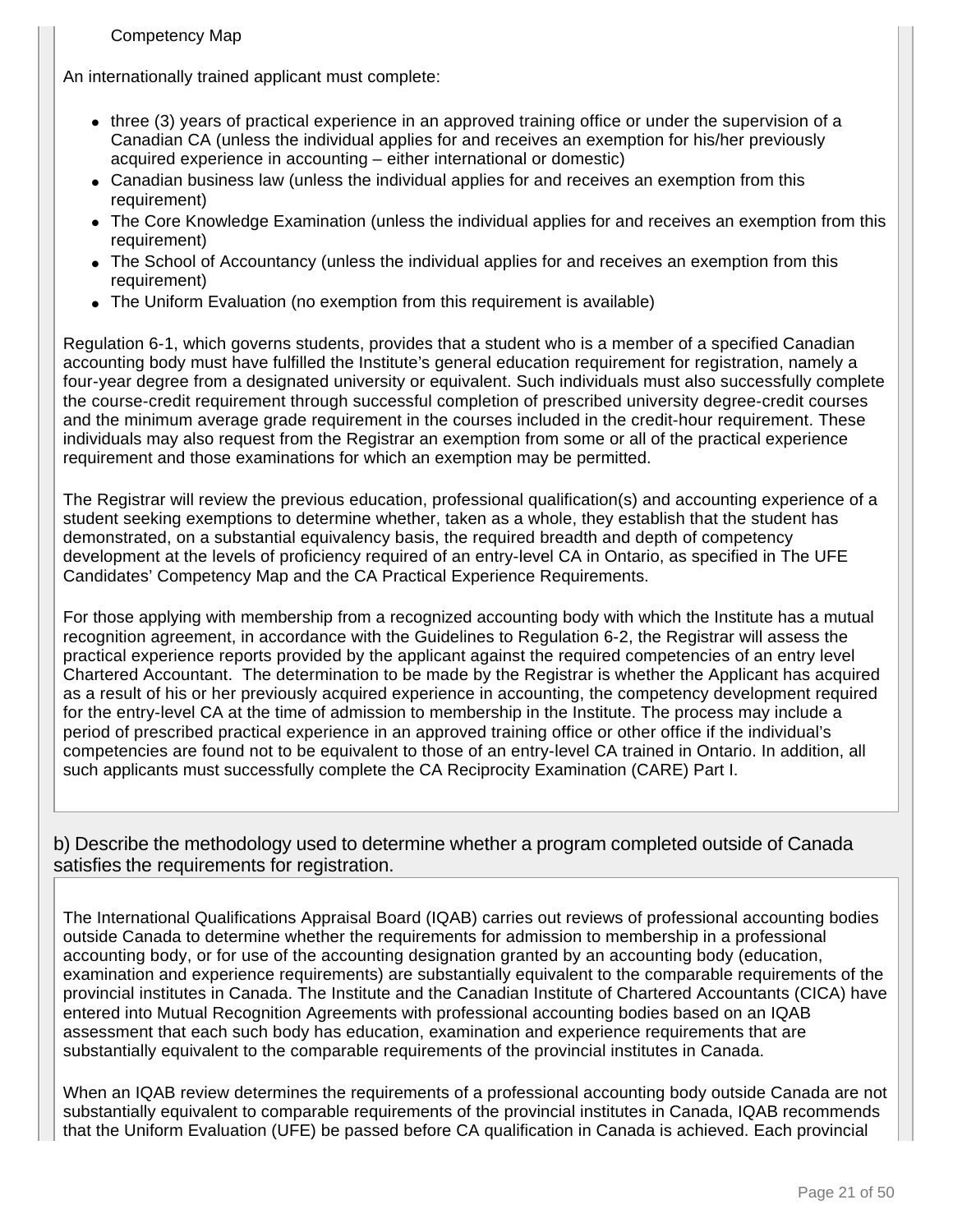institute may set any other requirements that must be fulfilled. IQAB has, in some cases, recommended that the members of a particular accounting body also be granted exemption from the pre-UFE education requirements and/or some or all of the prescribed practical experience.

The IQAB has adopted a framework for mutual recognition between professional accounting bodies. What follows is a very brief summary of the lengthy process.

There are four primary components for reviewing the process of qualifying as a member of a professional accounting body that IQAB examines. They are:

- The characteristics of the professional accounting body; committed to the public interest; is independent and self-governing; has a code of conduct; and is committed to professional development.
- The intake into the qualification process for members; starts with firms recruiting the best candidates and the effect the quality intake has on an applicant having a realistic chance of qualifying as a member of the professional accounting body; a university degree requirement.
- The learning process; and
- The quality and consistency of the assessment system.

There is a common set of fundamental principles expected of a comparable qualification process and the professional accounting body. The principles include detailed reviews of the following topics:

- 1. The institute
- 2. The Professional Education Programme
- 3. The assessment process
- 4. The work experience
- 5. The knowledge and skills outcomes to be achieved
- 6. The personal skills and capability framework

The framework for evaluation includes further detailed indicators and how these are applied.

Finally, the framework provides examples of the kind of information that a professional accounting body should be able to provide in support of an evaluation of their programme. The framework provides flexibility in terms of how these outcomes are achieved because it is noted that different accounting bodies may have different processes.

### c) Explain how work experience in the profession is assessed.

For both the domestically trained and the internationally trained, work experience is assessed against the CA Prescribed Practical Experience 2010 (PER), or any successor document.

A Student with a professional accounting designation may request an exemption from some or the entire requirement to complete a three (3) year period of practical experience in a CA Training Office. The determination to be made by the Registrar upon review of such request is whether the Student has acquired as a result of his or her professional qualification(s) and previously acquired experience in accounting, the depth and breadth of competency development required for the entry-level CA at the time of admission to membership in the Institute, as established by the document entitled, PER.

The Registrar's determination is based upon an assessment of the totality of the Student's previous professional accounting experience completed for the purpose of qualifying for admission to membership in the particular accounting body and subsequent to admission to membership in that body. The assessment takes into account:

- $\bullet$  the duration of the period(s) of accounting experience (i.e. the number of months or years);
- the nature of the place(s) of employment or practice in which the accounting experience was obtained;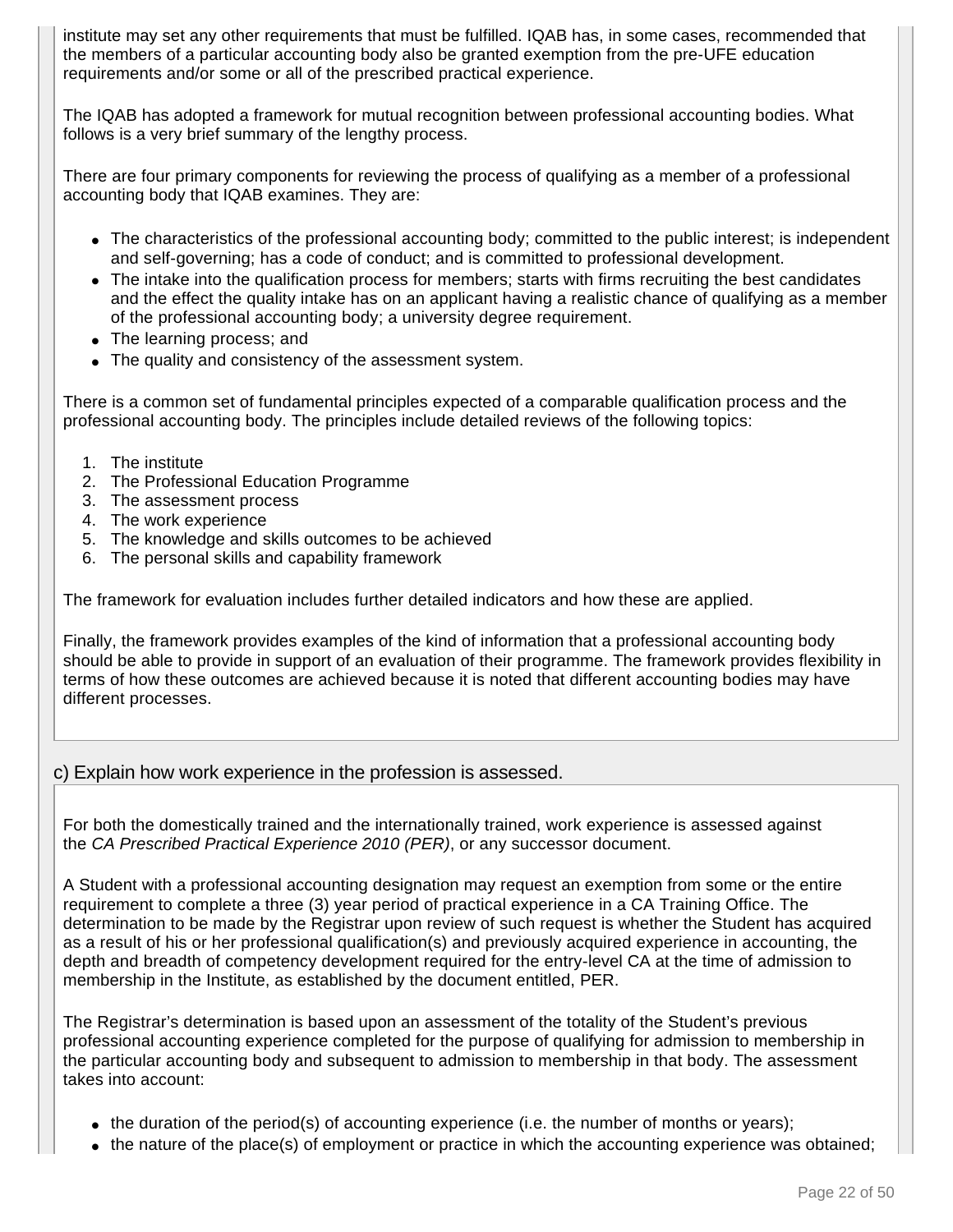- the position(s) held by the Student; and
- the progression of the Student's career in professional accounting.

To meet the depth and breadth of competency development required for the entry-level CA at the time of admission to membership in the Institute, the Student must demonstrate to the satisfaction of the Registrar that they meet the following minimum requirements:

- Depth of experience -- the opportunity to gain sufficient direct working experience in all of the specific competencies of any one of the six (6) competency areas (referred to as the area of depth):
	- 1. Performance Measurement and Reporting
	- 2. Assurance
	- 3. Taxation
	- 4. Governance, Strategy and Risk Management
	- 5. Management Decision-Making
	- 6. Finance.

For the majority of the specific competencies, the Student is expected to demonstrate Level 2 proficiency. In addition, the Student is expected to demonstrate an awareness of emerging topics in their area of depth, either independently or as part of a team, with little direction or supervision.

● Breadth of experience -- the opportunity to gain sufficient direct working experience in at least half of the competencies in TWO additional areas of competency (referred to as areas of breadth) and demonstrate the ability to work at Level 2 proficiency in at least half of those competencies. If the Student's area of depth is not Performance Measurement and Reporting or Assurance, then one of the two areas of breadth must be Performance Measurement and Reporting and must provide the opportunity to gain sufficient direct working experience in the three (3) competencies highlighted in Appendix 1 of the PER or any successor document approved by the Council, and demonstrate the ability to work at Level 2 proficiency in all three (3) of those specific competencies.

Experience in all of the Pervasive Qualities and Skills, with the clear expectation that the Student demonstrates at all times the Ethical Behavior and Professionalism, strong Personal Attributes and Professional Skills expected of the CA.

Levels of proficiency for qualifying practical experience are:

- Level 1 (works under supervision): Has the basic knowledge and skill required to complete the task assigned but does not complete the task without supervision or assume responsibility for its execution. Requires supervision and direction in completing the tasks as he or she begins applying education to practice.
- Level 2 (works independently): Can apply the underlying knowledge and skill in a practical setting and is able to complete tasks independently or as part of a team with minimal direction or supervision. Assumes responsibility for execution of the task and performs all work with diligence and due care. Treats each situation as an opportunity to further develop professional judgment and/or expand his or her knowledge base.

#### **Duration of professional accounting experience**

The duration of professional accounting experience required for admission to membership in the Institute is a minimum term of three (3) years of experience acceptable to the Institute. A Student who has not obtained at least three (3) years of previous professional accounting experience acceptable to the Institute is required to fulfill a period of experience in accounting as prescribed by the Registrar such that the Student will have obtained by the date of admission to membership in the Institute an amount of acceptable accounting experience that in aggregate is at least three (3) years in duration.

#### **Nature of the place(s) of employment or practice**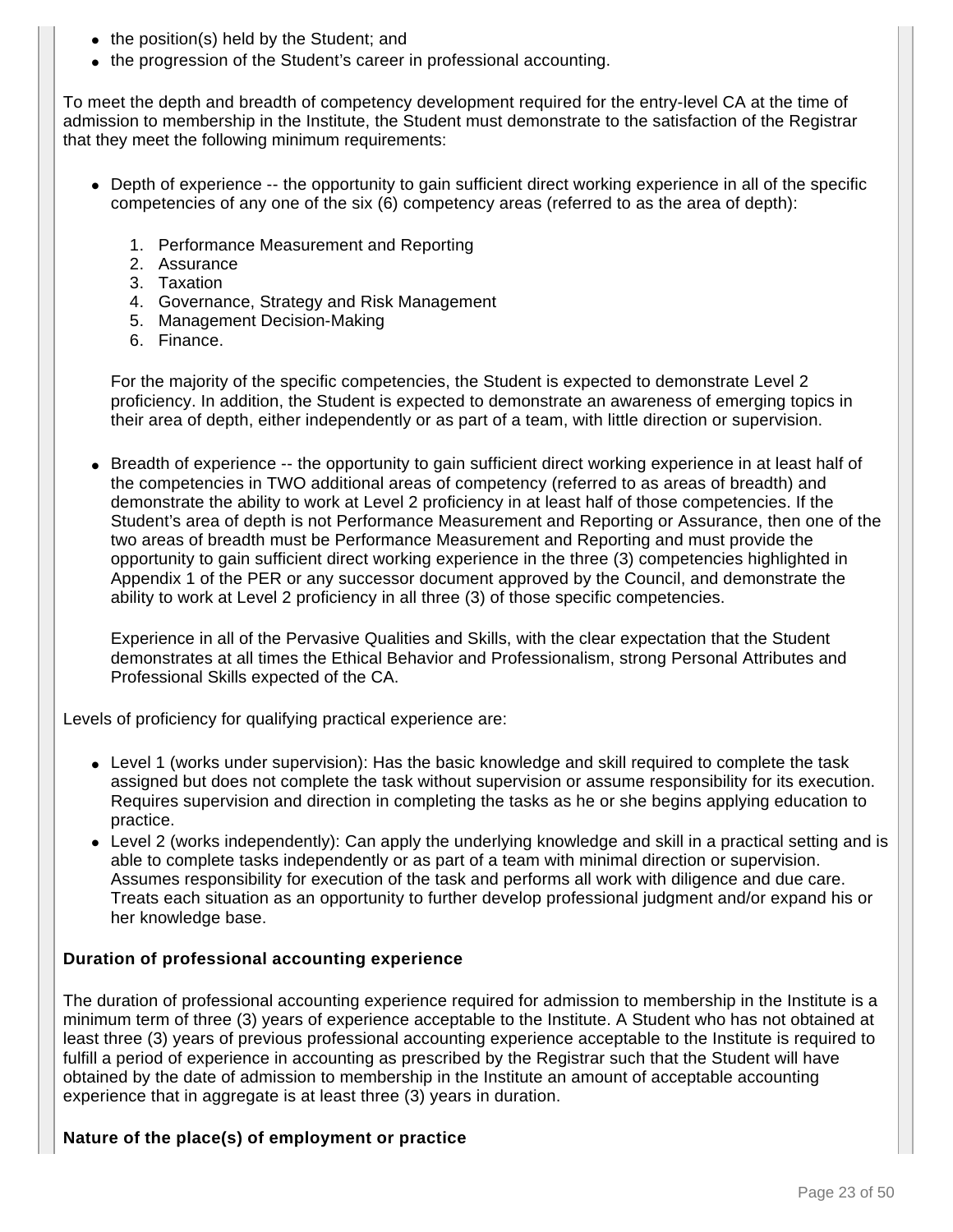The factors that are considered by the Registrar in respect of the nature of the place of employment or practice are:

- $\bullet$  As applicable,
	- ❍ The nature or line of business (for example, financial services, manufacturing, natural resources, retailing, information technology) and examples of the major clients, customers or recipients of the products or services, or
	- $\circ$  The nature of the professional services provided, including whether the services were public accounting or related areas (for example, assurance/attestation, taxation, advisory services) and examples of the major clients, customers or recipients of the products or services
- The size of the business or practice, with reference to such matters as total number of staff, number of partners, total annual revenues or budget
- The corporate structure (e.g. for-profit corporation, not-for-profit corporation, public sector/governmental organization, academic institution, partnership, proprietorship) and in respect of a corporate entity, whether it is/was a publicly listed or publicly traded entity or a privately owned/not publicly listed entity.

### **The position(s) held by the Student**

In respect of the positions(s) held by the Student, the Registrar considers:

- $\bullet$  the title of each position held;
- the level or seniority of the position within the place of employment or practice, with reference to such matters as to whom (position) the Student directly reported or was accountable and the placement of such position within the overall management or governance structure;
- the breadth and complexity of the responsibilities assigned to the Student in the position held;
- the breadth and depth of competency development during the period in which the Student held the position.

#### **The progression of the Student's career in professional accounting**

Position-specific indicators that are considered by the Registrar when determining a Student's progression through his or her career in professional accounting include demonstration of work functions or the provision of professional services in defined positions that:

- require increasing competency development;
- require the ability of the Student to handle increasingly complex tasks;
- involve increasing levels of responsibility;
- provide increased ability and opportunity to supervise, manage and mentor others and decreased level of supervision of the Student throughout his or her career path, which may be measured by:
	- ❍ number of supervisors;
	- ❍ number of direct reports;
	- ❍ changes in position or job titles;
	- ❍ changes to job responsibilities and accountabilities;
- provide opportunities for the Student to learn from supervisors who are deemed experts in their field (exposed to or mentored by other professionals).

Progression to successively more senior positions and/or demonstration of progressively higher levels of proficiency over the course of a Student's employment or practice with a particular entity or throughout the Student's total period(s) of accounting experience should also ordinarily indicate greater breadth and depth of competency development. A Student who has achieved through their previous employment or practice a position or level as a partner, senior executive, director or officer should ordinarily be considered to have achieved a higher level of proficiency as well as greater breadth and depth of competency development than a Student who would have held a less senior position.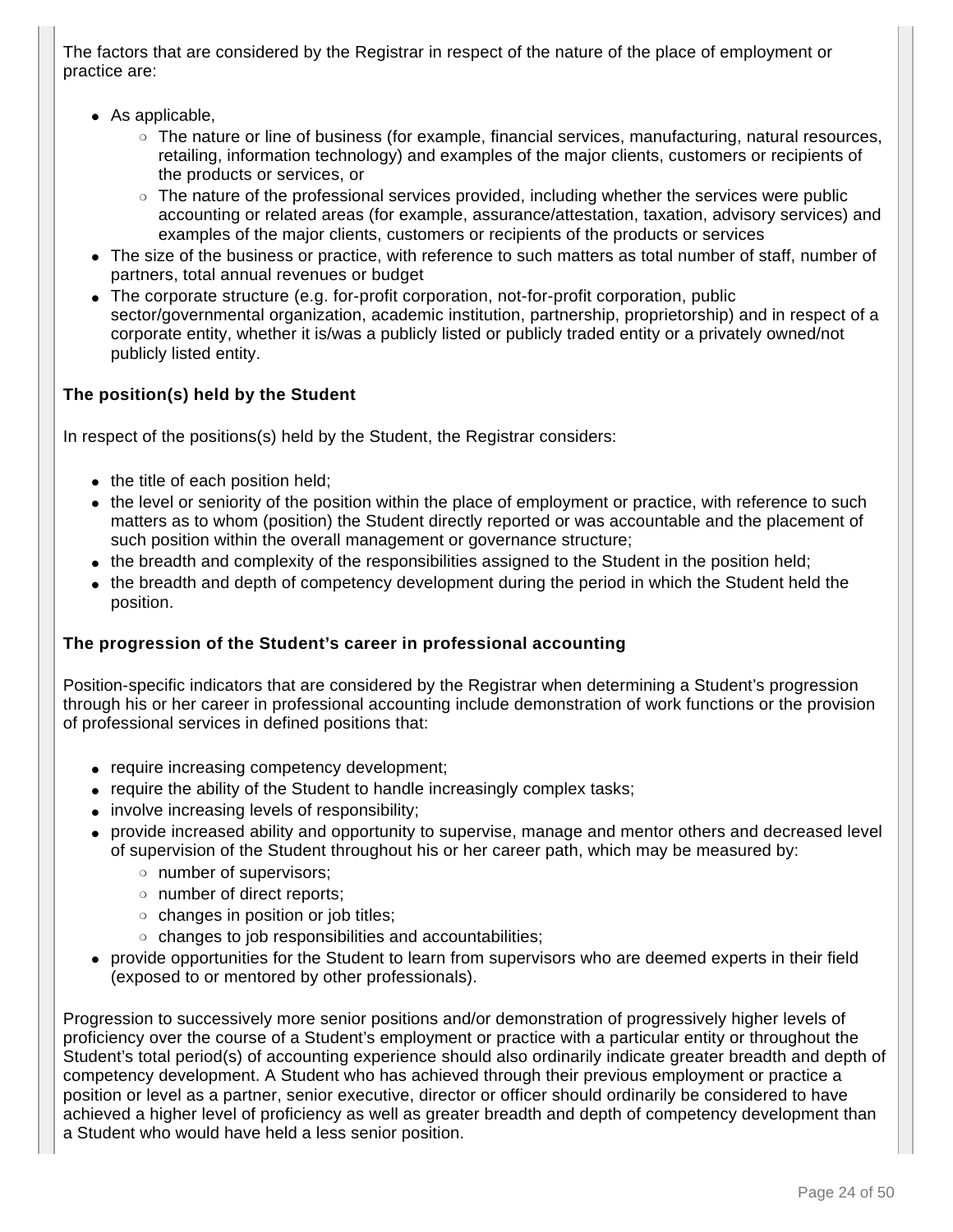### d) Describe how your organization ensures that information used in the assessment about educational systems and credentials of applicants from outside Canada is current and accurate.

IQAB assessments are conducted at the National Level by the CICA and are done as needed to ensure that existing mutual recognition agreements (MRA) and memorandums of understanding (MoU) are current and meet the required standards. A MoU or MRA may also contain a fixed term after which it is reviewed and possibly renewed. These assessments are done at intervals set by the IQAB and in keeping with its policies and procedures. Ongoing reviews of this, if needed, are done in keeping with applications received from international candidates. A fuller description of IQAB and its processes is found elsewhere in this report. A fuller description of the education assessment process is found elsewhere in this report.

e) Describe how previous assessment decisions are used to assist in maintaining consistency when assessing credentials of applicants from the same jurisdictions or institutions.

The assessment of individuals is undertaken against the CA PER and is an individual assessment based upon the criteria found in the CA Competency Map as compared to the individuals' employment history, demonstrated skills, level of proficiency and other requirements. The criteria for individual assessment is based on the CA Competency Map which provides a reference point for ensuring that all such decisions are based upon its requirements. All assessment decisions are made by the Registrar after consideration of past decisions and after consultation with Institute staff, including CAs.

f ) Explain how the status of an institution in its home country affects recognition of the credentials of applicants by your organization.

This is not entirely applicable because the accounting body is assessed against the requirements for domestically trained CAs and this assessment is conducted by IQAB. Therefore, the international institution is not assessed only for its status within its home country. While this may be a factor in an IQAB assessment, it is by no means the only factor considered. Notwithstanding this, the accounting body must be a member of the International Federation of Accountants and also must adhere to the principles found in Section A (items 1 to 6) as set out in the IQAB requirements. See question 8(b) of this report.

g) Describe how your organization accommodates applicants with special needs, such as visual impairment.

A physical or medical disability is not a deciding factor in assessing qualification, academic credentials, competencies, language ability or practical experience. The accommodations that the Institute makes in this regard for applicants and students are described in question 1(p) as they relate to examination writing and preparation.

h) State the average length of time required to complete the entire registration process, from when the process is initiated to when a registration decision is issued.

As noted previously, the term "registration decisions" is not entirely applicable to the Institute's processes. Once either a student or applicant has successfully completed all of the required steps for admission to membership, admission (or registration) is normally granted. Nevertheless, please refer to question 1(n) for a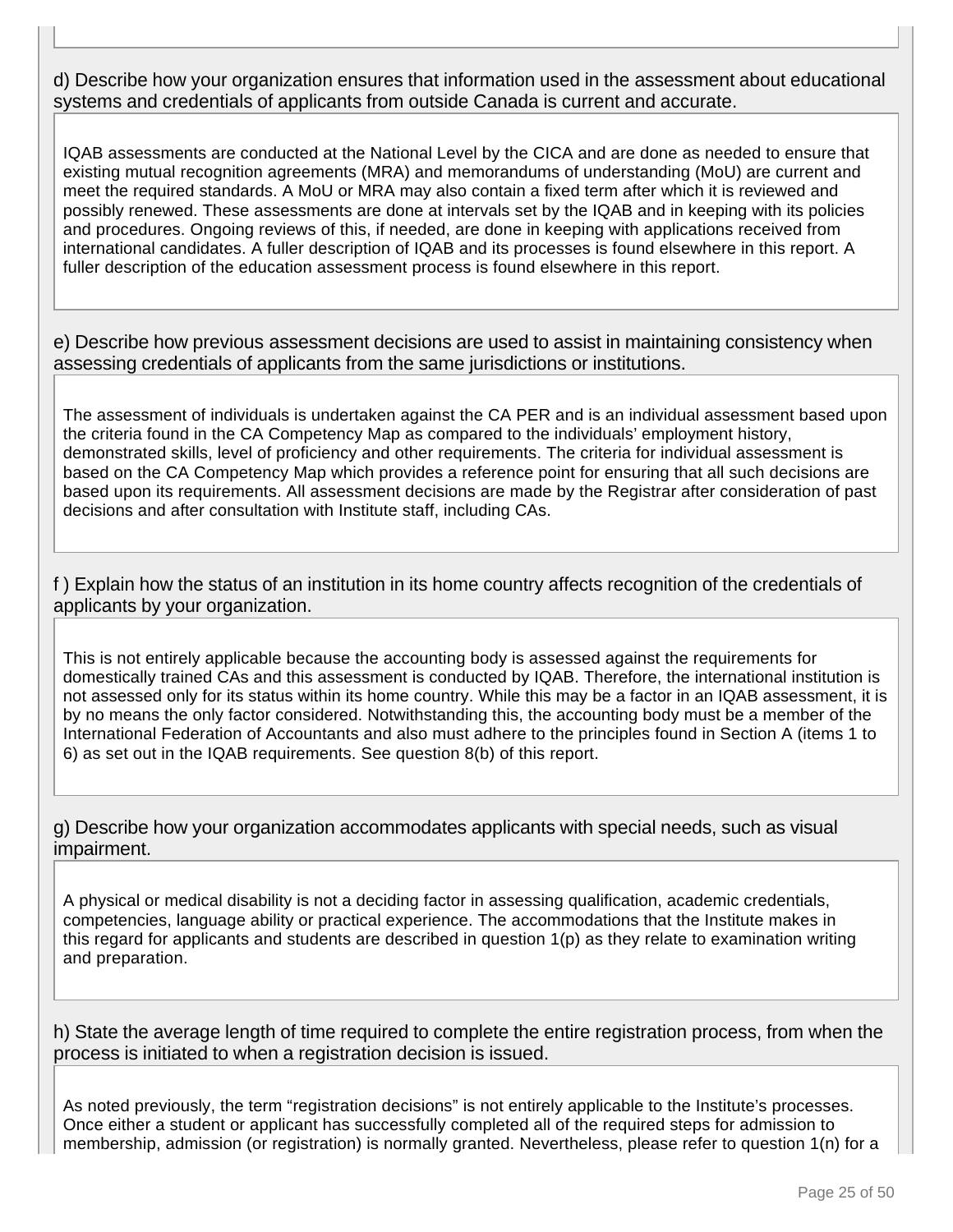summary of the pertinent timelines for various stages/events in the registration process.

i. State whether the average time differs for internationally trained individuals.

The average time may differ for internationally trained individuals depending upon which the international accounting body the individual is a member of. Please refer to question 1(n) for details.

In general, three (3) factors influence the length of time for the process for internationally trained individuals. First, the process is largely dependent upon the individual submitting the information required in order to make an assessment. Once a complete and accurate package of information has been received, the timelines set out elsewhere in this report generally are followed. Second, the examinations that are required to be written are held at fixed times during the year. An individual may have to wait to write an examination depending upon the timing of the application. Finally, the individual may have to complete any practical experience requirements. The timeliness of this process depends upon the individual's ability to fulfill the prescribed practical experience requirements through additional experience or through previously acquired experience.

ii. If the average time differs for internationally trained individuals, state whether it is greater or less than the average for all applicants, and the reasons for the difference.

The average time will usually be less for individuals from a recognized accounting body, reciprocal membership body or recognized US state board of accountancy. The shorter period of time is the result of the individual being or having been a member of an accounting body whose qualifications processes are substantially similar to the CA process in Ontario. Thus, these applicants have completed a program of education and experience that is similar to the process used to train Ontario CAs. The length of time it takes to become a member in the Institute is therefore, shorter. However, this may vary depending upon the applicant's ability to demonstrate that he or she meets the prerequisites for membership.

A somewhat longer period of time will likely be necessary for those from all other international accounting bodies, but shorter timeline in comparison to domestic students. Again, this is the result of the individual already having undertaken an educational program and a practical experience program that provides the applicant with some or all of the prerequisites for membership.

i) If your organization conducts credential assessments:

i. Explain how you determine the level (e.g., baccalaureate, master's, Ph.D.) of the credential presented for assessment.

The Institute uses the International Handbook of Universities in conjunction with a review of the official transcript provided by the applicant and a review of the course content and considers its equivalency to the educational programs and courses offered for the domestically trained.

ii. Describe the criteria that are applied to determine equivalency.

Described elsewhere in this report.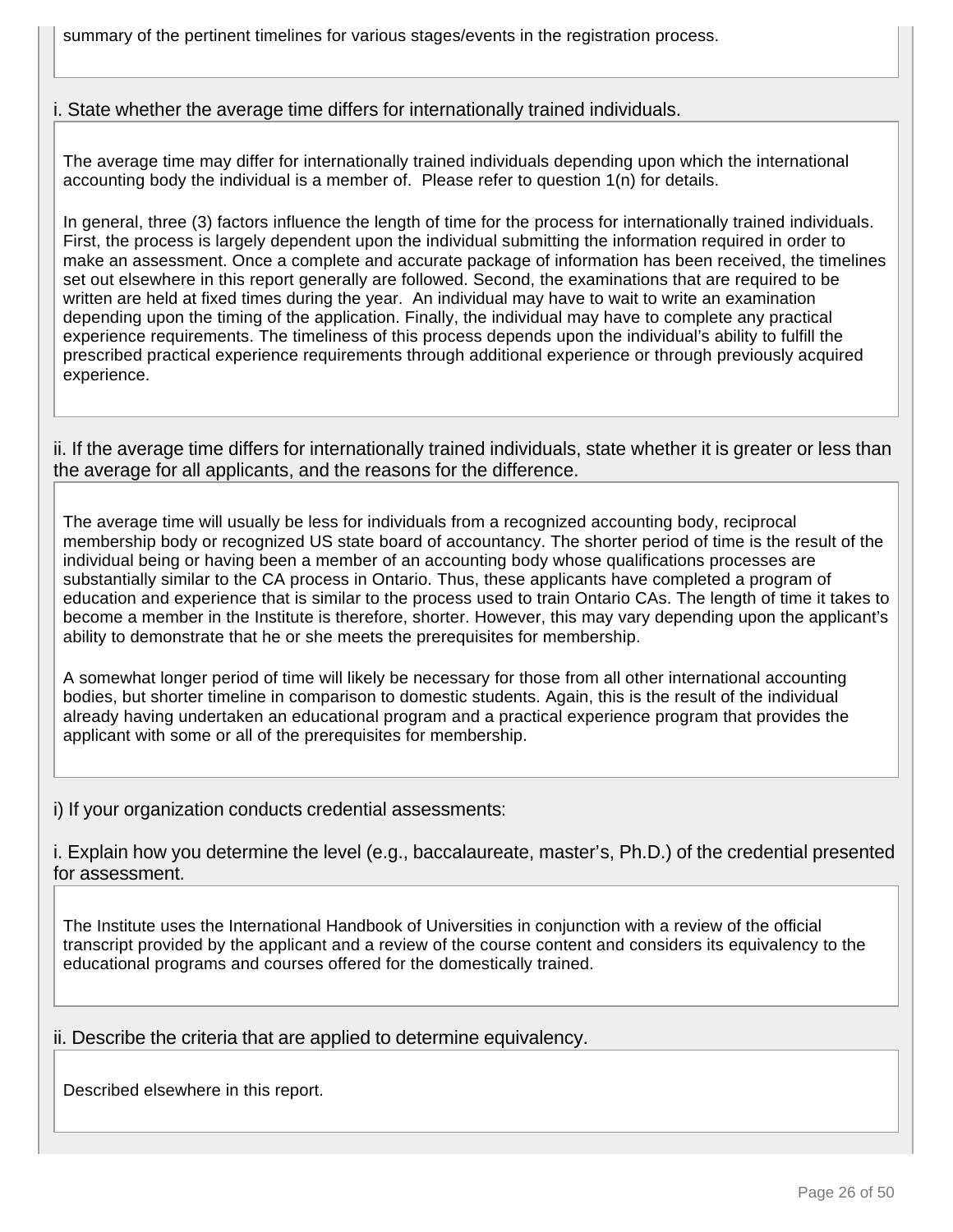iii. Explain how work experience is taken into account.

Work experience is not a factor in assessing an educational credential. The assessment of work experience (competencies required of a CA) is described elsewhere in this report.

j) If your organization conducts competency assessment:

i. Describe the methodology used to evaluate competency.

There are two types of CA competencies: 1) Pervasive Qualities and Skills (I to III), and 2) Specific Competencies (IV to IX). The Pervasive Qualities are assessed at both the SOA and UFE examinations. Below is a very brief summary of the competencies as set out in The UFE Candidates' Competency Map 2012 document. For a detailed understanding of the competencies, please refer to the following: http://www.icao.on.ca/CAstudents/UniformEvaluation(UFE)/1014page14065.pdf

### **I-Ethical Behavior and Professionalism**

I-1 Protects the public interest

- I-2 Acts competently with honesty and integrity
- I-3 Carries out work with due care
- I-4 Maintains objectivity and independence
- I-5 Avoids conflict of interest
- I-6 Protects the confidentiality of information
- I-7 Maintains and enhances the profession's reputation
- I-8 Adheres to the rules of professional conduct

### **II-Personal Attributes**

- II-1 Self-manages
- II-2 Demonstrates leadership and initiative
- II-3 Maintains and demonstrates competence and recognizes limits
- II-4 Strives to add value in an innovative manner
- II-5 Manages change
- II-6 Treats others in a professional manner

### **III-Professional Skills**

- III-1 Obtains information
- III-2 Examines and interprets information and ideas critically
- III-3 Resolves problems and makes decisions
- III-4 Communicates effectively and efficiently
- III-5 Manages and supervises
- III-6 Understands how IT impacts a CA's daily functions and routines
- III-7 Considers basic legal concepts

#### **IV-Governance, Strategy and Risk Management**

- IV-1 Evaluates an entity's governance model
- IV-2 Evaluates an entity's strategies
- IV-3 Evaluates an entity's plans for risk management
- IV-4 Evaluates an entity's ability to manage organizational performance

### **V-Performance Measurement and Reporting**

V-1 Analyzes financial reporting needs and establishes the necessary processes

- V-2 Conducts external financial reporting
- V-3 Conducts internal financial reporting
- V-4 Conducts specialized reporting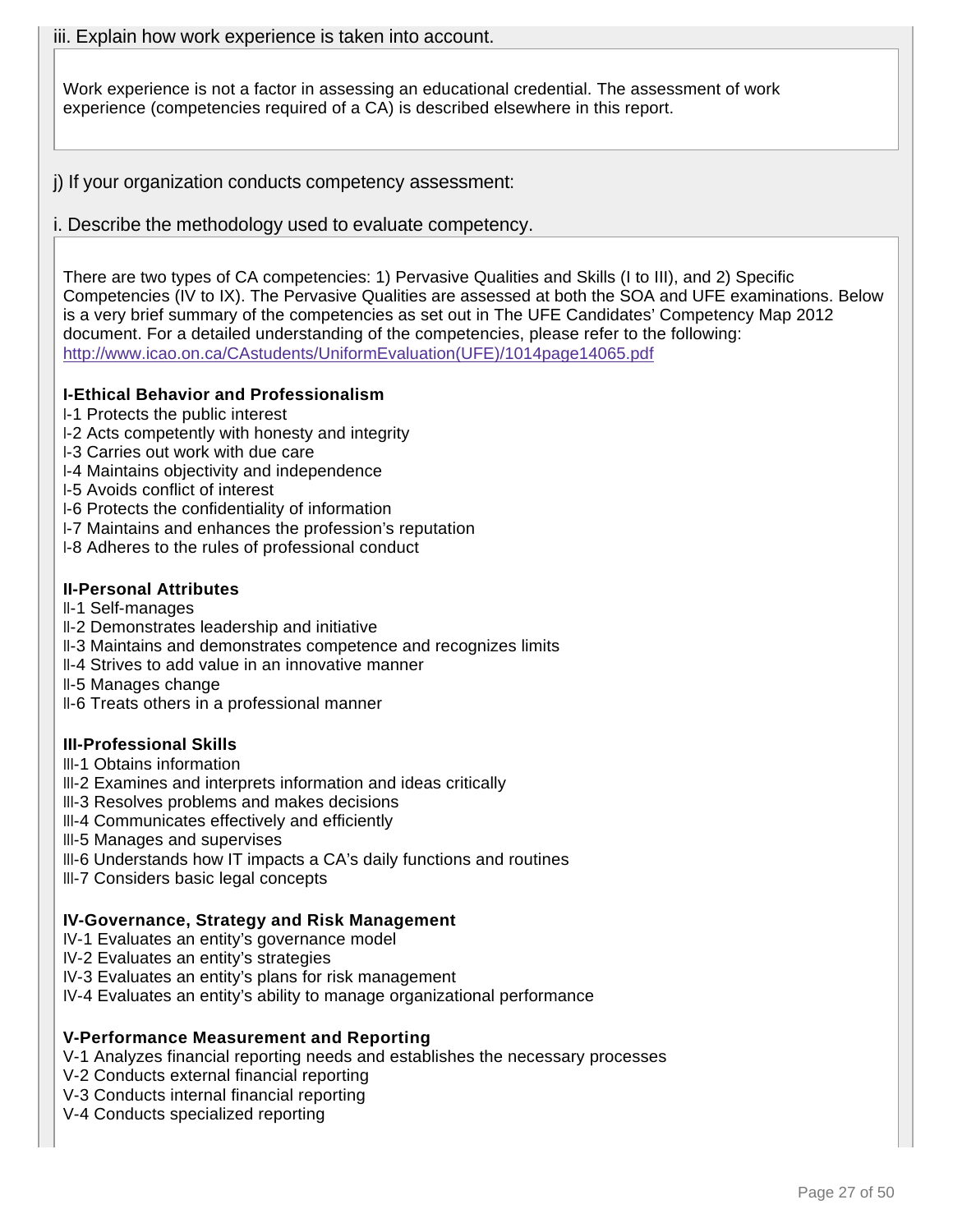### **VI-Assurance**

VI-1 Analyzes, evaluates and advises on assurance needs (external or internal)

- VI-2 Provides assurance services (external or internal)
- VI-3 Provides control-related services
- VI-4 Provides comprehensive auditing services
- VI-5 Maintains awareness of proposed changes in assurance standards

#### **VII- Finance**

VII-1 Evaluates overall financial strategy

- VII-2 Monitors an entity's treasury management
- VII-3 Develops or analyzes investment plans, business plans and financial proposals
- VII-4 Analyzes the value of a business
- VII-5 Analyzes the purchase, expansion, or sale of a business
- VII-6 Identifies or advises a financially troubled business

#### **VIII-Management Decision-Making**

VIII-1 Identifies the key information needs and indicators of an entity

VIII-2 Prepares information for planning and decision-making

VIII-3 Monitors and evaluates variances

VIII-4 Develops and suggests improvements to the IT infrastructure needed to generate the necessary information

#### **IX-Taxation**

IX-1 Analyzes the entity's tax profile and identifies general tax issues

IX-2 Prepares necessary returns in accordance with legal requirements

IX-3 Practises effective tax-planning to optimize after-tax returns

IX-4 Prepares information to respond to assessments, file objections and appeals

#### ii. Explain how the methodology used to evaluate competency is validated, and how often it is validated.

The Canadian Institute of Chartered Accountants (CICA) prepares the UFE Candidates' Competency Map and the CA Practical Experience Requirements document. These documents are reviewed and updated at regular intervals. Much of this work is done on an annual basis. These documents outline the competency expectations of an entry-level CA. The CICA has a Competency Map Committee comprised of CA members working in academia, in accounting firms and in industry that are responsible for the Competency Map.

#### iii. Explain how work experience is used in the assessment of competency.

The CA profession's approach to Qualification is competency-based, i.e. it focuses not just on what the CA Student knows, but also on what he or she can do with that knowledge. Thus the expectations of CA Students are expressed as "CA competencies"—the knowledge, skills and attitudes which are fully defined in The UFE Candidates' Competency Map. The emphasis in practical experience, as in all components of the Qualification process, is on ensuring the CA Student develops the competencies expected of an entry-level CA. During their terms of practical experience, CA Students are expected to acquire a wide range and significant depth of experience in the CA competencies.

The articulation of competencies creates an effective tool to help: Promote all elements of desired professional behavior, extending beyond knowledge to include skills and professional attitude; Promote high performance standards; Measure performance; Incorporate emerging trends and changing needs; Respond to the work environment; Promote positive expectations; and Foster life-long and individualcentered learning.

For internationally trained individuals, the determination of how an applicant qualifies and whether an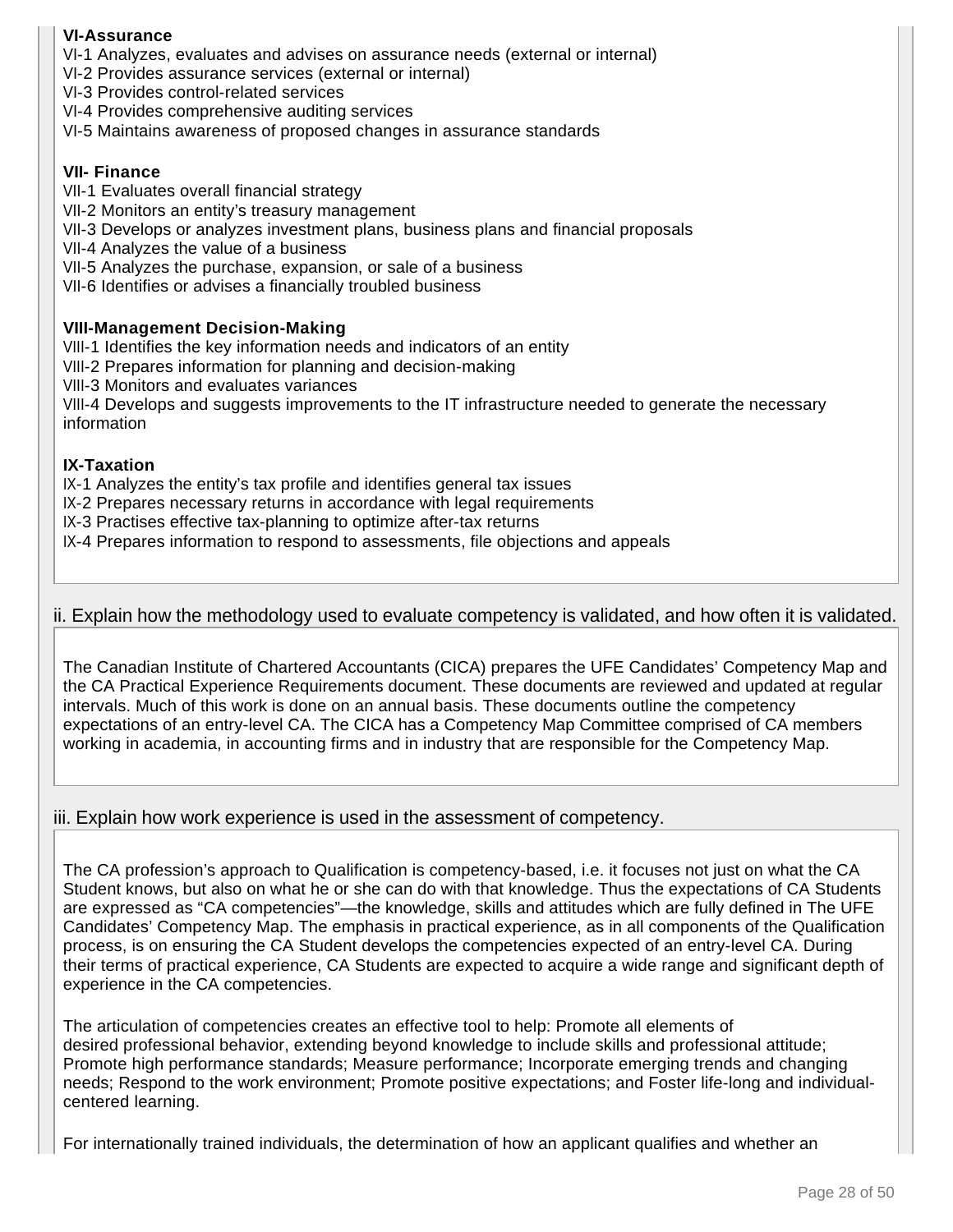applicant qualifies to receive additional exemption(s) is to be competency-based, meaning the professional education and previous accounting experience of an applicant are to be considered both quantitatively and qualitatively when assessed (measured) against the competencies and the respective proficiency levels for an entry level CA in Ontario, as specified in The UFE Candidates' Competency Map and/or the CA Practical Experience Requirements. Again, however, the assessment process is different for those applicants who are or were members of recognized accounting bodies and non-equivalent accounting bodies. Nevertheless, the competency requirements in both The UFE Candidates' Competency Map and the CA Practical Experience Requirements are grouped into six competency areas:

- Performance Measurement and Reporting
- Assurance
- Taxation
- Governance, Strategy and Risk Management
- Management Decision-Making
- Finance

The substantial equivalency basis for determining whether an applicant qualifies for additional exemptions recognizes that the specific competencies required for membership in the particular accounting body outside Canada and acquired by the applicant as a result of post-qualification accounting experience may not match precisely with the competencies set out in The UFE Candidates' Competency Map and the CA Practical Experience Requirements. The determination to be made by the Registrar, therefore, is whether or not the Registrar is satisfied that the applicant, through his or her professional education and qualification and previous accounting experience, when considered both quantitatively and qualitatively, has demonstrated breadth and depth of competency development that is substantially equivalent to that required of an entrylevel CA in Ontario.

### k) If your organization conducts prior learning assessment:

i. Describe the methodology used to evaluate prior learning.

For those internationally trained, the determination to be made by the Registrar is whether an applicant has acquired as a result of his or her previous education, professional qualification(s) and previously acquired experience in accounting, the depth and breadth of competency development and the levels of proficiency for the competencies that an applicant must demonstrate at the time of writing the Uniform Evaluation (UFE).

In the case of applicants who hold or held membership in an international accounting body, and taking into account that the accounting body is not a body that has been determined to have requirements for qualification for admission to membership that are substantially equivalent to the requirements of the Institute, an applicant who seeks additional exemptions from education and/or examination requirements should ordinarily have completed in total more than three (3) years of accounting experience, including experience obtained subsequent to admission to membership in the accounting body outside Canada. In addition, the applicant should have obtained such accounting experience in positions that enabled the applicant to progress to successively more senior positions and in respect of which the applicant demonstrated progressively higher levels of proficiency as well as greater breadth and depth of competency development. The levels of proficiency – the degree or expertise an individual is expected to exhibit in a competency as specified in The UFE Candidates' Competency Map and the CA Practical Experience Requirements – varies somewhat between the specific competencies. See also the answer to question 8(c) for more detail.

ii. Explain how the methodology used to evaluate prior learning is validated, and how often it is validated.

\*\*\* SAME AS LAST YEAR \*\*\*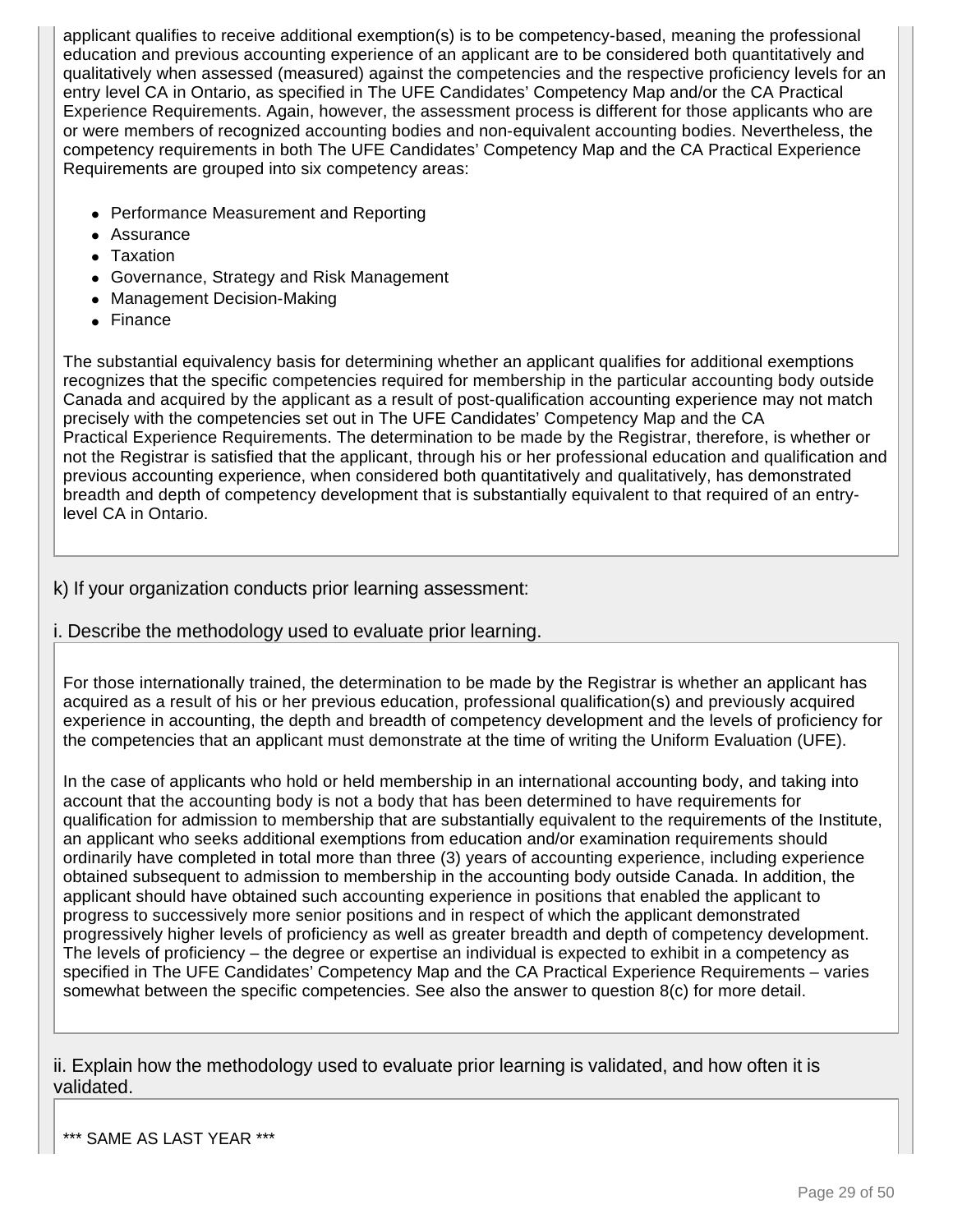The methodology used to evaluate prior learning is reviewed each time the profession and professional competencies evolve (as described elsewhere in this report). This ensures that the methodology takes into account these changes and that assessments appropriately reflect the competencies required to meet the current demands of users of the services provided by the profession's members. The profession ensures that its processes remain current by the ongoing monitoring of prior learning assessment best practices both nationally and internationally.

### iii. Explain how work experience is used in the assessment of prior learning.

The Registrar reviews the previous education, professional qualification(s) and accounting experience of an applicant seeking additional exemptions to determine whether, taken as a whole, the applicant has demonstrated, on a substantial equivalency basis, the required breadth and depth of competency development at the levels of proficiency required of an entry-level CA in Ontario. The details of this assessment are outlined elsewhere in this report.

l) If your organization administers examinations:

i. Describe the exam format, scoring method and number of rewrites permitted.

CA Students must successfully complete three examinations before becoming a CA, as follows:

### **1) Core Knowledge Examination – CKE**

The CKE is a four-hour, computer-scored, multiple-choice examination. It is a non-disclosed examination (no solutions are published and the question papers are to be collected at the writing centers). Students are not permitted to bring any reference sources to the CKE.

The CKE is comprised of approximately 100 multiple-choice questions (MCQs). The MCQs are arranged by competency area .The marks allocated to each competency area, are as follows:

- Governance, Strategy and Risk Management 5%
- Performance Measurement and Reporting 25%
- Assurance 30%
- Finance 10%
- Management Decision-Making 15%
- Taxation 15%

Marks are not deducted for incorrect answers. Students are required to achieve a minimum level of performance on the CKE not more than three (3) years prior to the commencement of the School of Accountancy (SOA) in order to proceed to the SOA and/or attempt the related SOA examination. Generally, it is expected that about seventy-five (75) to eighty (80) percent of those who attempt the examination will meet or exceed this standard.

A Student may attempt the examination twice a year, in January and May. The Student has ten (10) years from his/her registration date with the ICAO to successfully complete the CA Qualification Program, including the CKE.

### **2) School of Accountancy (SOA) Examination**

The SOA Examination is an analytical examination which takes place over two (2) consecutive days. The first day of the examination is one (1) five (5) hour, multi-competency question. The second day is a four (4) hour examination, comprised of several multi-competency questions. There is no direct testing of core knowledge on this examination. It focuses instead on competencies and the application of competencies in various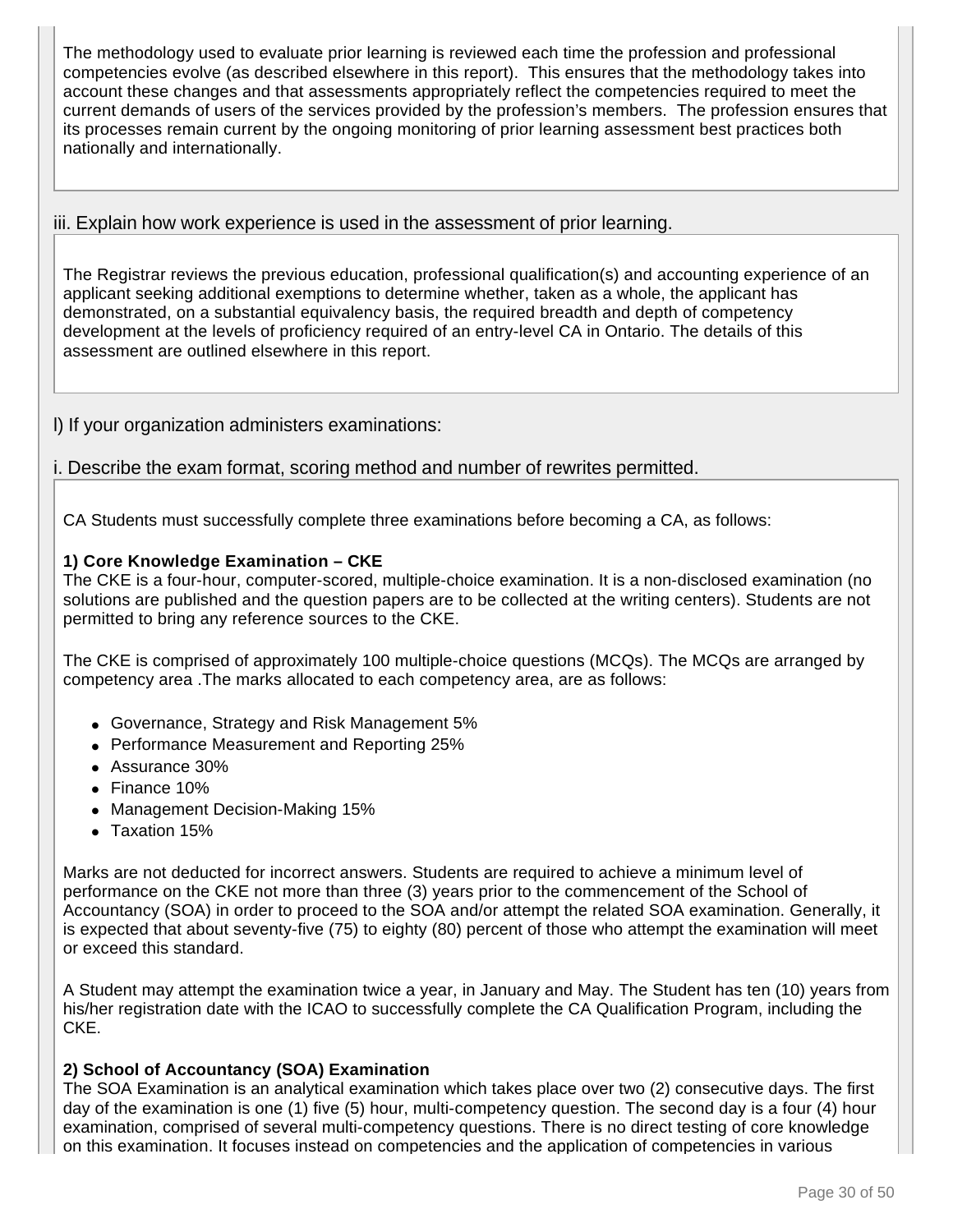scenarios.

The primary objectives of the Professional Program examinations (CKE and SOA) are to assess students' readiness to attempt the UFE and to provide those permitted to write the UFE with an assessment of the core knowledge and core competencies demonstrated on the examinations. The Competency Map describes the objectives, knowledge and skill expectations of the UFE and is used by the Ontario Board of Evaluators (OBOE) in setting the scope of the examinations and the standards required to proceed to the UFE. Those Students who, through their CKE and SOA results, demonstrate a reasonable level of readiness to attempt the UFE, will be permitted to proceed to the UFE. The passing standard will be determined for each Professional Program examination by the OBOE in consultation with the Director of Examinations, the Director of the SOA and the supervisor of the examination marking centre.

A Student has ten (10) years from the date of registration with the ICAO to successfully complete the CA Qualification Program, including the SOA examination. The SOA examination can be written once a year in June.

### **3) Uniform Evaluation**

In Ontario, Students have four (4) attempts at the UFE. A Student must successfully complete the UFE within ten (10) years of his/ her registration with the ICAO.

The UFE is a three (3) day national examination normally held in September. The purpose of the UFE is to assess whether Students have acquired the competencies required of an entry-level CA through a uniform evaluation that all CAs must pass in order to qualify for entry to the profession.

The CICA is responsible for the UFE through the Board of Evaluators. The Board of Evaluators (BOE or board) comprises a chair and nine (9) members. The chair and one (1) bilingual member are appointed by the Education & Qualifications Committee (EQC); the other eight (8) are appointed by the provincial institutes. Board members are appointed for a three (3) year term and the chair for a two (2) year term. The BOE's responsibilities, as set out in its terms of reference, include:

- Setting the UFE in accordance with the CA Candidates' Competency Map (the Map) and other directions from the EQC;
- Submitting the UFE and the evaluation guides to the provincial institutes for review;
- Recommending to the provincial institutes the pass or fail standing that should be given to each Student once marking has been completed; and
- Reporting annually on the UFE to the provincial institutes, in such form and detail and at such time as is satisfactory to the EQC.

Each board member is actively involved in the preparation of the UFE simulations, the setting of the passing profile, the preparation of evaluation guides, and the supervision of the evaluation process. Board members are jointly responsible for determining the passing standard.

### The Decision Model

The pass/fail decision model used by the board has three (3) key decision points, or levels, which are applied in reaching the pass/fail decision, as follows:

- 1. The response must be sufficient, i.e., the candidate must demonstrate competence on the primary indicators (Level 1). In assessing sufficiency, the board considers the number of times that a Student achieves "Competent" and/or "Reaching Competence" across all primary indicators (both specific competencies and pervasive qualities).
- 2. The response must demonstrate depth in the areas of Performance Measurement and Assurance (Level 2). In assessing depth the board considers the number of times that a Student achieves "Competent" in each of the Assurance and Performance Measurement primary indicators.
- 3. The response must demonstrate breadth across all areas of the Competency Map, by not having avoided a particular competency area (Level 3). In assessing breadth the board considers the number of times that a Student achieves "Reaching Competence" across primary indicators in each of the specific competency areas. If a Student fails to demonstrate breadth on the basis of the primary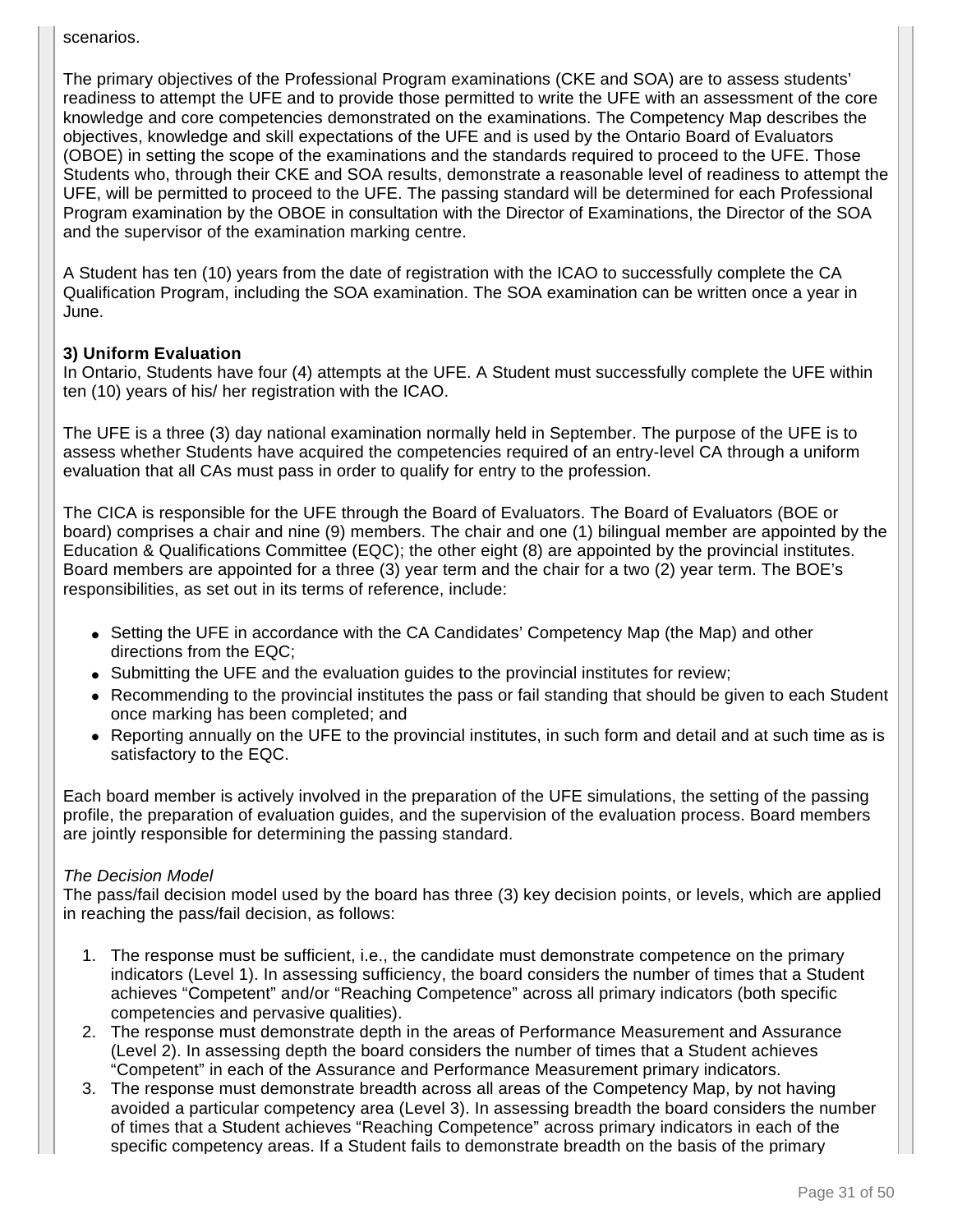indicators, the board considers the information provided by the secondary indicators for the deficient competency area.

#### Evaluation guides

The board applies evaluation procedures that enable it to decide which Student demonstrate readiness to practise public accounting. An evaluation guide was prepared for each simulation included in the Uniform Evaluation. Besides identifying the primary and secondary indicators of competence, each evaluation guide includes carefully defined performance levels to assist markers in evaluating a Student's competence relative to the indicators. Five (5) categories of performance are given for each primary indicator. The Student's performance must be ranked in one of the five (5) categories, namely:

- Not addressed
- Nominal competence
- Reaching competence
- Competent
- Highly competent

For each secondary indicator, the Student's performance is ranked in one (1) of three (3) categories:

- Not addressed
- Nominal competence
- Competent

### Preparation and structure of the UFE

The CA Qualification staff of the Education Services department of the CICA maintains a pool of simulations sufficiently large and broad in scope to provide a variety of alternative simulations embracing all sections of the Map. The board provides guidance as to the content and nature of simulations to be included in the pool. The board staff work in conjunction with authors to ensure that simulations achieve the overall intent and design objectives while adhering to the competencies and the proficiency levels specified in the Map. The board selects simulations from the pool maintained by the staff, and reviews and refines these simulations to make up the annual three (3) paper evaluation.

#### Setting the passing standard

In determining which Student pass the UFE, the BOE uses a passing profile. A Student is judged in relation to the board's pre-established expectations of an entry-level Chartered Accountant. To meet the passing profile, and Student's response must meet the three (3) levels defined earlier. In setting the passing profile, the board considers the following:

- The competency area requirements;
- The level of difficulty of each simulation;
- The level of difficulty of each competency indicator;
- The design and application of the evaluation guides;
- Comments from leaders and assistant leaders regarding any marking difficulties encountered or any time constraints noted; and
- Possible ambiguity of wording or of translation of a simulation.

### Determining which Student pass:

Near the completion of the marking process, board members each read a sample of Student responses for their assigned simulation to satisfy themselves that the markers had applied the judgments as intended. Based principally on these readings, and on the evaluation of each Student made by the markers, the board reviewed its pre-established passing profile and set preliminary requirements for Level 2-depth in the areas of Performance Measurement and Assurance and for Level 3-breadth across all competency areas. Prior to the fair pass meeting, board members each read a sample of Student responses for their assigned competency area to satisfy themselves as to the requirements they had set for Levels 2 and 3. They finalized those Level 2 and 3 requirements at their fair pass meeting, taking into account the number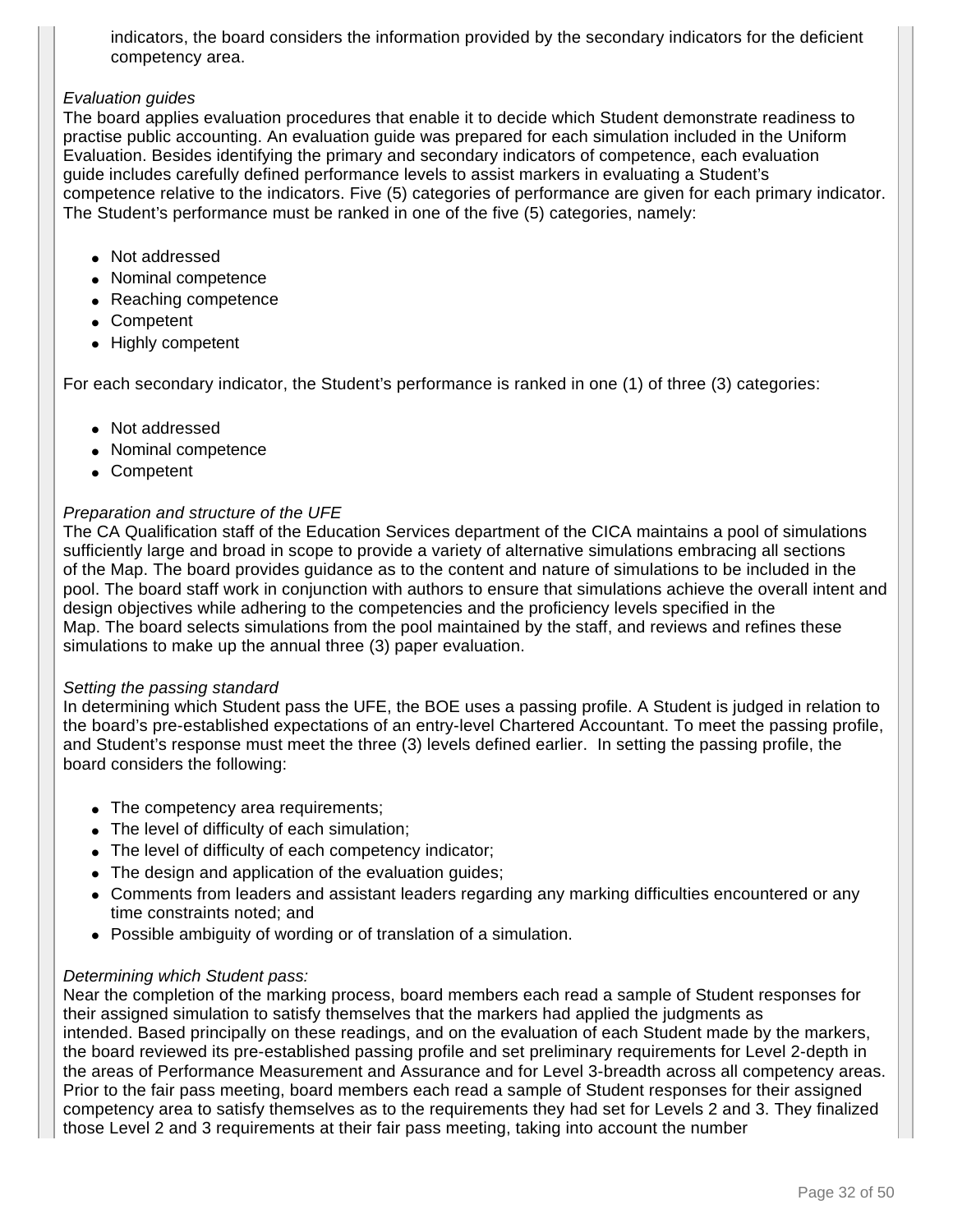of valid opportunities available to Students to demonstrate their competence in each of the competency areas. The board then established the Level 1 requirement for the three (3) paper set. In establishing the Level 1 requirement, the board considered whether the results could be wholly or partially explained by any inconsistency in the evaluation or in the board's process.

In reaching its decision, the board determines which Students pass on a national basis only, without regard to provincial origin or language. Similarly, the detailed comments are based on analyses of the performance of all Students. The board leaves the interpretation of provincial results to the provincial institutes.

#### APPLICANTS (individuals from MRA Bodies or Reciprocal US State Boards)

Applicants, excluding those from reciprocal membership bodies, must successfully complete the CA Reciprocity examination – CARE Part I before becoming a CA. The CARE is intended to measure the professional competence, in a Canadian context, of members of accounting bodies outside Canada that were assessed by the International Qualifications Appraisal Board as having education, examination and experience requirements substantially equivalent to the high standards of the Canadian CA qualification program.

#### Format:

The CARE is a two (2) component one (1) day examination featuring multiple-choice questions. The CARE is a closed-book, non-disclosed examination that tests knowledge, comprehension and limited application of knowledge.

- The first component, CARE Part I (Canadian Taxation, Canadian Business Law and CA Rules of professional conduct) is for CA certification; and
- The second component, CARE Part II (Canadian Generally Accepted Accounting Principles and Canadian Generally Accepted Auditing Standards) is for licensure to practise public accounting.

#### Scoring Method:

The CARE is computer scored, in that answer sheets on which membership applicants indicated their choice to each question are electronically scanned and the results are analyzed for validity, in the same way it is done for the CKE. Marks are not deducted for incorrect answers. The Ontario Board of Evaluators sets its expectations, compare results with past data and sets the fair pass mark accordingly.

#### Number of rewrites permitted:

Applicants will be deregistered by the Institute after their fourth unsuccessful attempt at the CARE Part I. Every Applicant, other than those from reciprocal membership bodies, shall successfully complete during the period of registration and not more than three (3) years prior to applying for admission for membership, the CARE Part I. Every Applicant who intends to apply for a public accounting licence after admission to membership shall successfully complete, the CARE Parts I and II.

The philosophy underlying the Institutes of CA in Canada and Bermuda's qualification processes is summarized as follows:

- i. the public interest must be protected and the integrity of the CA designation maintained by ensuring that members of accounting bodies outside Canada who apply for the CA designation in one of the Institutes of CA in Canada and Bermuda embody the high standards of education, technical competence and professionalism associated with CAs in Canada and Bermuda;
- ii. while the requirements to be completed by all those accepted by the Institutes of CA in Canada and Bermuda as membership applicants must be uniform, at the same time they must fully take into account the diverse academic and practical experience backgrounds of members of accounting bodies outside Canada; and
- iii. the qualification processes and the regulations on which they are based must be administered equitably.

The Ontario Board of Evaluators (BOE) is responsible for the selection of examination topics (validity and relevance), the review and approval of the examination questions (difficulty and comparability with prior CARE offerings), the review and approval of the marking process, and the review and approval of the examination results (passing standard and fairness).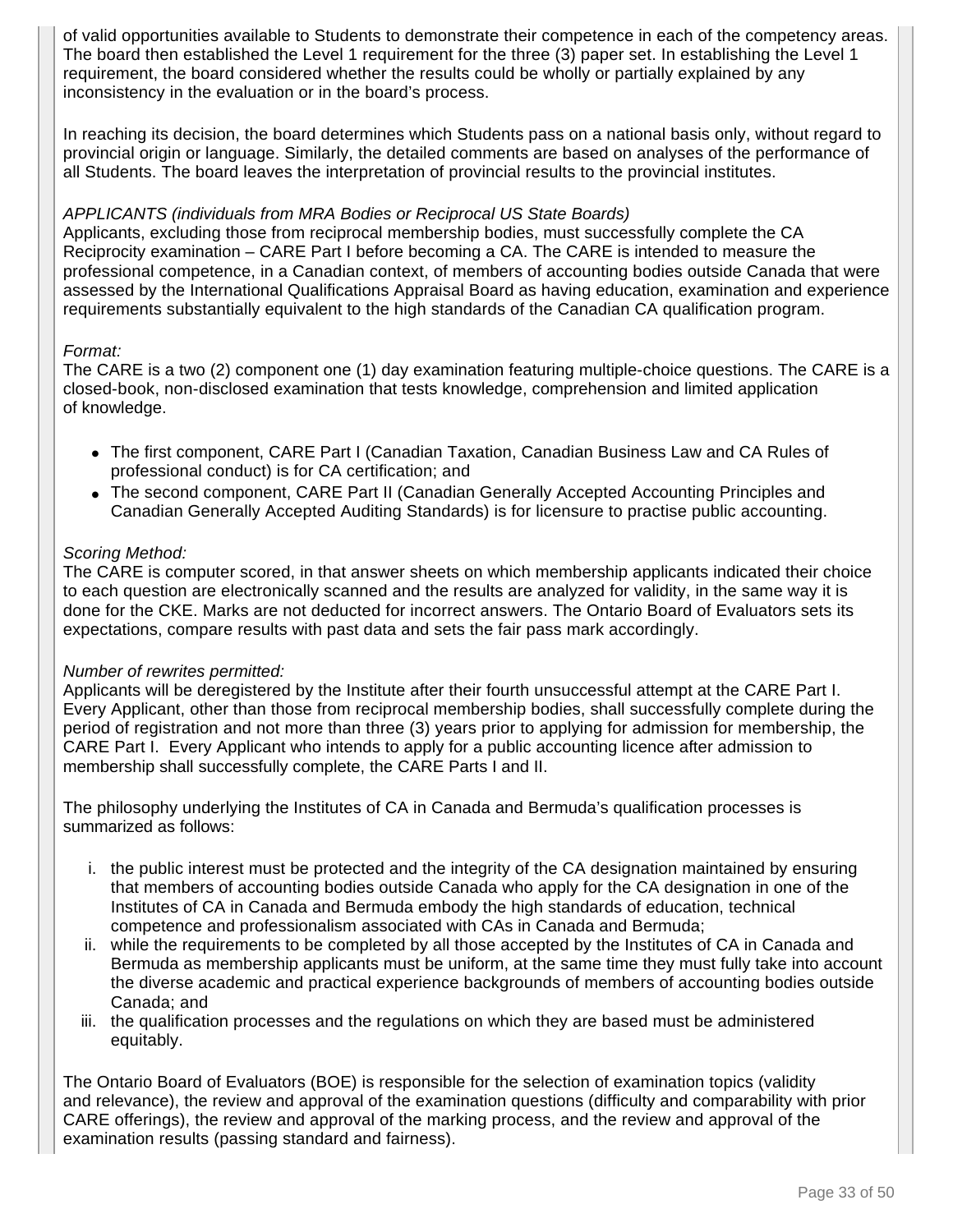CARE questions are prepared by external authors on topics recommended by the BOE; the authors are CA specializing in the area of the questions commissioned to them.

#### Evaluation of Experience (EvE)

The EvE Evaluation is a "take-home" type exam where applicants are able to begin working on responses as soon as their registration has been approved by the Institute. The EvE is an evaluation of the development of the key professional skills required of a Chartered Accountant, and assessed under the framework of the profession's Uniform Evaluation (UFE). Evidence is obtained through answering questions that draw upon the applicant's work experience to demonstrate each of these key professional skills. The assessment model is a holistic, attribute-based model (pass/fail). The EvE will be double marked and arbitrated. A special Board of Evaluators is established for the EvE. That Board is responsible for the establishment of the passing standard which would be presented to provincial councils for approval (as with the UFE).

EvE Applicants are allowed two (2) attempts and are provided with feedback after failing the first time. After the second unsuccessful attempt at the EvE, an applicant will be required to complete the UFE if he/she intends to pursue the CA Qualification Program and will not be permitted to re-write the EvE.

ii. Describe how the exam is tested for validity and reliability. If results are below desired levels, describe how you correct the deficiencies.

#### **1. CKE**

The Education department ensures that the following indicators are at acceptable levels for each CKE: the Spearman-Brown index, the Kuder-Richardson20 formula and the Kuder-Richardson21 formula. In addition, to ensure the answer key is valid, all questions with a negative bi-serial and questions where less than half of the students selected the correct answer are reviewed. In order to determine the appropriate passing score, three steps are taken which are described below.

- A. Equate the performance on the repeat questions.
- B. Assess the level of difficulty based for new questions.
- C. Remove any questions where the actual results are greater than 80% correct or less than 20% correct.

The competency areas as outlined by the UFE Candidates' Competency Map are as follows:

- 1. Governance, Strategy and Risk management
- 2. Performance Measurement and Reporting
- 3. Assurance
- 4. Finance
- 5. Management Decision-Making
- 6. Taxation

### **2. SOA Examination**

Validity and reliability of how the exam is tested is the responsibility of the ICAO Education staff, the marking centre supervisor, the markers at the SOA marking centre and the Ontario Board of Evaluators. ICAO Education staff develop an evaluation guide for each question on the examination. The Ontario Board of Evaluators approves the evaluation guides. Once the examination is written, the evaluation guides are tested by the markers to ensure they are valid and reliable. Each question has a team of markers to test the evaluation guide before the students' responses are marked. The student's performance must be ranked in one of the five categories, namely:

- Not addressed
- Nominal competence
- Reaching competence
- Competent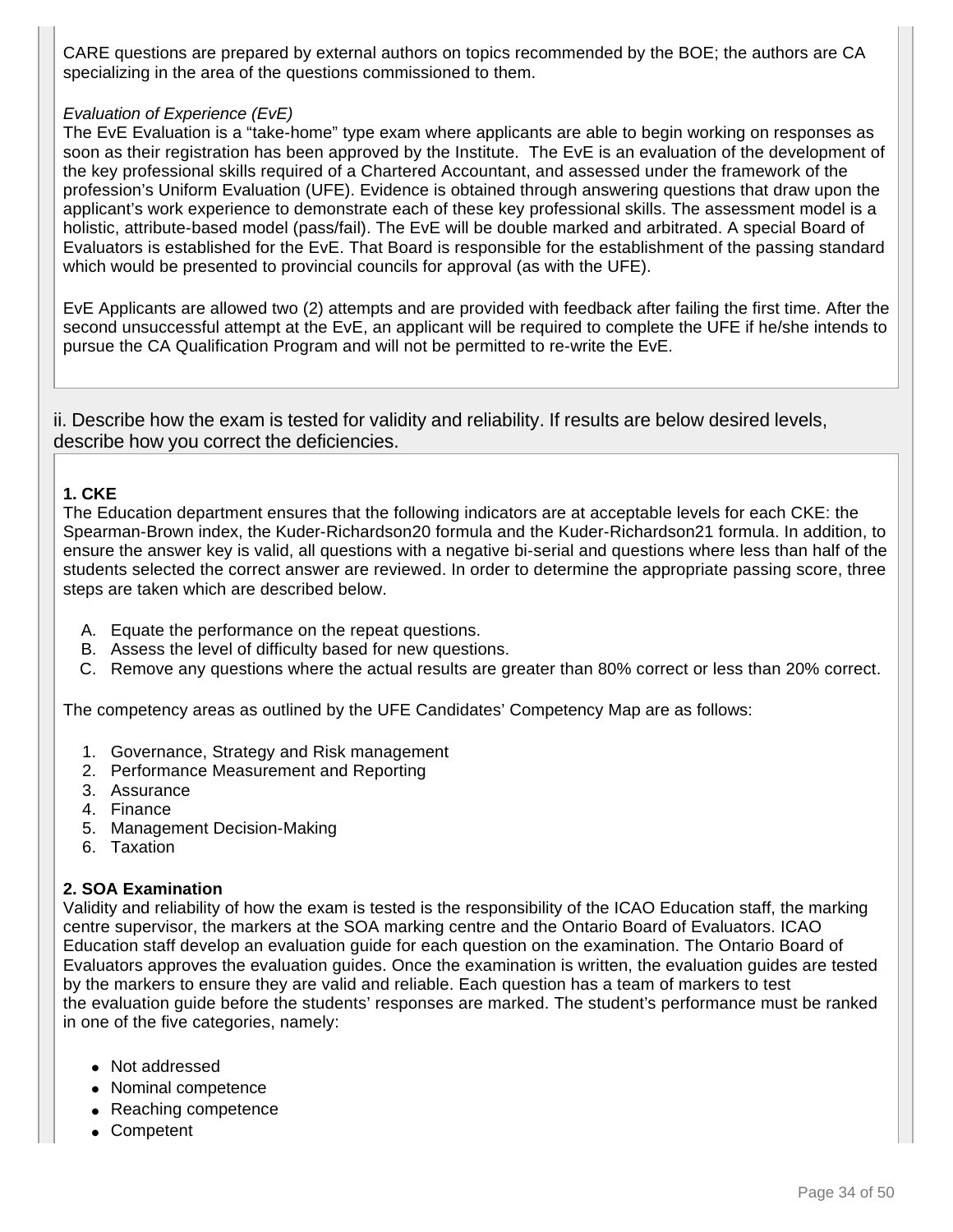● Highly competent

The marking process is as follows:

#### Consistency Marking:

Each team marks and discusses a minimum of seven (7) common papers (i.e., photocopies of the same response). The objective of this phase is to apply the preliminary evaluation guide interpretations (as set by the Education staff and marking centre supervisor) to actual papers and to ensure that each indicator is being interpreted and applied similarly by each marker. Markers make comments on their master guides to ensure that each indicator would be consistently applied during the live marking phase. Movement up the guide "ladder" for each indicator on each paper is tracked to ensure that consistency among the markers could be confirmed. During discussions, care is taken to ensure that indicator levels are awarded consistently for the level of competency demonstrated by the Student. The objective of this procedure is to enhance consistency and to ensure that the application of the guide would be consistent throughout the various phases of the centre.

#### Test Marking:

Once the Team Leaders, ICAO Education staff, and the marking centre supervisor are satisfied that general consistency had been attained, each team then marks a cumulative sample of between 170 and 200 papers. The marking system charts the number of times each level of competency is awarded for each indicator in total and by marker. The objectives of this phase are to:

- Identify valid considerations and alternative solutions not included in the solution;
- Assess whether the upper range of the available marks for each question is likely to be awarded;
- Ensure that a full range of marks is being awarded by each marker and to obtain a preliminary idea of the anticipated mean on each question;
- Identify areas where markers are not consistent in applying the Guides; and
- Obtain a number of test marks under simulated live marking conditions.

After the marking of the test papers, expectations are adjusted accordingly and amendments to the application of the Guides are made as necessary to ensure an appropriate range of marks. The team reviews the results with the ICAO Education staff and the marking centre supervisor. Each team then reviews the number of times each marker awards each level of competence for each indicator. Where significant disparities are noted between markers on individual indicators, interpretation is clarified. At this stage, an assessment is made as to whether the full range of the levels of competence (i.e., Not addressed to Highly Competent) is being used.

The evaluation guide is then set and each team then marks additional common papers to apply the adjusted guides to further enhance consistency. Being satisfied that all objectives had been met, live marking then commences.

#### Live Marking:

The following control procedures are in place during the live marking phase:

- Both Team Leaders on each team remark papers of each other team member throughout the centre.
- Differences in the application of the guide by individual markers are identified and discussed with the marker.

Each team member is asked to discuss unusual responses or judgment issues with the Team Leader and the team, if beneficial. As a result, the consistency of markers is monitored throughout the centre. The frequency of competency levels awarded for each indicator comparing each marker to the team results are monitored throughout the live phase to identify any marker who appears to be deviating from the group norm or shifting in his or her application of the guide.

#### Re-Marking:

All Day 1 papers are remarked and approximately 35% of the Day 2 papers are selected for re-marks. (Note: Day 1 papers are marked during the first week of the marking centre and as a result, the total score of the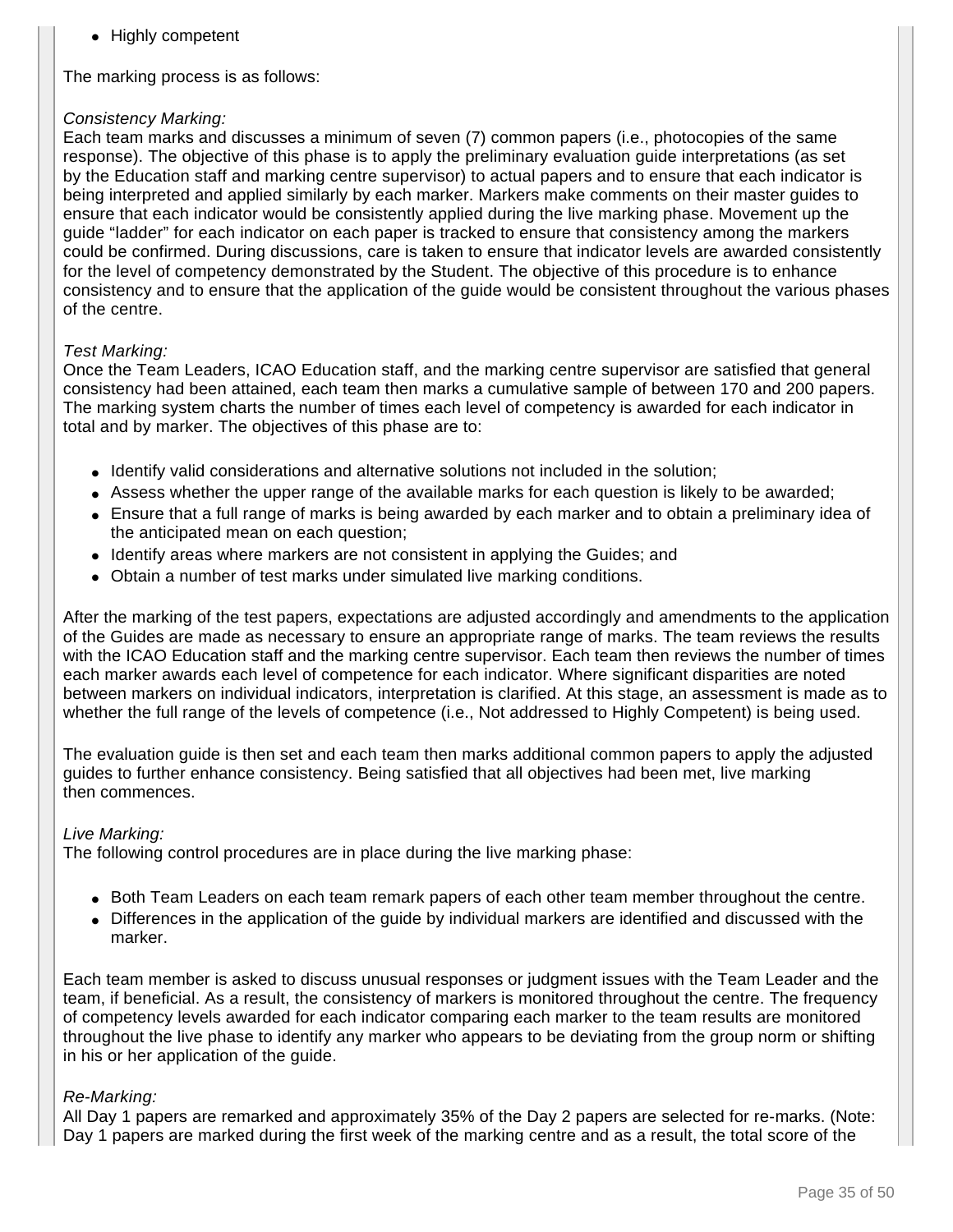Student is not known when Day 1 marking is completed therefore all of Day 1 papers are remarked. Day 2 papers are marked during the second week of the marking centre and therefore the total score on the examination is known and so only the bottom 35% are remarked.)

During the initial marking, all papers are marked in the marking system. The markers enter notes in the marking system for each indicator to provide a trail of the page numbers relevant to each indicator. No marks are made on the paper (note that marking is completed on an electronic copy of the response paper. Students submit all responses electronically). The second marking is completely objective. The marker tracking is checked 100% for completeness by ICAO contract staff after both the marking and re-marking phases.

#### Internal Consistency Checks and Arbitration:

The system compares the first and second marking and highlights any indicators where different assessments are made with the objective of ensuring internal consistency and to ensure that the students are assessed appropriately. On all questions, every difference noted on the indicators is reviewed. The marker arbitrating the differences arrives at an arbitrated final assessment for each indicator. Comments are also arbitrated.

### **3. UFE**

#### Evaluation guides

The board applies evaluation procedures that enable it to decide which students demonstrate readiness to practice as a Chartered Accountant. An evaluation guide was prepared for each simulation included in the Uniform Evaluation. Besides identifying the primary and secondary indicators of competence, each evaluation guide includes carefully defined performance levels to assist markers in evaluating a Student's competence relative to the indicators. Five (5) categories of performance are given for each primary indicator. The Student's performance must be ranked in one (1) of the five (5) categories, namely:

- Not addressed
- Nominal competence
- Reaching competence
- Competent
- Highly competent

For each secondary indicator, the Student's performance is ranked in one (1) of three (3) categories:

- Not addressed
- Nominal competence
- Competent

#### Setting the passing standard

In determining which Students pass the UFE, the BOE uses a passing profile. A Student is judged in relation to the board's pre-established expectations of an entry-level Chartered Accountant. To meet the passing profile, a Student's response must meet the three (3) levels.

In setting the passing profile, the board considers the following:

- The competency area requirements;
- The level of difficulty of each simulation;
- The level of difficulty of each competency indicator;
- The design and application of the evaluation guides;
- Comments from leaders and assistant leaders regarding any marking difficulties encountered or any time constraints noted; and
- Possible ambiguity of wording or of translation of a simulation.

#### Determining which Students pass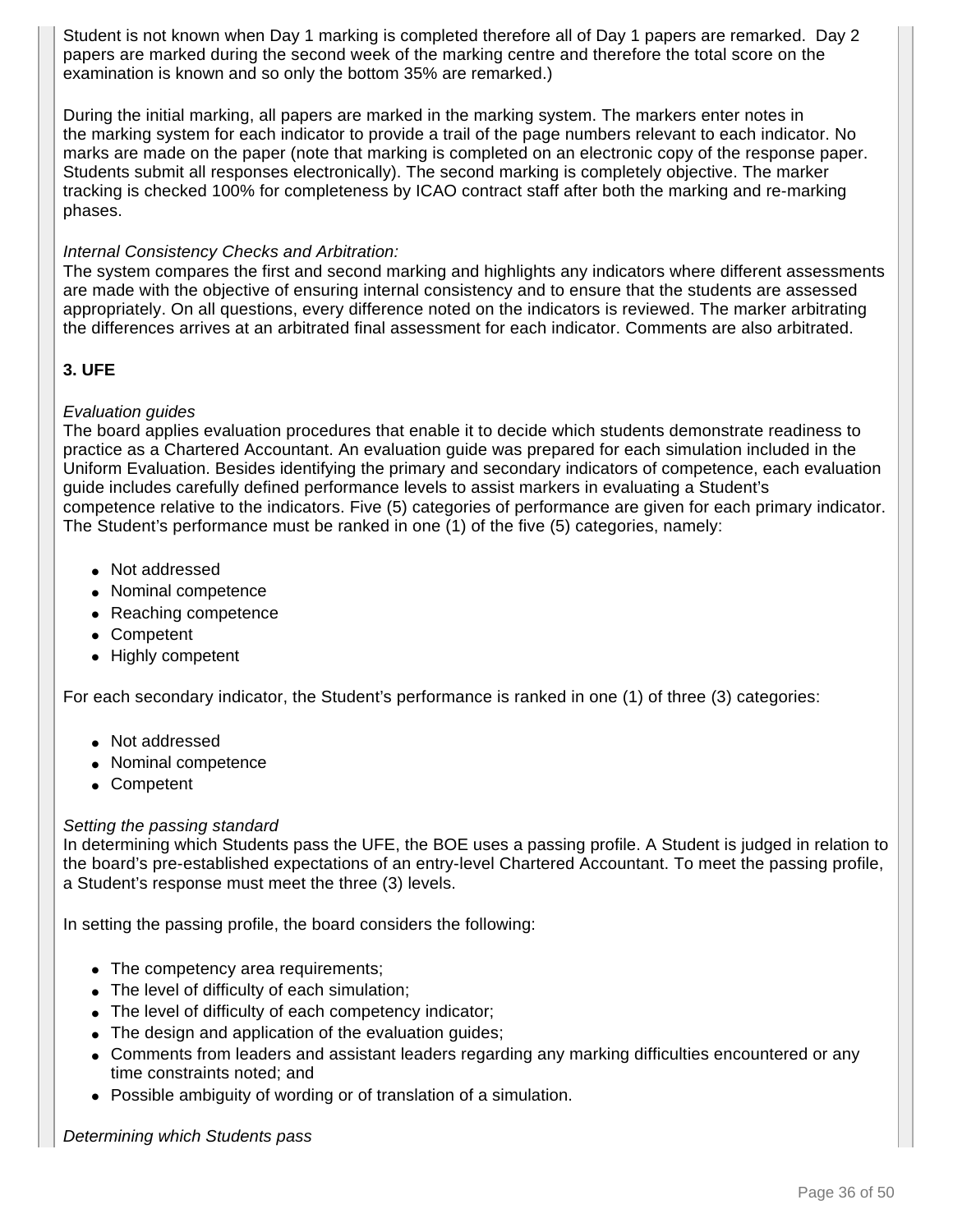Near the completion of the marking process, board members each read a sample of Student responses for their assigned simulation to satisfy themselves that the markers had applied the judgments as intended. Based principally on these readings, the board reviewed its pre-established passing profile and set preliminary requirements for Level 2-depth in the areas of Performance Measurement and Assurance and for Level 3-breadth across all competency areas. Prior to the fair pass meeting, board members each read a sample of Student responses for their assigned competency area to satisfy themselves as to the requirements they had set for Levels 2 and 3. They finalized those Level 2 and 3 requirements at their fair pass meeting, taking into account the number of valid opportunities available to Students to demonstrate their competence in each of the competency areas. The board then established the Level 1 requirement for the three (3) paper set. In establishing the Level 1

requirement, the board considered whether the results could be wholly or partially explained by any inconsistency in the evaluation or in the board's process. In reaching its decision, the board determines which Students pass on a national basis only, without regard to provincial origin or language. Similarly, the detailed comments are based on analyses of the performance of all Students. The board leaves the interpretation of provincial results to the provincial institutes.

### **4. CARE**

The Education department ensures that the following indicators are at acceptable levels for each CARE: the Spearman-Brown index, the Kuder-Richardson20 formula and the Kuder-Richardson21 formula. In addition, to ensure the answer key is valid, all questions with a negative bi-serial and questions where less than half of the applicants selected the correct answer are reviewed. In order to determine the appropriate passing score, four steps are taken which are described below.

- A. Equate the performance on the repeat questions
- B. Assess the level of difficulty based for new questions
- C. Remove any questions where the actual results are greater than 80% correct or less than 20% correct.
- D. Changes by area for normative adjustments

The competency areas are as follows: First component of the CARE

- 1. Taxation
- 2. Business Law
- 3. Rules of Professional Conduct

Second component of the CARE

- 1. Performance Measurement and Reporting
- 2. Assurance, Governance, Strategy, and Risk Management

### **5. EvE**

A marking guide was prepared for each of the skills being assessed. Each guide was tailored to the relevant marking criteria, allowing the EBOE to assess the quality of the evidence presented by the applicant for each particular skill (i.e., Identification, Analysis, etc.). The marking guide is based upon the application of carefully defined competence levels. The applicant's overall performance, for each question, was ranked in one (1) of the following four (4) categories:

- Competent (C)- meets the standard required to demonstrate competence for the skill
- Reaching competence (RC)-reasonable attempt but did not meet the standard required to demonstrate competence for the skill
- Nominal competence (NC)-weak attempt with significant deficiencies
- Not addressed (NA)-did not attempt the question

Two (2) Hurdle assessments: The first two (2) columns of the marking guide assess whether the applicant's response meets two (2) minimum requirements for competence-technical accuracy and personally exhibiting the skill. When the requirements are not met, the score is "capped" at the level assessed for either of these two (2) hurdles at RC or NC. These two (2) assessments are therefore very powerful and significantly penalize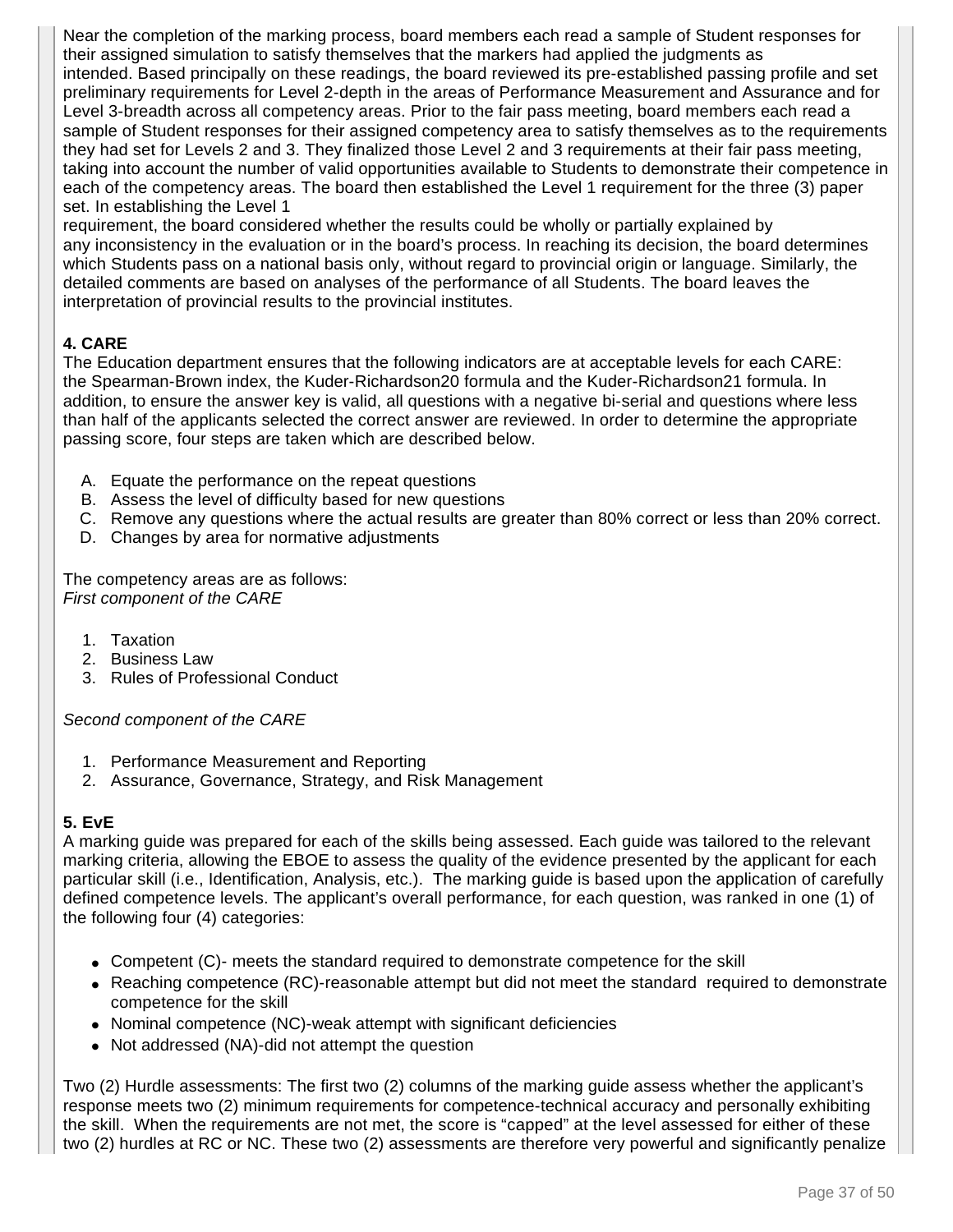the applicant if the requirements are not met.

Two (2) Pervasive assessments: The last two (2) columns of the guide are identified as "aide memoires" and remind the marker to consider certain aspects of the response when assessing each and every skill. In a competency-based assessment model, clear communication and the choice of an appropriate (sufficiently complex) example, if not well done, affect the overall quality of the question response and reduce the assessment below Competent. These two (2) elements are taken into account in marking the response to each skill question posed.

#### iii. State how often exam questions are updated and the process for doing so.

### **EVE**

As the questions relate to the applicants experience (i.e. describe two (2) situations in which you performed analysis) it is not expected that these questions will need to change on a regular basis.

### **CARE**

Questions are updated at each offering. Repeat Questions are updated and new questions are reviewed by an ICAO Education Associate Director and then reviewed by the BOE, and the Director of Examinations to ensure they are technically correct at the time of the exam.

### **CKE**

Questions are updated at each offering. Repeat Questions are updated and new questions are reviewed by an ICAO Education Associate Director and then reviewed by the Ontario Board of Evaluators and the Director of Examinations to ensure they are technically correct at the time of the exam.

### **SOA**

All questions are new for each offering and are reviewed by an Associate Director, the Director of Examinations, a subcommittee of the Ontario Board of Evaluators and one (1) or two (2) outside consultants to ensure they are technically correct. Questions are professionally edited for correct grammar.

### **UFE**

All questions are new for each offering and are written in writing workshops far in advance of the examination date. The questions are reviewed by the Board of Evaluators (a ten (10) person team) as well as CICA staff, provincial reviewers and outside technical reviewers. Questions are professionally edited for correct grammar and are translated into French by the CICA translation department.

Please identify and explain the changes in your registration practices relevant to this section that occurred during the reporting year.

No Changes were made during the year to the registration practices relevant to this section except for the addition of the EvE. As the EvE was run as a "pilot project" in 2012, the applicants were recruited from the ICAO's database of individuals from qualifying international accounting bodies who had expressed an interest in obtaining membership with the Institute. Effective January 2013, application forms will be made available on the ICAO website and dedicated EvE webpages will be established to outline the requirements for this new membership pathway.

#### **BACK TO INDEX**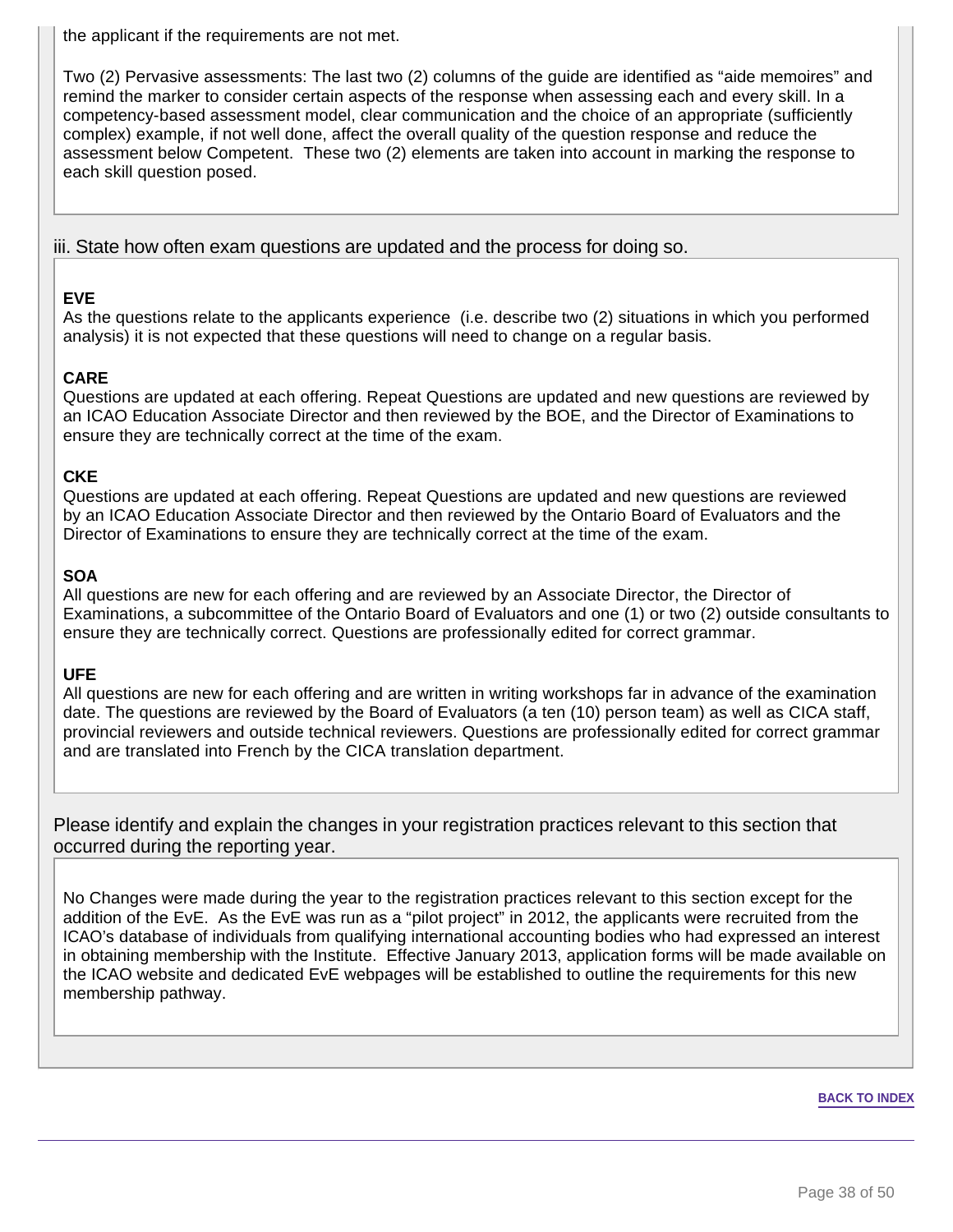### **Third-Party Organizations (9 / 13)**

a) List any third-party organizations (such as language testers, credential assessors or examiners) relied upon by your organization to make assessment decisions.

With the exception of IQAB, which is a CA profession national body, the Institute does not use outside assessment organizations. Internal education assessments may be done if needed. An individual may, at their discretion, provide an assessment completed by an assessment organization to supplement their application. The IQAB process has been discussed elsewhere in this report.

b) Explain what measures your organization takes to ensure that any third-party organization that it relies upon to make an assessment:

i. provides information about assessment practices to applicants

Not applicable. IQAB does not deal directly with individuals.

ii. utilizes current and accurate information about qualifications from outside Canada

\*\*\* SAME AS LAST YEAR \*\*\*

Not applicable.

iii. provides timely decisions, responses and reasons to applicants

\*\*\* SAME AS LAST YEAR \*\*\*

Not applicable.

iv. provides training to individuals assessing qualifications

\*\*\* SAME AS LAST YEAR \*\*\*

Not applicable.

v. provides access to records related to the assessment to applicants

\*\*\* SAME AS LAST YEAR \*\*\*

Not applicable.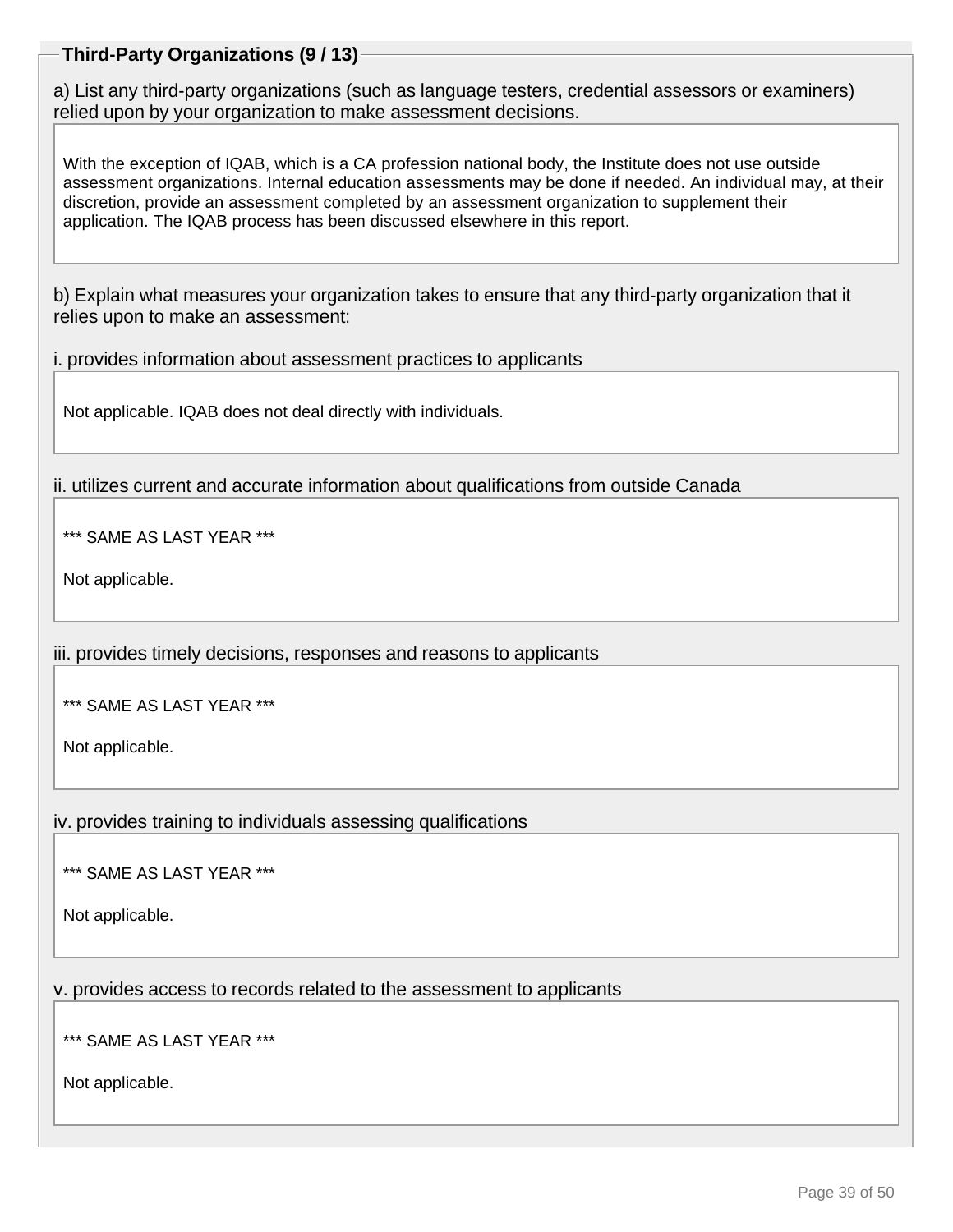vi. accommodates applicants with special needs, such as visual impairment

\*\*\* SAME AS LAST YEAR \*\*\*

Not applicable.

c) If your organization relies on a third party to conduct credential assessments:

i. Explain how the third party determines the level (e.g., baccalaureate, master's, Ph.D.) of the credential presented for assessment.

\*\*\* SAME AS LAST YEAR \*\*\*

Not applicable.

ii. Describe the criteria that are applied to determine equivalency.

\*\*\* SAME AS LAST YEAR \*\*\*

Not applicable.

iii. Explain how work experience is taken into account.

\*\*\* SAME AS LAST YEAR \*\*\*

Not applicable.

d) If your organization relies on a third party to conduct competency assessments:

i. Describe the methodology used to evaluate competency.

\*\*\* SAME AS LAST YEAR \*\*\*

Not applicable.

ii. Explain how the methodology used to evaluate competency is validated, and how often it is validated.

\*\*\* SAME AS LAST YEAR \*\*\*

Not applicable.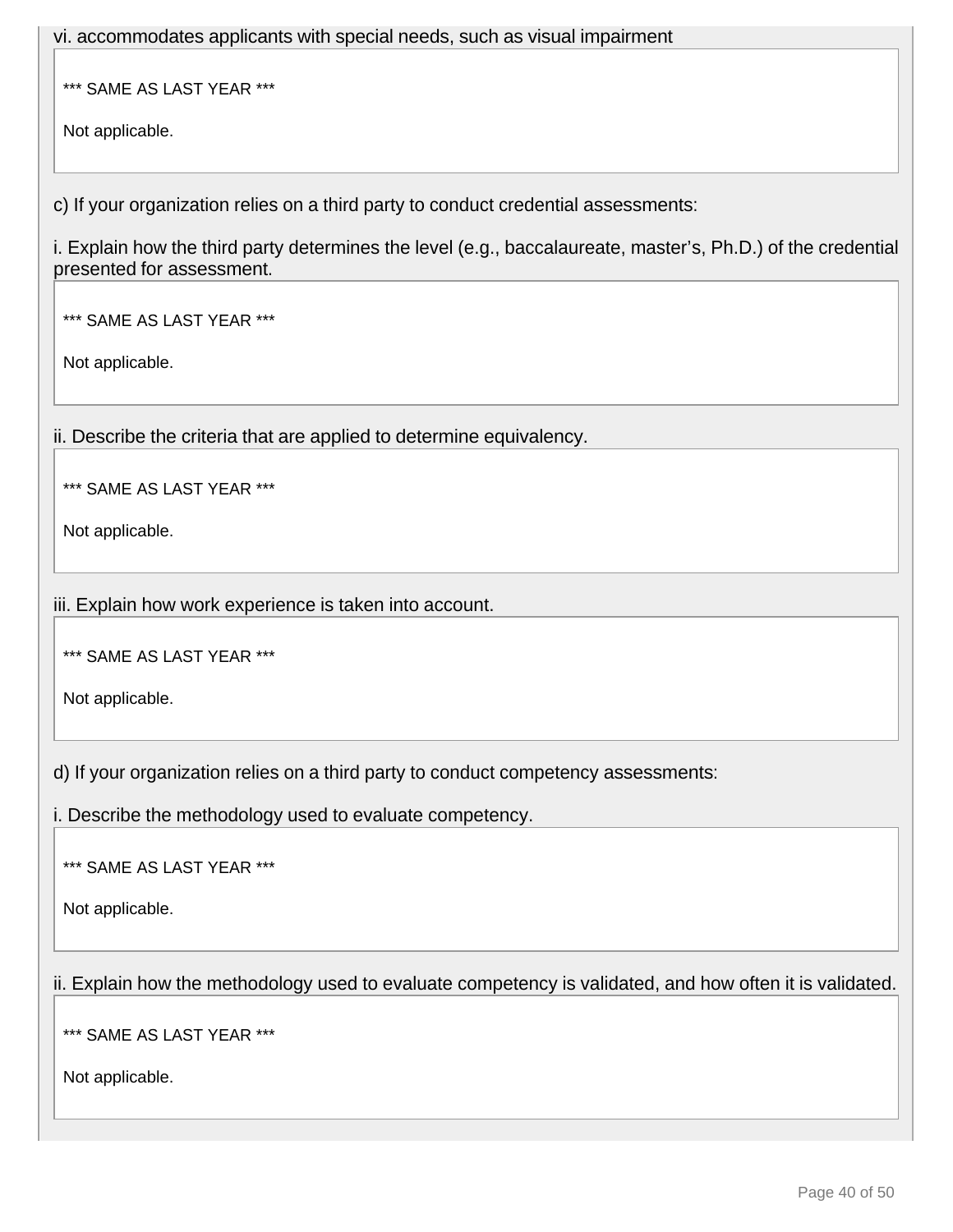iii. Explain how work experience is used in the assessment of competency.

\*\*\* SAME AS LAST YEAR \*\*\*

Not applicable.

e) If your organization relies on a third party to conduct prior learning assessments:

i. Describe the methodology used to evaluate prior learning.

\*\*\* SAME AS LAST YEAR \*\*\*

Not applicable.

ii. Explain how the methodology used to evaluate prior learning is validated, and how often it is validated.

\*\*\* SAME AS LAST YEAR \*\*\*

Not applicable.

iii. Explain how work experience is used in the assessment of prior learning.

\*\*\* SAME AS LAST YEAR \*\*\*

Not applicable.

f ) If your organization relies on a third party to administer examinations:

i. Describe the exam format, scoring method and number of rewrites permitted.

\*\*\* SAME AS LAST YEAR \*\*\*

Not applicable.

ii. Describe how the exam is tested for validity and reliability. If results are below desired levels, describe how you correct the deficiencies.

\*\*\* SAME AS LAST YEAR \*\*\*

Not applicable.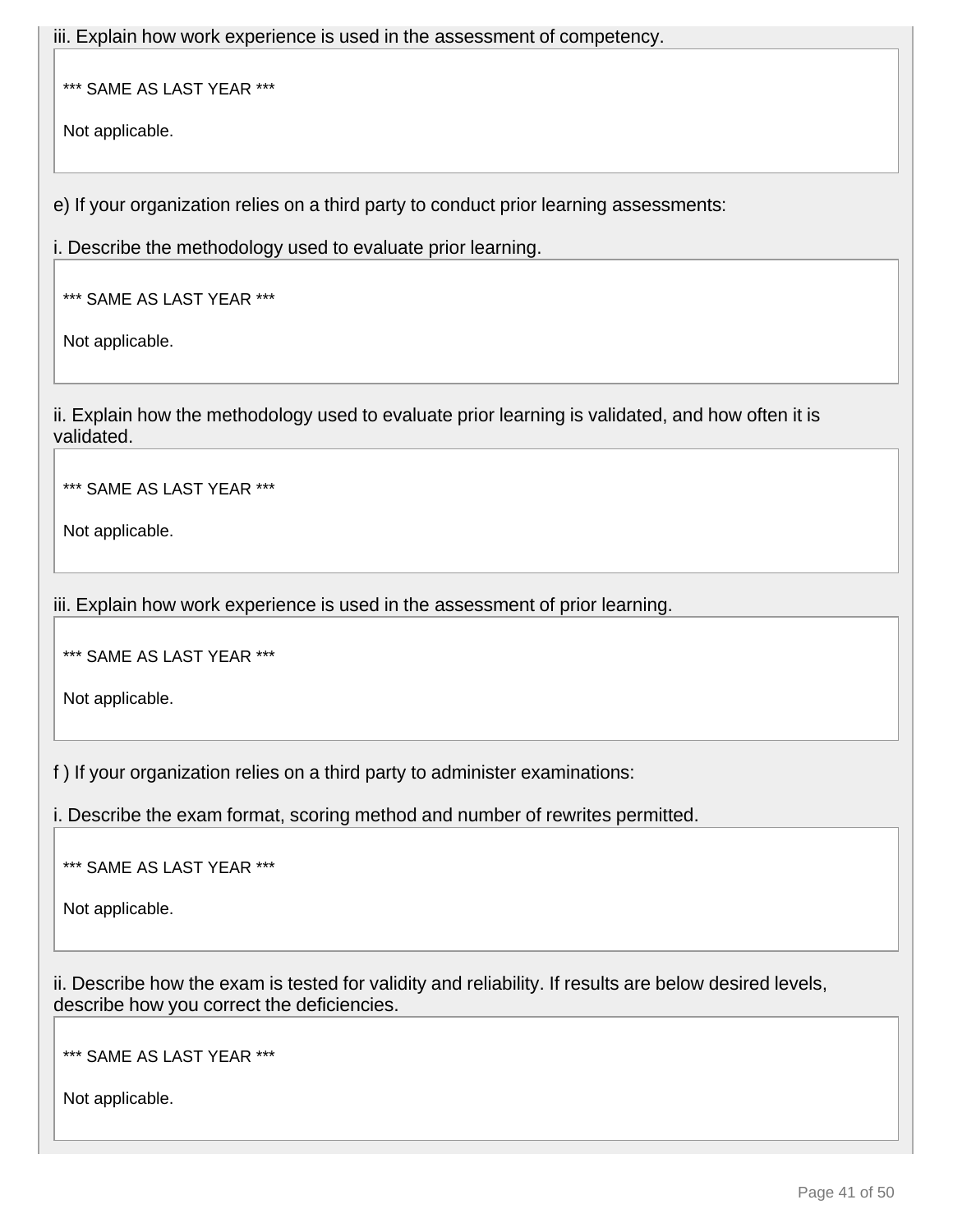iii. State how often exam questions are updated and the process for doing so.

\*\*\* SAME AS LAST YEAR \*\*\*

Not applicable.

Please identify and explain the changes in your registration practices relevant to this section that occurred during the reporting year.

Unless otherwise noted, the Institute's registration practices relevant to this section remain unchanged from those noted within the 2011 Fair Registrations Practices Report.

**BACK TO INDEX**

### **Training (10 / 13)**

a) Describe the training that your organization provides to:

### i. individuals who assess qualifications

Members of the Registrar's Office and Member and Student Records Group are provided with an orientation session and materials at the commencement of their employment term. They receive additional training when available on cultural differences and other related issues. Ongoing updates are provided to employees on changes to the Institute's bylaws or regulations as they may affect registration or applicant assessment.

For international applicants, preliminary assessments are conducted by CAs and other Institute staff who are familiar with the training process and the competencies required of an entry-level CA.

Staff members are trained in the application of the Institute's bylaws, policies and procedures by more senior staff such as Associate Directors or the Director. Qualifications for certain positions within the Institute require that the incumbent have specialized knowledge of the assessment process or be a CA. Ongoing professional development is provided by the Institute as part of an employee's annual goals and objectives. Staff members also attend training on cultural diversity and on other topics as may be required as part of their ongoing training.

### ii. individuals who make registration decisions

Institute staff are involved in the process of creating policies, procedures and bylaws that may affect the registration process and the resulting decisions. They are therefore, very familiar with the policy and the objectives of the policy. The ongoing update to the Institute's bylaws, regulations and internal policies and procedures are part of the day-to-day operations of the Institute. Information is circulated within the Institute on changes as they occur. When available, staff will attend cultural diversity training. Staff members are also generally expected to complete continuing professional development and job related training during the year as part of their annual performance objectives.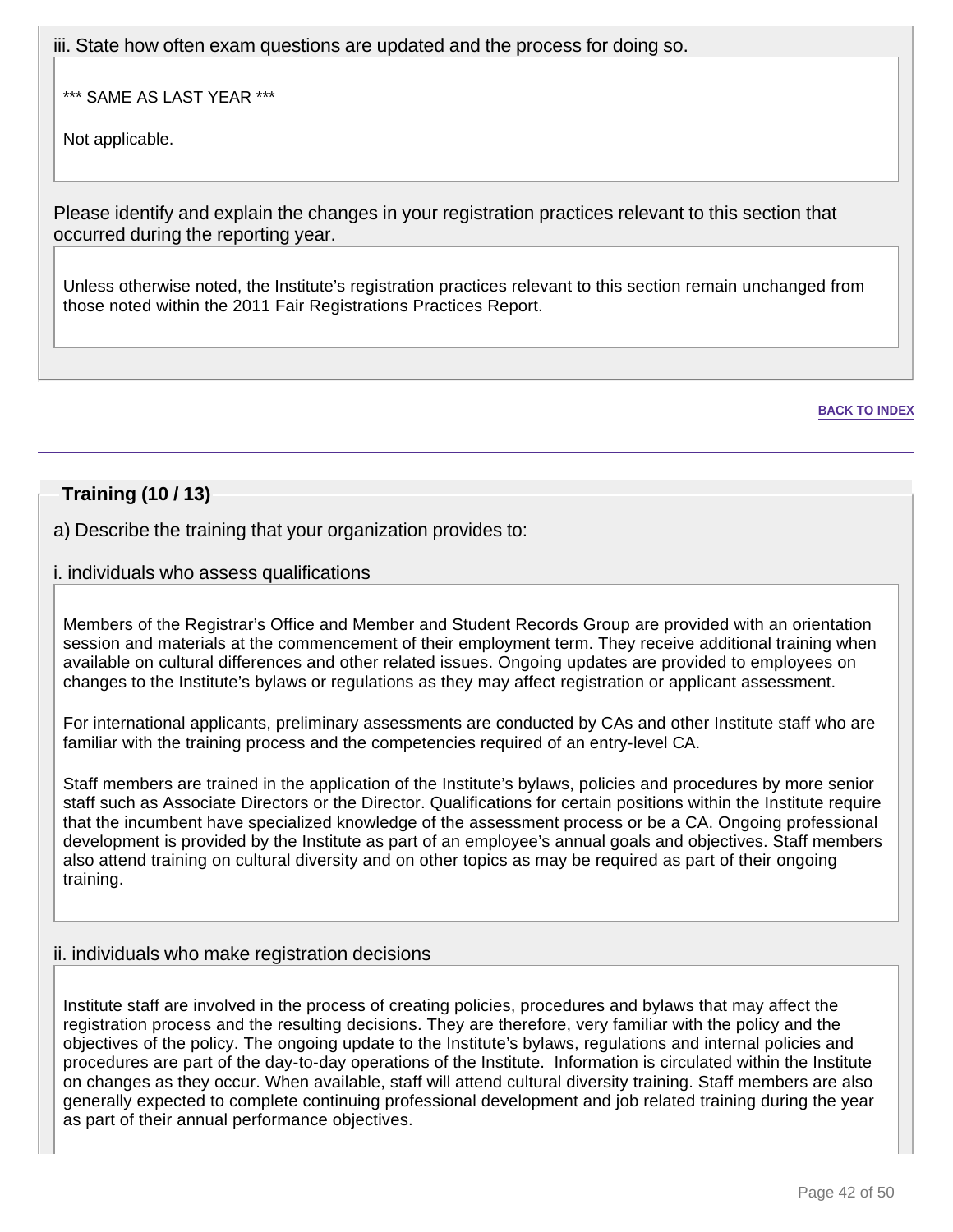### iii. individuals who make internal review or appeal decisions

Institute staff are involved in the process of creating policies, procedures and bylaws that may affect the registration process and the resulting decisions and are therefore familiar with the policy and the objectives of the policy. The ongoing update to the Institute's bylaws, regulations and internal policies and procedures are part of the day-to-day operations of the Institute. When available, staff attend cultural diversity training.

Members of the Membership Committee receive an orientation and materials regarding their duties, responsibilities and how to interpret and apply the Institutes' bylaws and policies. Ongoing training and updating of information takes place as needed. Committee members also attend cultural diversity training and any other training specific to the function of the committee. Committee meetings have legal counsel in attendance to provide advice regarding legal matters which may be outside of the expertise of individual committee members.

Please identify and explain the changes in your registration practices relevant to this section that occurred during the reporting year.

Unless otherwise noted, the Institute's registration practices relevant to this section remain unchanged from those noted within the 2011 Fair Registrations Practices Report.

#### **BACK TO INDEX**

### **Agreements on the Recognition of Qualifications (11 / 13)**

Examples of agreements on the recognition of professional qualifications include mutual recognition, reciprocity and labour mobility agreements. Such agreements may be national or international, between regulatory bodies, associations or jurisdictions.

a) List any agreements on the recognition of qualifications that were in place during the reporting period.

Agreements have been in place for a number of years for internationally recognized accounting bodies. Those that meet the Institute's requirements and offer mutual recognition of CAs remain on the list.

As at December 31, 2012, the Recognized Accounting Bodies are:

- Instituto Mexicano de Contadores Publicos
- L'Institut des Réviseurs d'Entreprises de Belgique
- Ordre des experts comptables de France
- The Japanese Institute of Certified Public Accountants
- The Netherlands Institute of Registered Accountants
- Any US State Board of Accountancy which has adopted the 150 hour education requirement for the Certified Public Accountant designation and/or licensure and which exempt Ontario CAs from the requirement to pass the uniform US CPA examination. The list of acceptable state boards is updated when required and is located in Schedule A of Regulation 6-2.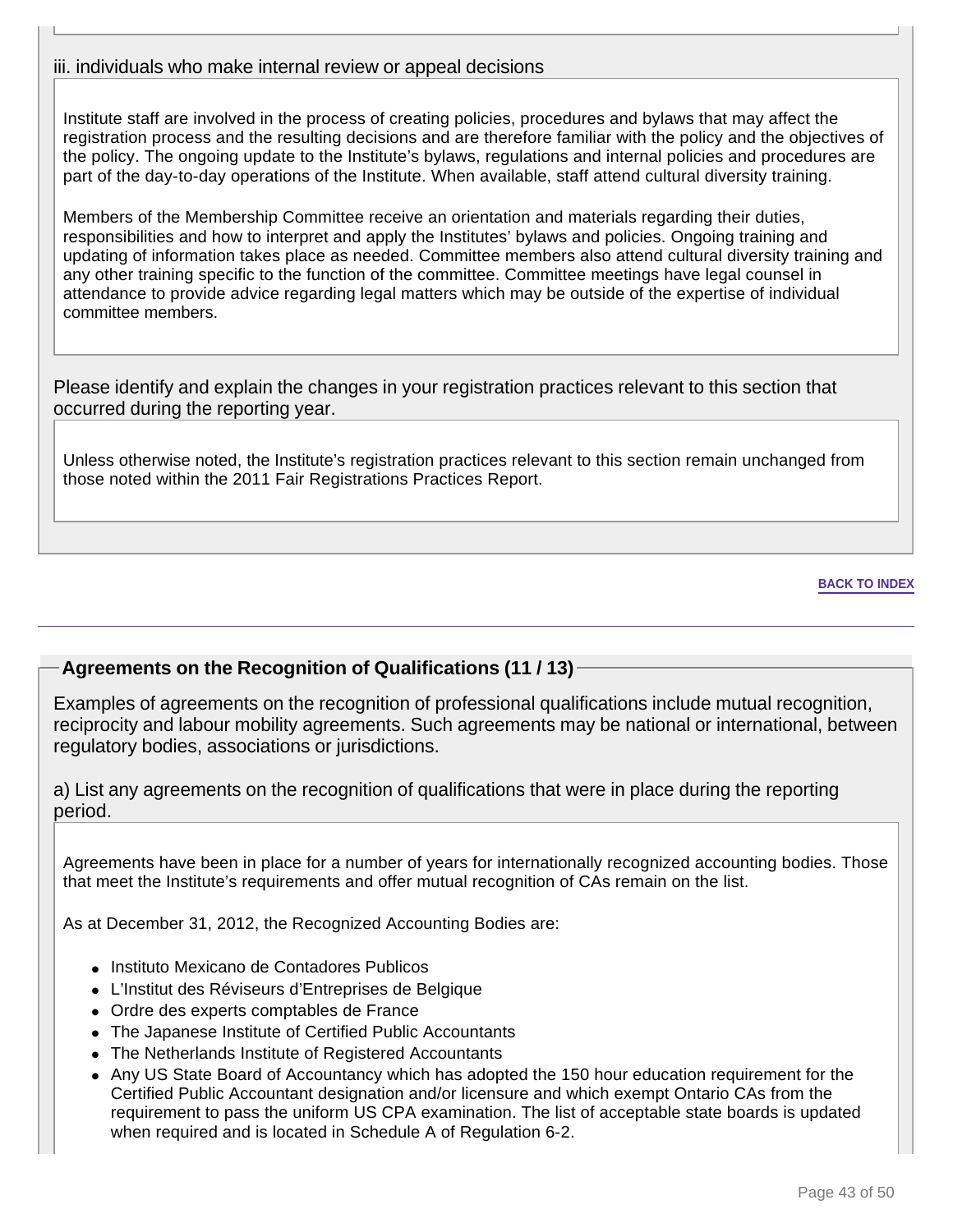As at December 31, 2012, the Reciprocal Accounting Bodies are:

- The Institute of Chartered Accountants of Australia
- The Institute of Chartered Accountants in England and Wales
- The Hong Kong Institute of Certified Public Accountants those members who have completed the Qualifying Program (Professional Program and Final Professional Examination) after January 1, 2002
- The Institute of Chartered Accountants of Ireland
- New Zealand Institute of Chartered Accountants
- The Institute of Chartered Accountants of Scotland
- The South African Institute of Chartered Accountants
- The Institute of Chartered Accountants of Zimbabwe those members who have registered in the Qualifying Program on or after January 1, 1996

During the year, the Institute's Council adopted a Memorandum of Understanding (MOU) on Reciprocal Membership Arrangements signed between the Institute of Chartered Accountants of Pakistan (ICAP) and the Canadian Institute of Chartered Accountants (CICA) on behalf of the provincial institutes.

### b) Explain the impact of these agreements on the registration process or on applicants for registration.

An applicant that is a member or a former member of a recognized or reciprocal accounting body will be required to proceed in the registration process as previously described elsewhere in this report. In the case of US CPAs, if the applicant does not apply from a recognized state board of accountancy then he or she is encourage to seek membership in a state board that meets the Institute's requirements. For those applicants who are not a member or a former member of an accounting body with mutual recognition, the process described elsewhere in this report applies.

Please identify and explain the changes in your registration practices relevant to this section that occurred during the reporting year.

The MOU with the Institute of Chartered Accountants of Pakistan (ICAP) recognizes the similarity of accounting education for CAs in both countries and reduces the requirements for admission to membership in the Institute for eligible ICAP members. The MOU governs admission to the CA profession. The MOU does not provide for access to audit rights in Canada or in Pakistan. Accordingly, the MOU does not provide for eligibility to qualify for a public accounting licence in Ontario, for which specific requirements have been established under the Public Accounting Act, 2004 and the bylaws and regulations of the Institute.

**BACK TO INDEX**

### **Data Collection (12 / 13)**

### **Languages in which application information materials are available**

a) Indicate the languages in which application information materials were available in the reporting year.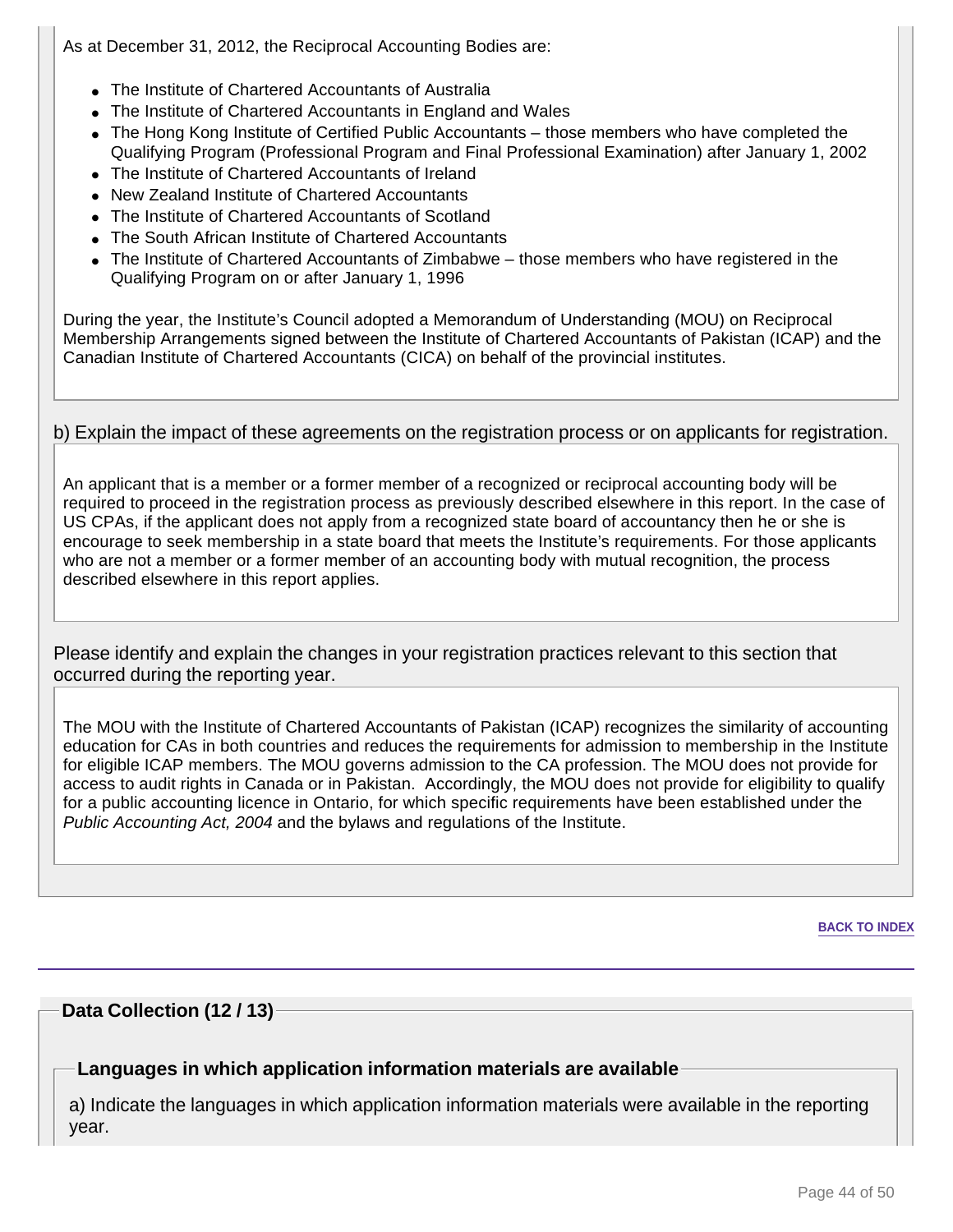| Language               | Yes/No |
|------------------------|--------|
| <b>English</b>         | Yes    |
| <b>French</b>          | No     |
| Other (please specify) | N/A    |

### **Paid staff employed by your organization**

b) In the table below, enter the number of paid staff employed by your organization in the categories shown, on December 31 of the reporting year.

When providing information for each of the categories in this section, you may want to use decimals if you count your staff using half units. For example, 1 full-time employee and 1 part-time employee might be equivalent to 1.5 employees.

You can enter decimals to the tenths position only. For example, you can enter 1.5 or 7.5 but not 1.55 or 7.52.

| Category                                       | <b>Staff</b> |
|------------------------------------------------|--------------|
| Total staff employed by the regulatory<br>body | 136          |
| Staff involved in appeals process              |              |
| Staff involved in registration process         |              |

### **Countries where internationally educated applicants were initially trained**

c) In the following table, enter the top source countries where your applicants<sup>1</sup> were originally trained in the profession (**excluding** Canada), along with the number of applicants from each of these source countries.

Enter the country names in descending order. (That is, enter the source country for the greatest number of your applicants in the top row, the source country for the second greatest number in the second row, etc.)

Use the dropdown menu provided in each row to select the country.

Note that only one country can be reported in each row. If two or more countries are tied, enter the information for these tied countries in separate rows.

| <b>Country of training (Canada excluded)</b> | Number of applicants in the reporting year |
|----------------------------------------------|--------------------------------------------|
|                                              |                                            |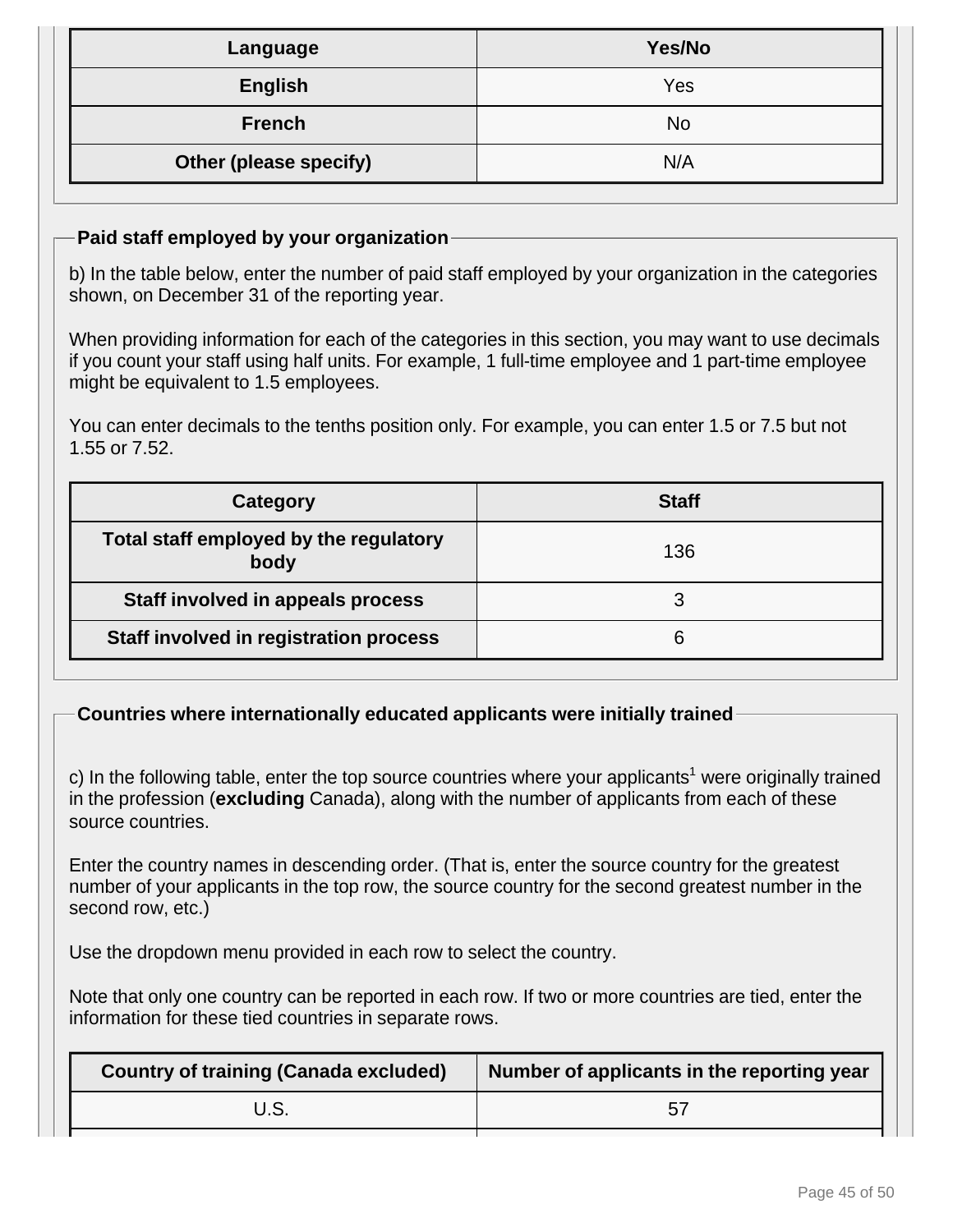| India       | 54             |
|-------------|----------------|
| Pakistan    | 23             |
| S. Africa   | 11             |
| Nigeria     | 8              |
| U.K.        | 8              |
| China       | 3              |
| Philippines | 3              |
| Sri Lanka   | 3              |
| Israel      | $\overline{2}$ |

<sup>1</sup> Persons who have applied to start the process for entry to the profession. Select "n/a" from the drop-down list if you do not track this information. Enter "0" in a "Number of applicants" field if you track the information, but the correct value is zero.

# **Jurisdiction where members were initially trained**

d) Indicate where your members<sup>2</sup> were initially trained in the profession (use only whole numbers; do not enter commas or decimals).

The numbers to be reported in the **Members** row are the numbers on December 31<sup>st</sup> of the reporting year. For example, if you are reporting registration practices for the calendar year 2009, you should report the numbers of members in the different categories on December 31<sup>st</sup> of 2009.

|                                                                      |                | Jurisdiction where members were initially trained in the<br>profession (before they were granted use of the protected<br>title or professional designation in Ontario) |            |              |  |       |
|----------------------------------------------------------------------|----------------|------------------------------------------------------------------------------------------------------------------------------------------------------------------------|------------|--------------|--|-------|
|                                                                      | <b>Ontario</b> | <b>Other</b><br>Canadian<br><b>Provinces</b>                                                                                                                           | <b>USA</b> | <b>Total</b> |  |       |
| <b>Members on December</b><br>31 <sup>st</sup> of the reporting year | 31331          | 3074                                                                                                                                                                   | 393        | 1503         |  | 36301 |

 $2$  Persons who are currently able to use the protected title or professional designation of the profession.

Enter "n/a" if you do not track this information. Enter "0" if you track the information, but the correct value is zero.

Additional comments: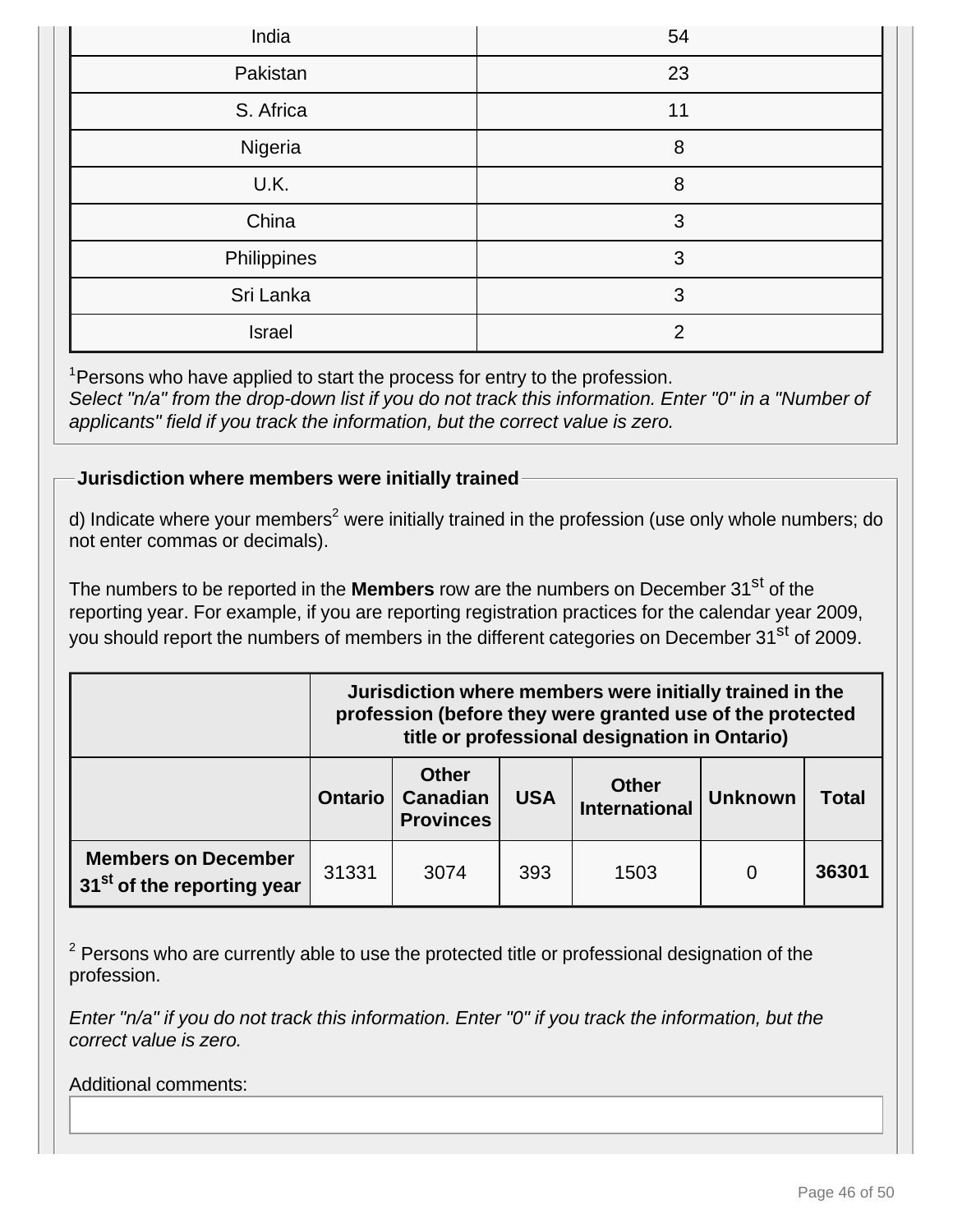# **Applications your organization processed in the past year**

e) State the number of applications your organization processed in the reporting year (use only whole numbers; do not enter commas or decimals).

|                                                                                                                                             |                | Jurisdiction where applicants were initially trained in the<br>profession (before they were granted use of the protected<br>title or professional designation in Ontario) |                |                                      |                |                  |
|---------------------------------------------------------------------------------------------------------------------------------------------|----------------|---------------------------------------------------------------------------------------------------------------------------------------------------------------------------|----------------|--------------------------------------|----------------|------------------|
| from January 1 <sup>st</sup> to<br>December 31 <sup>st</sup> of the<br>reporting year                                                       | <b>Ontario</b> | <b>Other</b><br><b>Canadian</b><br><b>Provinces</b>                                                                                                                       | <b>USA</b>     | <b>Other</b><br><b>International</b> | <b>Unknown</b> | <b>Total</b>     |
| <b>New applications</b><br>received                                                                                                         | 1696           | 130                                                                                                                                                                       | 57             | 128                                  | $\mathbf 0$    | 2011             |
| <b>Applicants actively</b><br>pursuing licensing<br>(applicants who had<br>some contact with your<br>organization in the<br>reporting year) | 1677           | 19                                                                                                                                                                        | 52             | 122                                  | $\overline{0}$ | 1870             |
| <b>Inactive applicants</b><br>(applicants who had no<br>contact with your<br>organization in the<br>reporting year)                         | $\overline{0}$ | $\overline{0}$                                                                                                                                                            | $\overline{0}$ | $\overline{0}$                       | $\overline{0}$ | $\boldsymbol{0}$ |
| <b>Applicants who met all</b><br>requirements and were<br>authorized to become<br>members but did not<br>become members                     | $\overline{0}$ | $\overline{0}$                                                                                                                                                            | $\overline{0}$ | $\overline{0}$                       | $\overline{0}$ | $\bf{0}$         |
| <b>Applicants who became</b><br><b>FULLY registered</b><br>members                                                                          | 1069           | 110                                                                                                                                                                       | 35             | 43                                   | $\mathbf 0$    | 1257             |
| <b>Applicants who were</b><br>authorized to receive an<br>alternative class of<br>licence <sup>3</sup> but were not<br>issued a licence     | $\overline{0}$ | $\overline{0}$                                                                                                                                                            | $\overline{0}$ | $\overline{0}$                       | $\overline{0}$ | $\boldsymbol{0}$ |
| <b>Applicants who were</b><br>issued an alternative<br>class of licence <sup>3</sup>                                                        | $\Omega$       | $\overline{0}$                                                                                                                                                            | $\overline{0}$ | $\overline{0}$                       | 0              | $\bf{0}$         |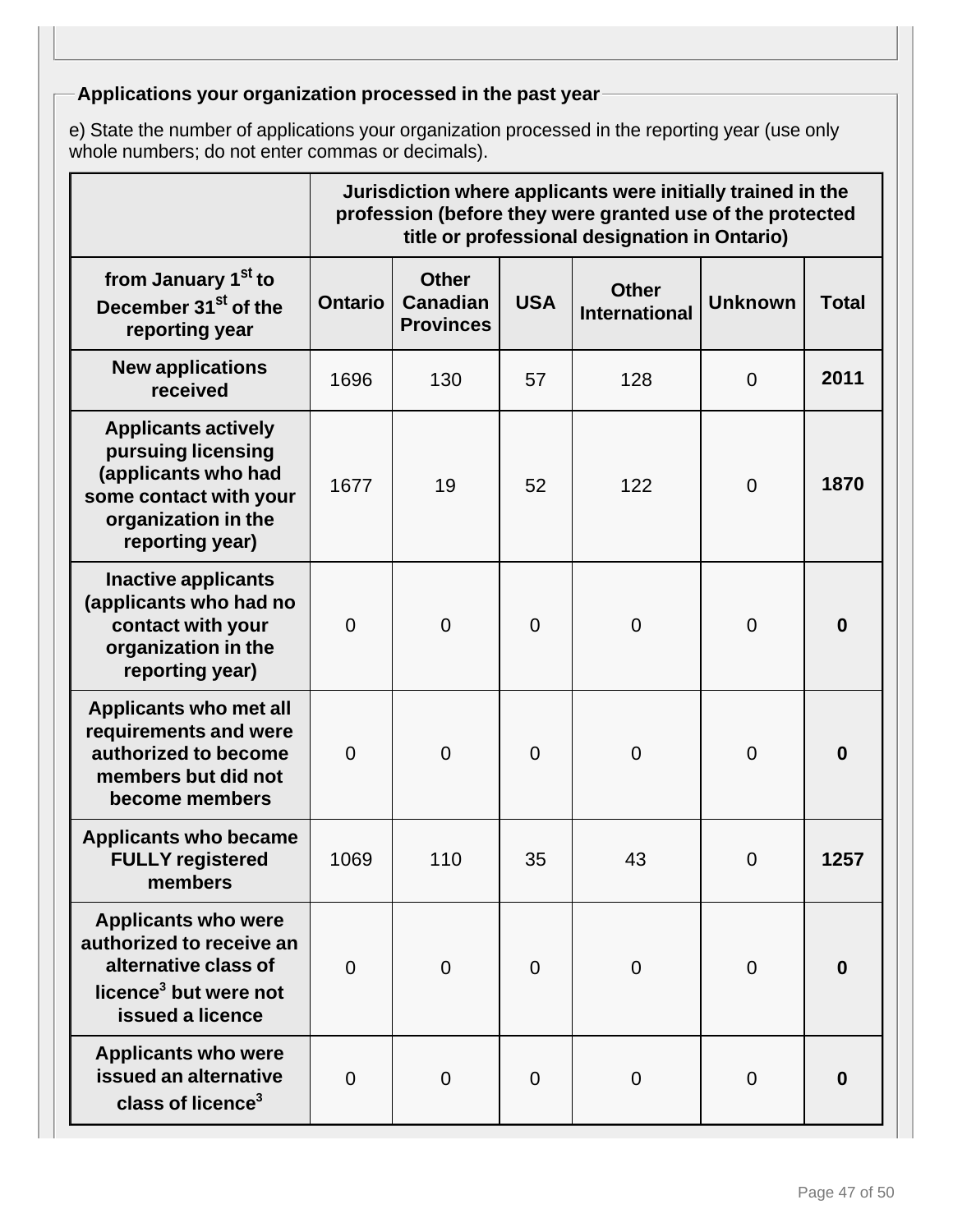$3$  An alternative class of licence enables its holder to practise with limitations, but additional registration requirements must be met in order for the member to be fully licenced. Please list and describe below the alternative classes of licence that your organization grants, such as student, intern, associate, provisional or temporary.

Enter "n/a" if you do not track this information. Enter "0" if you track the information, but the correct value is zero.

Additional comments:

|    | <b>Class of licence</b> | <b>Description</b> |
|----|-------------------------|--------------------|
| a) |                         |                    |
| b) |                         |                    |
| c) |                         |                    |
| d) |                         |                    |
| e) |                         |                    |
| f  |                         |                    |
| g) |                         |                    |
| h) |                         |                    |
|    |                         |                    |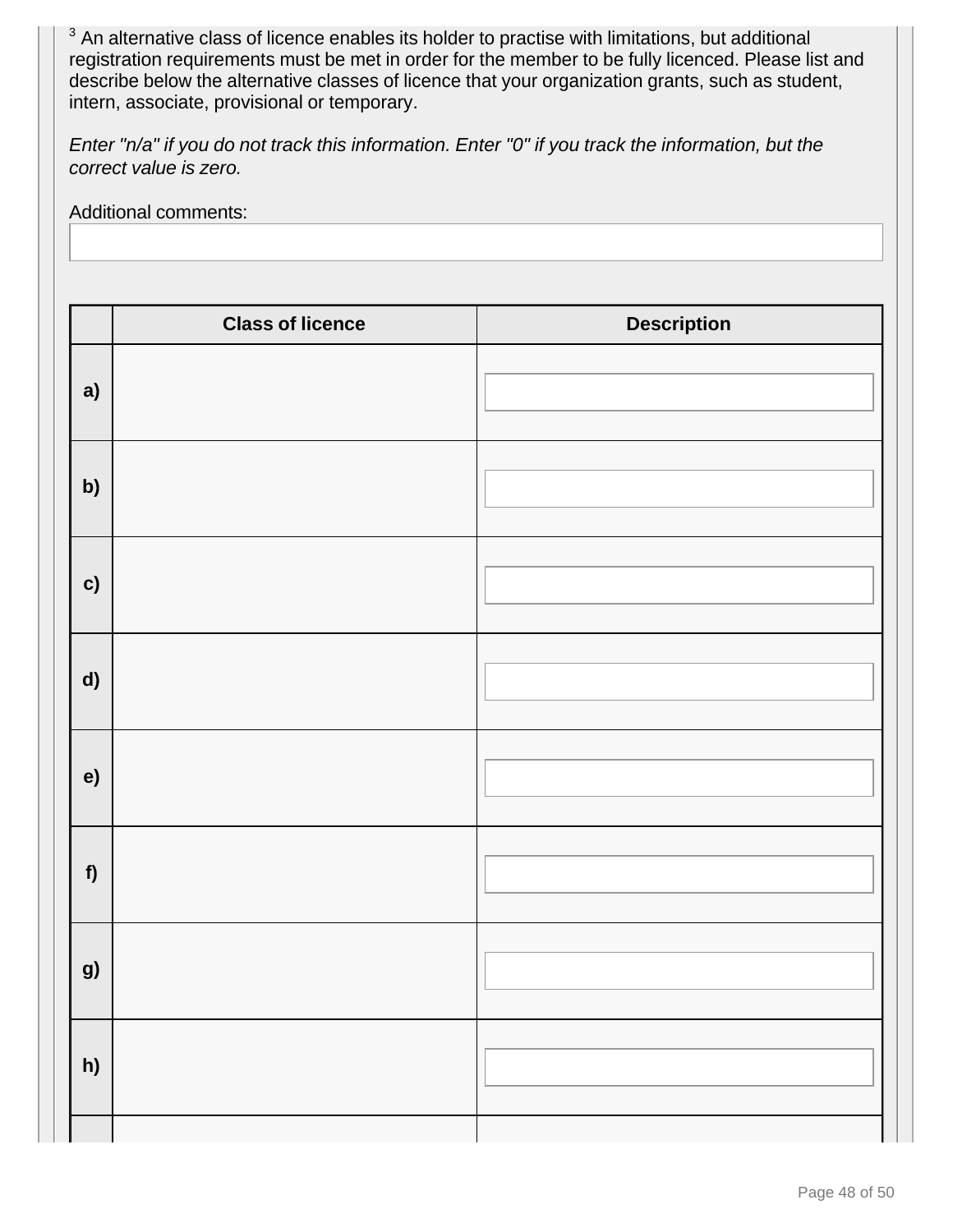## **Reviews and appeals your organization processed in the past year**

f) State the number of reviews and appeals your organization processed in the reporting year (use only whole numbers; do not enter commas or decimals).

|                                                                                                                                                                                                    |                | Jurisdiction where applicants were initially trained in the<br>profession (before they were granted use of the protected<br>title or professional designation in Ontario) |                |     |          |     |  |  |
|----------------------------------------------------------------------------------------------------------------------------------------------------------------------------------------------------|----------------|---------------------------------------------------------------------------------------------------------------------------------------------------------------------------|----------------|-----|----------|-----|--|--|
| from January 1 <sup>st</sup> to<br>December 31 <sup>st</sup> of the<br>reporting year                                                                                                              | <b>Ontario</b> | <b>Other</b><br><b>Other</b><br><b>USA</b><br><b>Unknown</b><br><b>Canadian</b><br><b>Total</b><br><b>International</b><br><b>Provinces</b>                               |                |     |          |     |  |  |
| <b>Applications that were</b><br>subject to an internal<br>review or that were<br>referred to a statutory<br>committee of your<br>governing council, such<br>as a Registration<br><b>Committee</b> | 297            | 3                                                                                                                                                                         | 29             | 225 | $\Omega$ | 554 |  |  |
| <b>Applicants who initiated</b><br>an appeal of a<br>registration decision                                                                                                                         | 3              | $\overline{0}$                                                                                                                                                            | $\overline{2}$ | 3   | $\Omega$ | 8   |  |  |
| <b>Appeals heard</b>                                                                                                                                                                               | 3              | $\Omega$                                                                                                                                                                  | $\overline{2}$ | 3   | $\Omega$ | 8   |  |  |
| <b>Registration decisions</b><br>changed following an<br>appeal                                                                                                                                    |                | $\Omega$                                                                                                                                                                  |                | 0   | $\Omega$ |     |  |  |

Enter "n/a" if you do not track this information. Enter "0" if you track the information, but the correct value is zero.

### Additional comments:

The response for question 12c relates to applications for registration leading to membership that were received during the year.

The Institute does not maintain comprehensive statistics regarding "internal reviews" as contemplated by this question. The Institute's processes and procedures do not fit neatly within the categories outlined in question 12(f). Consequently, the statistics provided in this section are based upon analogous processes